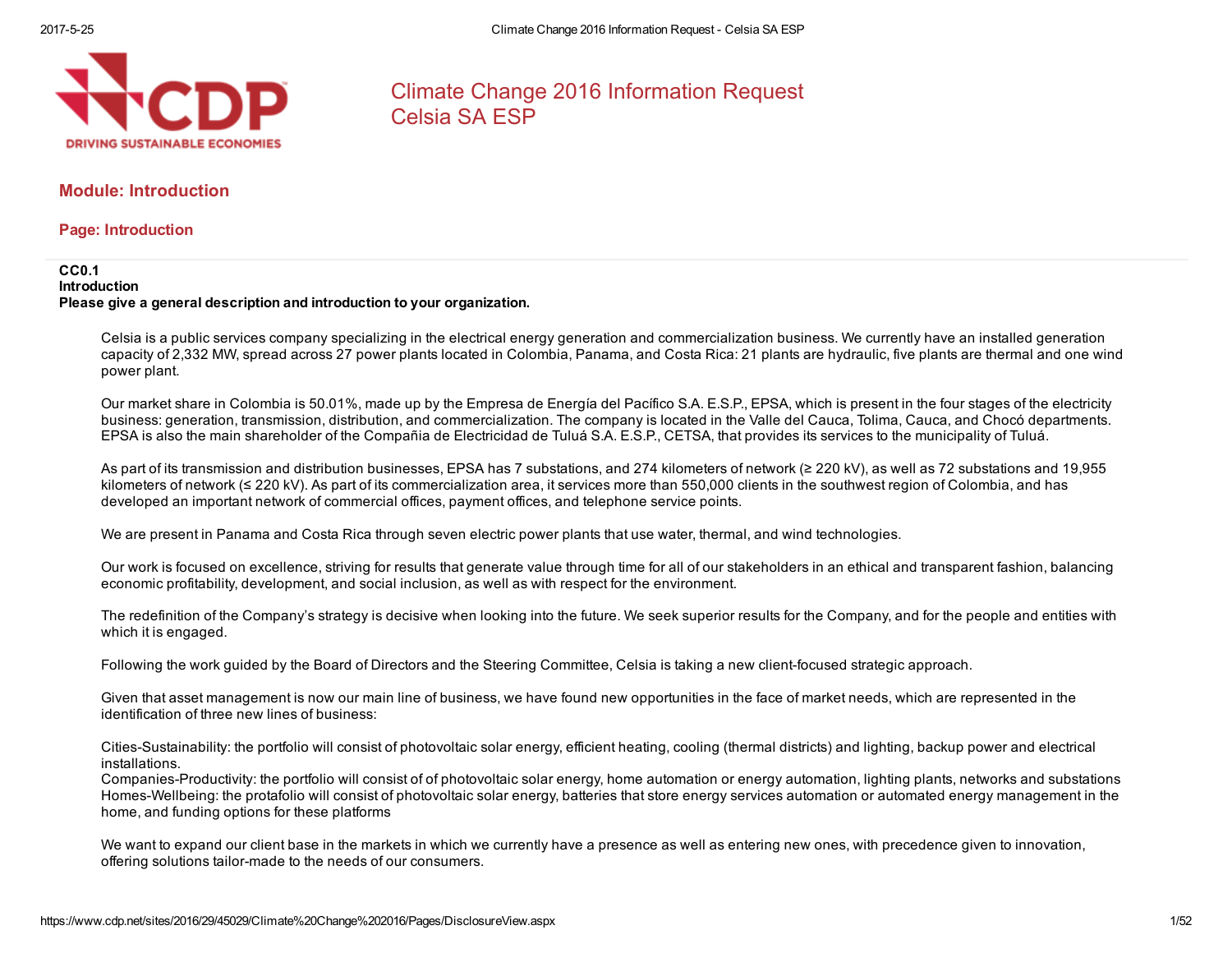#### CC0.2

Reporting Year

Please state the start and end date of the year for which you are reporting data.

The current reporting year is the latest/most recent 12-month period for which data is reported. Enter the dates of this year first.

We request data for more than one reporting period for some emission accounting questions. Please provide data for the three years prior to the current reporting year if you have not provided this information before, or if this is the first time you have answered a CDP information request. (This does not apply if you have been offered and selected the option of answering the shorter questionnaire). If you are going to provide additional years of data, please give the dates of those reporting periods here. Work backwards from the most recent reporting year.

Please enter dates in following format: day(DD)/month(MM)/year(YYYY) (i.e. 31/01/2001).

Enter Periods that will be disclosed Thu 01 Jan 2015 Thu 31 Dec 2015

#### CC0.3 Country list configuration

Please select the countries for which you will be supplying data. If you are responding to the Electric Utilities module, this selection will be carried forward to assist you in completing your response.

#### CC0.4

Currency selection

Please select the currency in which you would like to submit your response. All financial information contained in the response should be in this currency.

**COP** 

### CC0.6

Modules

As part of the request for information on behalf of investors, electric utilities, companies with electric utility activities or assets, companies in the automobile or auto component manufacture subindustries, companies in the oil and gas subindustries, companies in the information technology and telecommunications sectors and companies in the food, beverage and tobacco industry group should complete supplementary questions in addition to the main questionnaire.

If you are in these sector groupings (according to the Global Industry Classification Standard (GICS)), the corresponding sector modules will not appear below but will automatically appear in the navigation bar when you save this page. If you want to query your classification, please email [respond@cdp.net.](mailto:respond@cdp.net)

If you have not been presented with a sector module that you consider would be appropriate for your company to answer, please select the module below. If you wish to view the questions first, please see https://www.cdp.net/en-US/Programmes/Pages/More-questionnaires.aspx.

Further Information

# Module: Management

### Page: CC1. Governance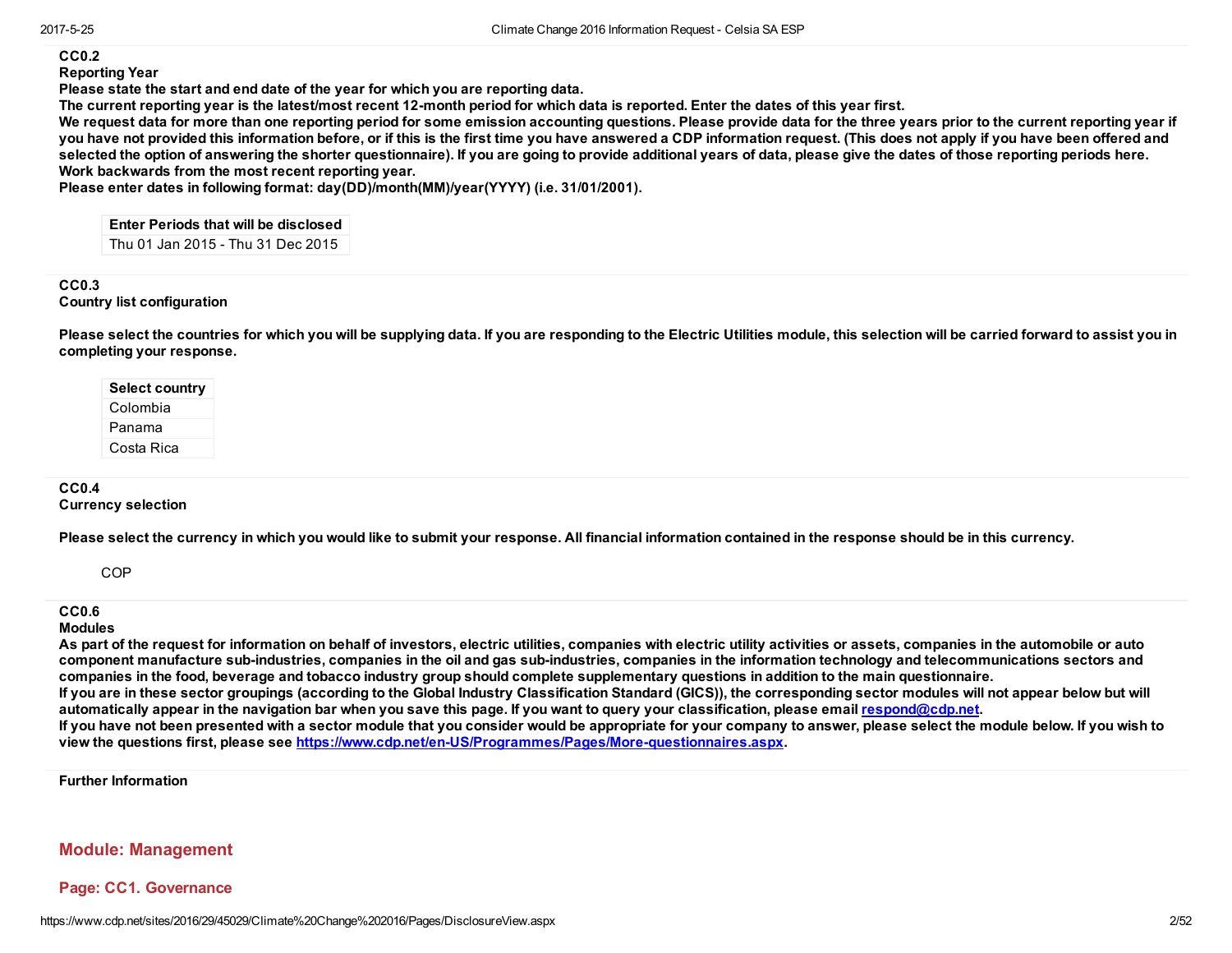#### CC1.1

Where is the highest level of direct responsibility for climate change within your organization?

Senior Manager/Officer

### CC1.1a

#### Please identify the position of the individual or name of the committee with this responsibility

Until last year, the climate change governance was in charge of the Commercial and Operations Issues Vice President, currently for the new strategy this responsibility lies with the President of The Company and the Board of Directors supported by the Corporate Affairs office who should drive the climate change policy, managing initiatives to mitigate GHGs, support the processes of dissemination, incentives and awareness among employees, and present to the community and other stakeholders how the company manages this material issue.

# CC1.2

#### Do you provide incentives for the management of climate change issues, including the attainment of targets?

Yes

### CC1.2a

### Please provide further details on the incentives provided for the management of climate change issues

| Who is<br>entitled to<br>benefit<br>from these<br>incentives? | The type<br>оf<br>incentives | Incentivized<br>performance<br>indicator                                      | <b>Comment</b>                                                                                                                                                                                                                                                                                                                                                                                                                                                                                                                                                                                                                                                                                                                                                                                                                                                   |
|---------------------------------------------------------------|------------------------------|-------------------------------------------------------------------------------|------------------------------------------------------------------------------------------------------------------------------------------------------------------------------------------------------------------------------------------------------------------------------------------------------------------------------------------------------------------------------------------------------------------------------------------------------------------------------------------------------------------------------------------------------------------------------------------------------------------------------------------------------------------------------------------------------------------------------------------------------------------------------------------------------------------------------------------------------------------|
| All<br>employees                                              | Monetary<br>reward           | Other:<br>Variable<br>Compensation<br>System by<br><b>DJSI</b><br>performance | The Company has implemented a Variable Compensation System, which aims to improve the Organization's<br>results through good performance of employees in carrying out the corporate and competitive strategy. This system<br>rewards employees for good performance achievements by paying an annual bonus incentive which is not part of<br>their salary. For 2015 11% of such compensation corresponds to the performance of material sustainability issues.<br>The metric is established based on the DJSI score. By 2015 the goal set had been achieved, and in 2016<br>employees received 100% of the compensation for this concept. In order to improve our DJSI performance, all<br>relevant areas have action plans to raise the material aspects with some gaps related with DJSI outcomes, thus<br>helping to achieve the goals established by Celsia. |

#### Further Information

# Page: CC2. Strategy

#### CC2.1

Please select the option that best describes your risk management procedures with regard to climate change risks and opportunities

Integrated into multi-disciplinary company wide risk management processes

#### CC2.1a

Please provide further details on your risk management procedures with regard to climate change risks and opportunities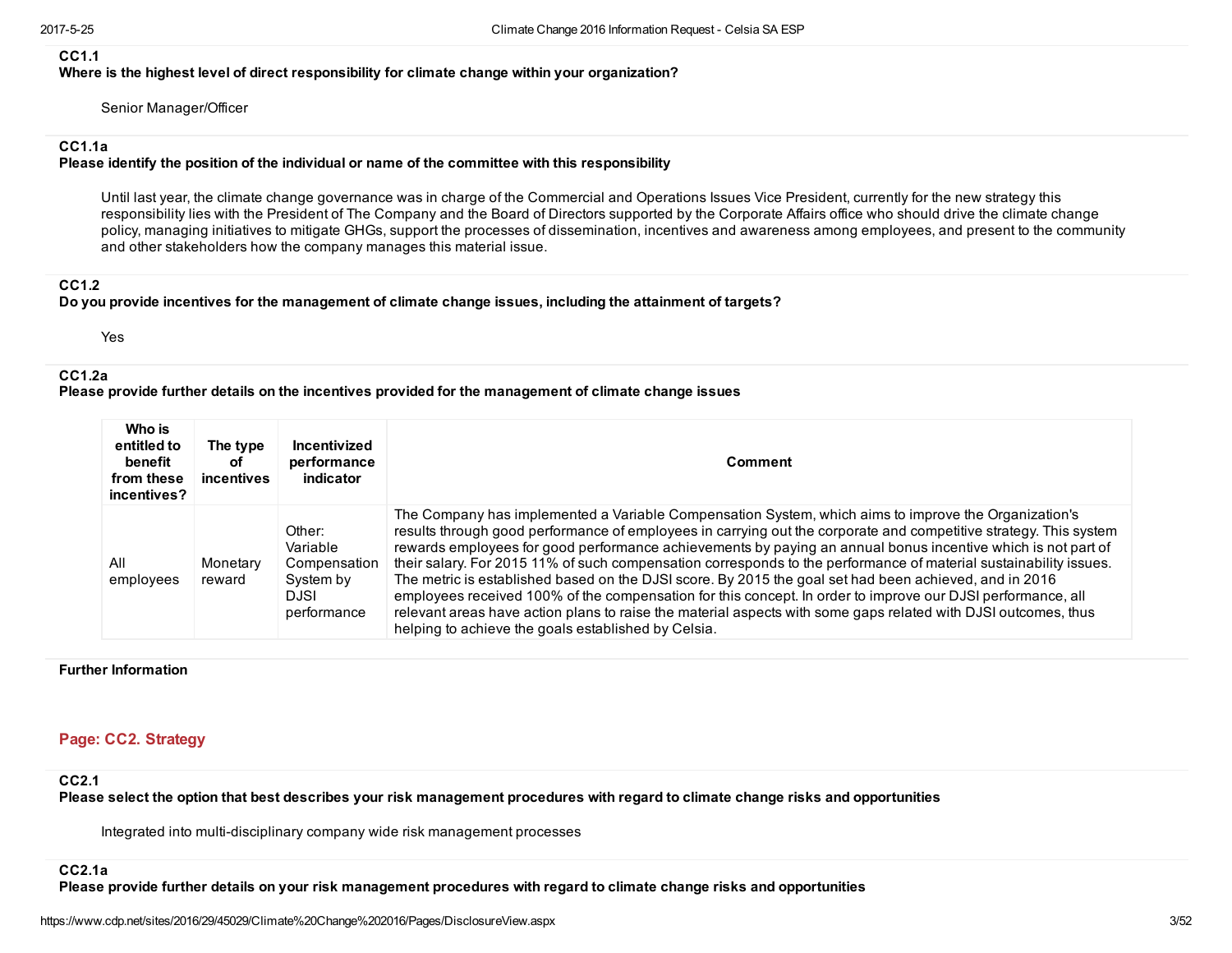| Frequency<br>оf<br>monitoring | To whom are<br>results<br>reported? | Geographical<br>areas<br>considered | How far into<br>the future<br>are risks<br>considered? | <b>Comment</b>                                                                                                                                                                                                                                                                                                                                                                                                                                                                                                                                                                                                                                                                                                                                                                                                                                                                                                                                                                                                                                                 |
|-------------------------------|-------------------------------------|-------------------------------------|--------------------------------------------------------|----------------------------------------------------------------------------------------------------------------------------------------------------------------------------------------------------------------------------------------------------------------------------------------------------------------------------------------------------------------------------------------------------------------------------------------------------------------------------------------------------------------------------------------------------------------------------------------------------------------------------------------------------------------------------------------------------------------------------------------------------------------------------------------------------------------------------------------------------------------------------------------------------------------------------------------------------------------------------------------------------------------------------------------------------------------|
| Every two<br>vears            | Senior<br>manager/officer           | Colombia.<br>Panamá y<br>Costa Rica | > 6 years                                              | In the company, risk governance is understood to be a differentiating and essential factor for<br>achieving business sustainability Our risks analysis is based on an exercise that has multiple<br>variables, in accordance to the risks manual of the Company. The manual offers a detailed<br>explanation of the methodology adopted for risk management and the determination of the action<br>frame. Regarding climate risk management, it's integrated into the risk management process of<br>the company, which consists of a homologous and systematic implementation of joint actions in<br>the optimal management of risks that may affect the strategy and sustainability model, so that it<br>may reasonably ensure compliance with its objectives. The integral managemen of cycle risk<br>involves identification, measurement, control, monitoring, communication and disclosure of risks<br>and action plans to minimize them. The risk management policy of the company defines that<br>each area or process is integrated to risk management |

#### CC2.1b

#### Please describe how your risk and opportunity identification processes are applied at both company and asset level

Climate change is identified as one of the aspects with the greatest relevance in the decision making process and evaluations of stakeholders. In order to so, the company has expressed its commitment with the mitigation and management adaptation of emissions, and the incorporation of ecoefficient actions in its processes in order for the company to sustainably grow.

Climate risk management has been integrated into the risk management system of the company. It is a measure and systemic application of coordinated actions regarding the ideal management of the risks that can affect the company's strategy model and sustainability, as well as the capability to achieve its goals. The comprehensive risk management cycle includes the identification, measurement, control, monitor, communication, and disclosure of the risks, as well as action plans to minimize them. The company's risk management policy indicates that all divisions and processes must be included in the risk management system. This process is methodically executed with the support of the insurance division. As such, the risks related to climate change are identified by the organization in line with the risks policy. Risks originating from weather phenomena are also monitored through the sales management process, assessing their impact on operational margins. This offers the possibility of detecting opportunities for the commercialization of energy, either the purchase or sale of, or the need to contract additional fuel for greater thermoelectric generation. In this way, the exposure of the portfolio caused by unfavorable water levels is reduced. In order to manage the identified risk in relation to weather phenomena, the Company carries out generation planning in deposits, through which it ensures the energy for the system and reduces the impact of said phenomena on the communities to a minimum because the deposit hydroelectric power plants facilitate the regulation of the water

### CC2.1c

#### How do you prioritize the risks and opportunities identified?

The Company identified the risks based on a qualitative and quantitative analysis, in accordance to the guidelines established in the definition of risk tolerance and appetite; this in addition to an assessment of the controls established so as to prioritize the principle residual risks that could affect the Company. Each risk is analyzed according to different dimensions, seeking to cover all strategic variables and stakeholders. These dimensions are: economic, human resources, reputation, environment, social, and market. Attached in the following file are the dimensions and definition of risk appetite and tolerance (attached Dimensions and definition of risk appetite and tolerance). Once the risks are analyzed, the failures that could give rise to the materialization of the risk are identified; plans or projects to be developed so as to reduce the level of risk are then proposed. The risk area monitors advances in the plans for the control of risks, and the Audit Department validates compliance of said plans and projects.

The Company analyzes the correlation of the business and financial risks which are the responsibility of the corresponding divisions as part of their decision making and management processes. These workshops are carried out with the SURA insurance company methodology, known as MANAGEMENT OF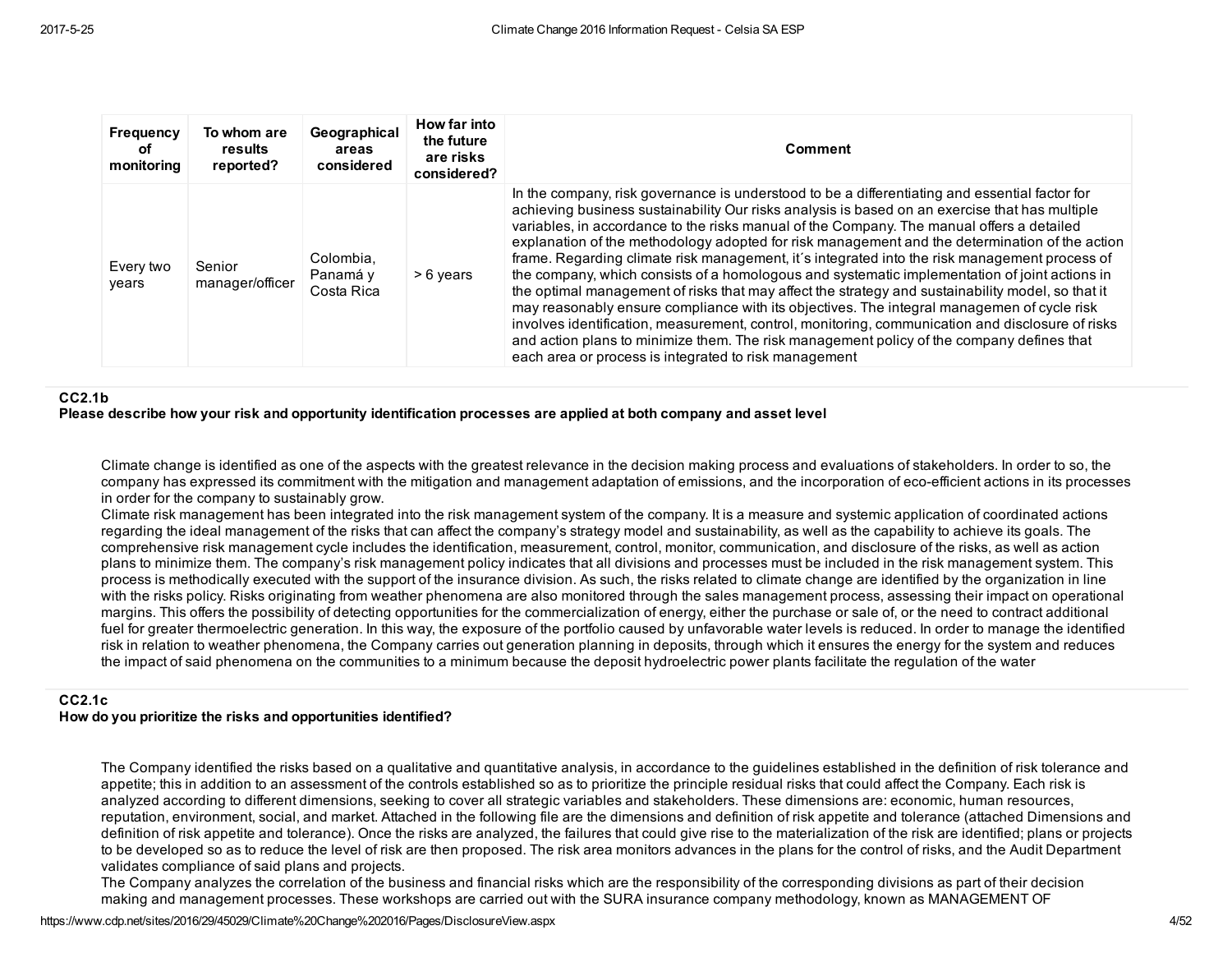#### TENDENCIES AND RISKS..

Furthermore, the Company is elaborating a correlation analysis of all the strategic risks; see the identification of risks in the 2015 Comprehensive Report (http://goo.gl/FSoUd6) to provide an understanding of their systemic consequences, complexity, and potential impacts. The result will be a map of impacted risks that shows the intensity of the connection between the individual risks

# CC2.2

#### Is climate change integrated into your business strategy?

Yes

#### CC2.2a

#### Please describe the process of how climate change is integrated into your business strategy and any outcomes of this process

Climate change is identified as a material issue within the socio-environmental management and is incorporated into our business model, similarly, risk and opportunities are analyzed to identify new business opportunities by diversifying the portfolio of products lined with our strategy.

In this sense, in Celsia we are convinced that the time for non-conventional renewable energy has come and solar and wind generation are the main sources for us: Their costs currently are competitive and there are many possibilities that complement our portfolio very well. We therefore leverage the knowledge that our research and development teams have acquired in the understanding and use of solar energy and the wind operation in Costa Rica, as part of our aspiration to become leaders in the use of these technologies. In the short term, we seek to have 250 MW installed capacity of solar energy in Colombia and Panama, and to increase Panama's wind capacity by 50 MW. We are also looking into, in conjunction with a developer, developing a wind project in the high potential area of La Guajira; unfortunately, wind generation in this region will be dependent on transmission lines that are not yet in place, but we are currently engaged in the bidding process and stand to begin construction soon. Thus, this partnership will prepare us for when the infrastructure is in operation, which we expect to happen within the time until 2019. Shareholders: We can see that wind and solar energy are here to stay, and we will be leaders in this field.

Our technological progress in the electricity sector continues apace, and the transformations that have been announced for years as future matters to be prepared for are now a reality. The costs of non-conventional renewable energy are coming increasingly close to those of traditional technologies; distributed generation, such as solar panels on roofs, are now the norm in many parts of the world. It will not be long before we do not have consumers so much as prosumers, a term that refers to the role of combining the production and consumption of energy: there will be energy efficiency models; home and office automation applications; electric vehicles that as well as transporting us, will serve as batteries for injecting and taking energy from the network based on the preferences and needs of prosumers; efficient lighting; new energy storage services for homes and as a complement to current networks; as well as more information and interaction with clients hour after hour, among many other aspects that are revolutionizing the industry and business models alike.

At Celsia, we have closely followed these developments, and have prepared ourselves to take advantage of the opportunities that arise out of them. We have therefore decided to include, as a fundamental part of our strategy, the development of new businesses geared toward meeting the needs of evermore active and well-informed clients. This last point is what has allowed us to change how we see the business, and we are concentrating on building a customer-facing company, managed not on the basis of assets like a traditional public utilities company, but as a modern company where plants, lines and substations are just one means of improving people's quality of life. We plan to implement this through three new business units:

1. CITIESSUSTAINABILITY, through which we will play an active role in modern and friendly urban development, taking advantage of the trend of building cities within cities where we will provide services that go beyond the supply of energy to include thermal networks, co-generation, water, lighting, electric transportation, and so on.

2. COMPANIES-PRODUCTIVITY, through which we will provide comprehensive solutions to the energy needs of businesses, industries and property developers that will be able to concentrate resources in their primary activities, given that our objective is to venture far beyond the meter by making investments in electric assets, and combining these with operation, maintenance and energysupply services.

3. HOMES-WELLBEING, through which we will reach residential clients, to deliver the best supply and management options for their electricity consumption. Innovation, represented by new technologies and business models, is at the heart of this proposition. As part of this, distributed distribution, storage, mobility, automation and the remote control of devises based on ICT, as well as new proposals oriented toward saving, efficiency, and minimizing CO2 emissions, constitute the foundations on which we are building this new vision of our Company.

That is how, we have set a Big Hairy Audacious Goal (BHAG) that responds to these new realities: to serve one million clients by 2025, generating USD 5 billion dollars, with 50% from new business.

#### CC2.2c Does your company use an internal price of carbon?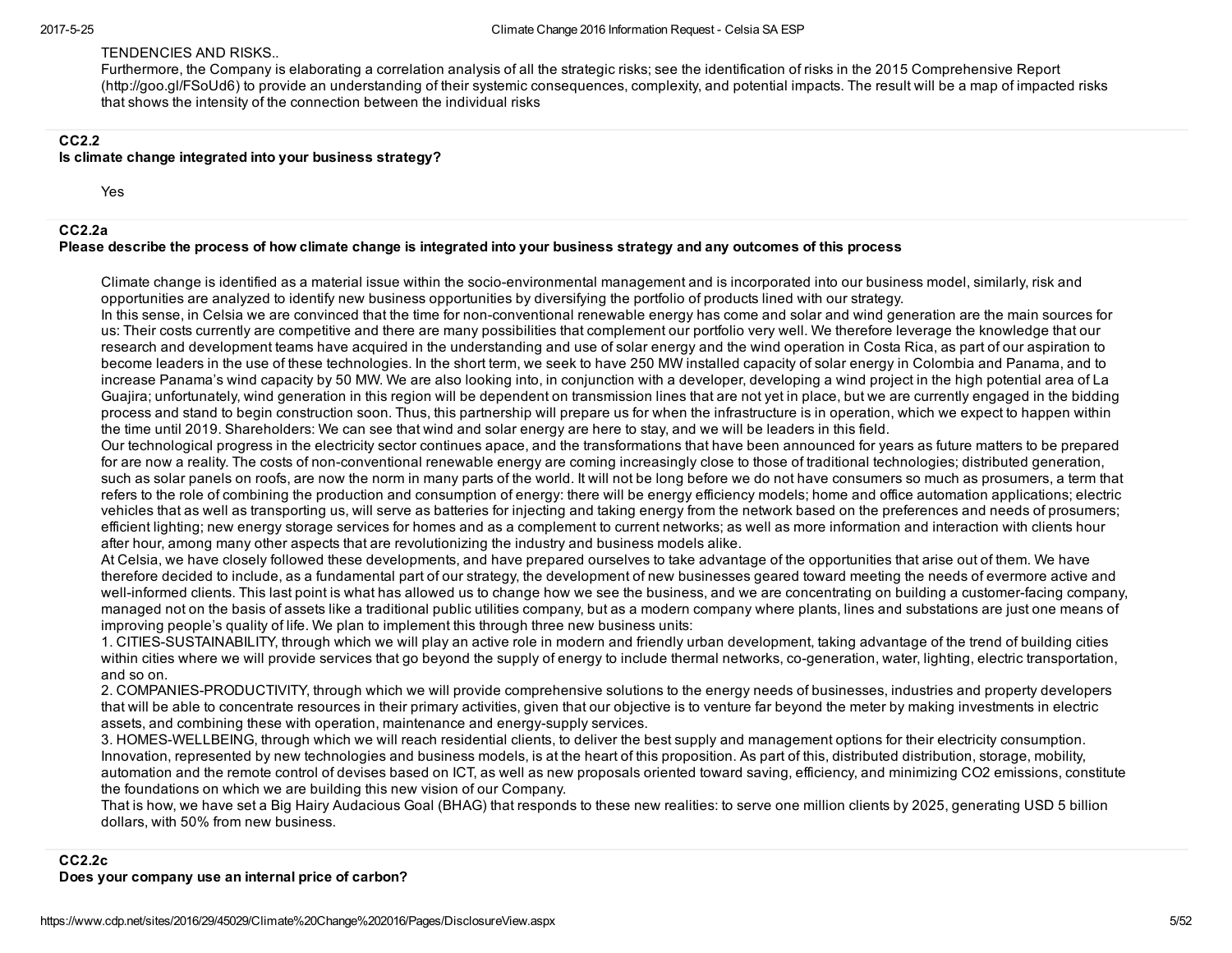Yes

# CC2.2d

#### Please provide details and examples of how your company uses an internal price of carbon

In Colombia, there are no carbon taxes regulation yet. However, Celsia is aware that carbon taxes might be implemented in Colombia at an estimated price of 45000 to 60000 COP per ton, an average emissions of around 11,5 million tons per year. As a result, if a carbon tax would be applied in Colombia, The Company would have a negative financial implication up to COP 90,000 millions, as a tax cost.

Carbon taxes have been incorporated in our financial model to evaluate the impact of the regulation and the performance of each existing plant and project in the financial indicators (ebitda, ROIC and Free Cash Flow).

CC2.3

Do you engage in activities that could either directly or indirectly influence public policy on climate change through any of the following? (tick all that apply)

Direct engagement with policy makers Trade associations Funding research organizations

# CC2.3a

#### On what issues have you been engaging directly with policy makers?

| Focus of<br>legislation                                                                                                                                                     | Corporate<br><b>Position</b> | <b>Details of engagement</b>                                                                                                                                                                                                                                                                                                                                                                                                                                                                                                                                                                                                                                                                                                                                                                                                                                                                                                                                     | <b>Proposed legislative solution</b>                                                                                                                                                                                                                                                                                                                                                                                                                                                                                                                                                                                                                                                                                               |
|-----------------------------------------------------------------------------------------------------------------------------------------------------------------------------|------------------------------|------------------------------------------------------------------------------------------------------------------------------------------------------------------------------------------------------------------------------------------------------------------------------------------------------------------------------------------------------------------------------------------------------------------------------------------------------------------------------------------------------------------------------------------------------------------------------------------------------------------------------------------------------------------------------------------------------------------------------------------------------------------------------------------------------------------------------------------------------------------------------------------------------------------------------------------------------------------|------------------------------------------------------------------------------------------------------------------------------------------------------------------------------------------------------------------------------------------------------------------------------------------------------------------------------------------------------------------------------------------------------------------------------------------------------------------------------------------------------------------------------------------------------------------------------------------------------------------------------------------------------------------------------------------------------------------------------------|
| Clean energy<br>generation                                                                                                                                                  | Support                      | Celsia has participated through the guilds in the advocacy of law 1715<br>renewable energy. Currently involved in discución to promote the regulation of<br>this law, it is expected the government implement environmental schemes, social,<br>legal and taxation to facilitate the modernization of the energy mix for this year<br>because COP21 commitments                                                                                                                                                                                                                                                                                                                                                                                                                                                                                                                                                                                                  | At the moment, it has made the national tax<br>authority (DIAN) apply the tax regime of<br>incentives for renewable energy and UPME<br>(Mining and Energy Planning Unit)<br>establish the conditions for registration of<br>these projects.                                                                                                                                                                                                                                                                                                                                                                                                                                                                                        |
| <b>Other: National</b><br>Policies for<br>Mitigation and<br>Adaptation to<br>Climate<br>ChangeNational<br>Policies for<br>Mitigation and<br>Adaptation to<br>Climate Change | Support                      | The "Intended Nationally Determined Contribution" (iNDC). presented by<br>Colombia at COP 21 established a 20% reduction of GHG emissions compared<br>to projected emissions by 2030. Currently is deciding how will perform the<br>distribution of sectoral goals. In the case of Panama, its national contribution<br>INDC establishes a commitment to reduce emissions to 2050, where 30% of the<br>Mix will be based on renewable energy, currently Celsia is studying the effect of<br>this on our operations and how Celsia can contribute to this national goal. The<br>commitment of Costa Rica INDC 2030 states maintain their net emissions in tons<br>of CO2 eq 9'374.000, which equals a reduction of 44% compared to BAU<br>scenario, because our operations are in wind energy and the perspective of<br>growth is based on increasing renewable energy generation, Celsia expects that<br>its operation will help to accomplish the country iNDC. | Celsia jointly with other companies is<br>involved in the Climate Change Committee<br>with the Energy and Mines Ministry, this<br>committee is currently building the sectoral<br>action plan for mitigation and adaptation to<br>climate change in the electricity sector in<br>Colombia. In the case of Panama, Celsia is<br>analyzing the impact of INDC presented by<br>this country as committed to reducing<br>emissions by 2050, which states that in that<br>year would be 30% of the mix based on<br>renewable energy. Celsia operation in<br>Costa Rica is fully based on renewable<br>energy and its possible extension, is fully<br>aligned with the local INDC and is verified<br>through CDM of Guanacaste wind farm |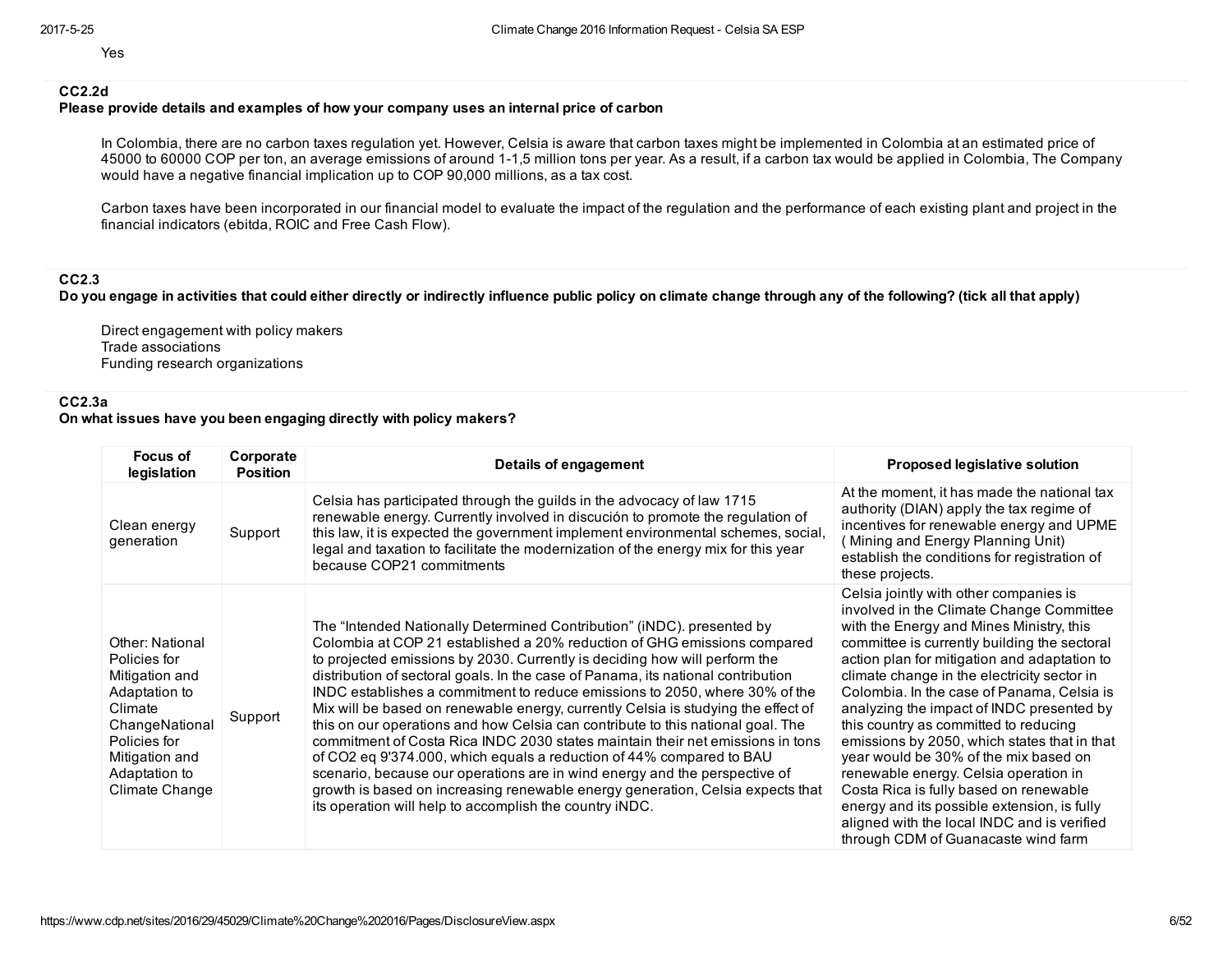| Focus of<br>legislation | Corporate<br><b>Position</b> | Details of engagement                                                                                                                                                                                                                                                                                                                                                                                                                                                                                                                                                                                                                                                                                                                                                                                                                                                                                                                                                                                                                                                                                                                                                                                                                                                               | Proposed legislative solution                                                                                                                                                                                                                                                                                    |
|-------------------------|------------------------------|-------------------------------------------------------------------------------------------------------------------------------------------------------------------------------------------------------------------------------------------------------------------------------------------------------------------------------------------------------------------------------------------------------------------------------------------------------------------------------------------------------------------------------------------------------------------------------------------------------------------------------------------------------------------------------------------------------------------------------------------------------------------------------------------------------------------------------------------------------------------------------------------------------------------------------------------------------------------------------------------------------------------------------------------------------------------------------------------------------------------------------------------------------------------------------------------------------------------------------------------------------------------------------------|------------------------------------------------------------------------------------------------------------------------------------------------------------------------------------------------------------------------------------------------------------------------------------------------------------------|
| Energy<br>efficiency    | Support                      | The Colombian Association of Electric Power Generators has the fundamental<br>objective of supporting and promoting programs, policies and/or actions aimed at<br>ensuring the sustainable development of Colombian power generation industry.<br>The following measures were taken by the association to contribute to these<br>processes: • Active participation to design Policies and environmental<br>regulations. • Proposals to ensure environment protection and sustainability of<br>electricity's provision. • Support of activities and actions aimed at ensuring<br>availability and protection of water resources. The association encourages<br>companies in the sector to become a great protector of biodiversity and other<br>resources, including species threatened with extinction, and in actors that do not<br>generate environmental liabilities to the planet. Likewise, the sustainable use of<br>natural resources of the country for electricity generation is driven, while for<br>coping with climate variability and vulnerability of water sources, the potential of<br>other renewable and alternative energies such as wind, solar and geothermal<br>sources are studied in order to ensure future supply and to maintain a low-carbon<br>economy. | We participated in the study of the energy<br>and regulation policy for the development of<br>smart networks, and in the roadmap to 2030.<br>This project was led by the Mining and<br>Energy Planning Unit (UPME), the<br>organization Colombia Inteligente, and the<br>Inter-American Development Bank (IADB). |

# CC2.3b

Are you on the Board of any trade associations or provide funding beyond membership?

Yes

# CC2.3c

Please enter the details of those trade associations that are likely to take a position on climate change legislation

| Trade<br>association                                                               | Is your<br>position<br>on climate<br>change<br>consistent<br>with<br>theirs? | Please explain the trade association's position                                                                                                                                                                                                                                                                                                                                                                                                                                                                                                                                                                                                                                                                                                                                                                                                                                                                                                                                                                                                                                                                                                                                                                                                                      | How have you, or<br>are you attempting<br>to, influence the<br>position?                                                                                                                                                                                                  |
|------------------------------------------------------------------------------------|------------------------------------------------------------------------------|----------------------------------------------------------------------------------------------------------------------------------------------------------------------------------------------------------------------------------------------------------------------------------------------------------------------------------------------------------------------------------------------------------------------------------------------------------------------------------------------------------------------------------------------------------------------------------------------------------------------------------------------------------------------------------------------------------------------------------------------------------------------------------------------------------------------------------------------------------------------------------------------------------------------------------------------------------------------------------------------------------------------------------------------------------------------------------------------------------------------------------------------------------------------------------------------------------------------------------------------------------------------|---------------------------------------------------------------------------------------------------------------------------------------------------------------------------------------------------------------------------------------------------------------------------|
| <b>ACOLGEN</b><br>(Colombian<br>Association<br>of Electric<br>Power<br>Generators) | Consistent                                                                   | The Colombian Association of Electric Power Generators has the fundamental objective of supporting and<br>promoting programs, policies and/or actions aimed at ensuring the sustainable development of Colombian<br>power generation industry. The following measures were taken by the association to contribute to these<br>processes: • Active participation to design Policies and environmental regulations. • Proposals to ensure<br>environment protection and sustainability of electricity's provision. • Support of activities and actions aimed at<br>ensuring availability and protection of water resources. The association encourages companies in the sector<br>to become a great protector of biodiversity and other resources, including species threatened with extinction,<br>and in actors that do not generate environmental liabilities to the planet. Likewise, the sustainable use of<br>natural resources of the country for electricity generation is driven, while for coping with climate variability and<br>vulnerability of water sources, the potential of other renewable and alternative energies such as wind, solar<br>and geothermal sources are studied in order to ensure future supply and to maintain a low-carbon economy. | As members we<br>provide information,<br>expertise in best<br>practices and<br>comments about<br>the position of the<br>company regarding<br>the regulation and<br>public policies in<br>order to support the<br>position and the<br>advocacy work of<br>the association. |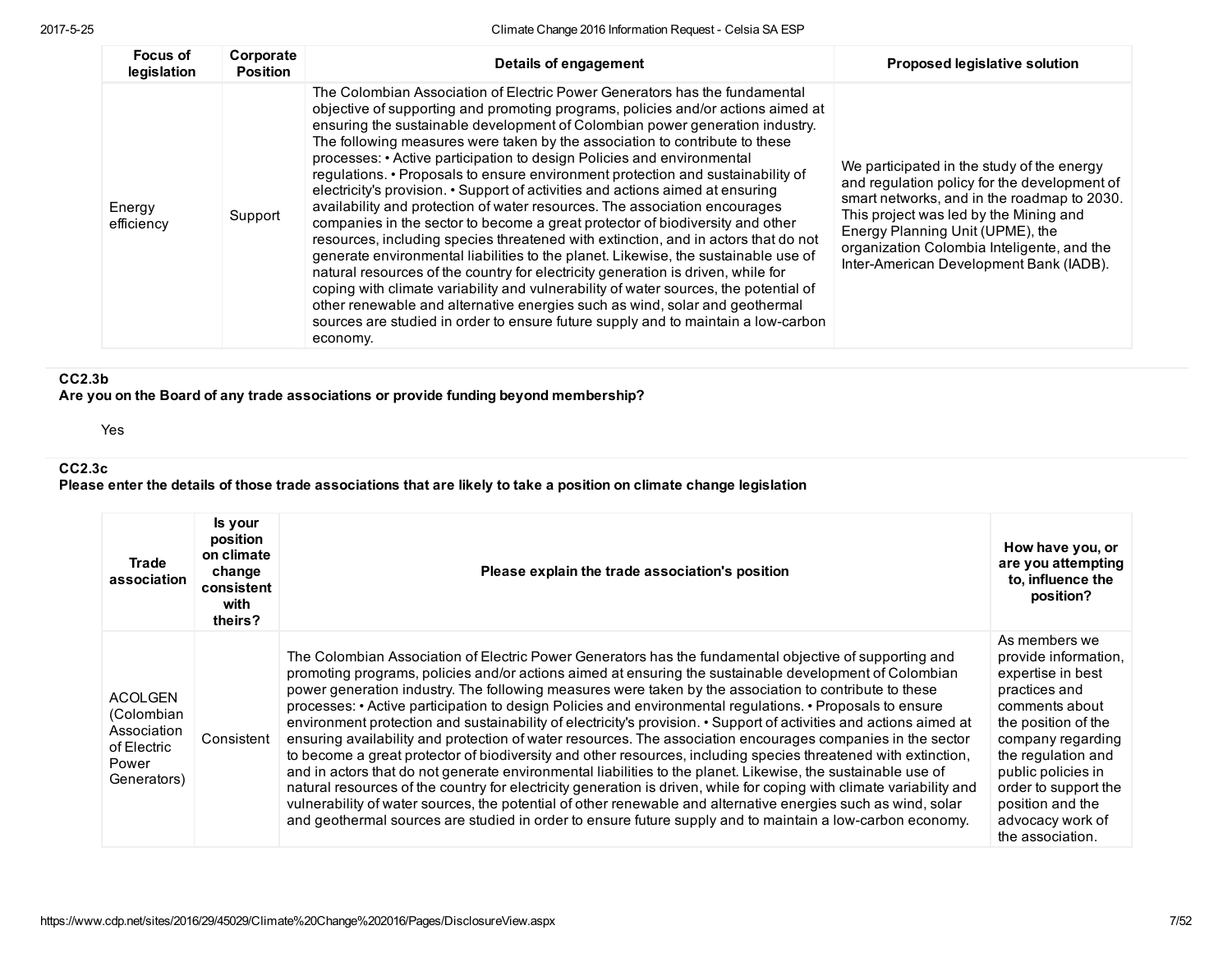| <b>Trade</b><br>association | Is your<br>position<br>on climate<br>change<br>consistent<br>with<br>theirs? | Please explain the trade association's position                                                                                                                                                                                                                                                                                                                                                                                                                                    | How have you, or<br>are you attempting<br>to, influence the<br>position?                                                                                                                                                                                                  |
|-----------------------------|------------------------------------------------------------------------------|------------------------------------------------------------------------------------------------------------------------------------------------------------------------------------------------------------------------------------------------------------------------------------------------------------------------------------------------------------------------------------------------------------------------------------------------------------------------------------|---------------------------------------------------------------------------------------------------------------------------------------------------------------------------------------------------------------------------------------------------------------------------|
| ANDESCO                     | Consistent                                                                   | The objectives of ANDESCO are: To promote corporate and community environmental management under the<br>principles of sustainability, understood as the right balance between environmental, social and economic<br>aspects, in order to achieve Sustainable Development.                                                                                                                                                                                                          | As members we<br>provide information.<br>expertise in best<br>practices and<br>comments about<br>the position of the<br>company regarding<br>the regulation and<br>public policies in<br>order to support the<br>position and the<br>advocacy work of<br>the association. |
| ANDEG                       | Consistent                                                                   | ANDEG aims to propose and promote measures that contribute to National Government, Regulatory<br>Committe, and Control and Supervisory authorities, to deepen the energy market. It also promotes the<br>participation of associate companies in sectoral studies related to Climate Change and Sustainability as<br>"energy policy objectives for a sustainable electricity market: Recovering efficient thermal generation for<br>energy market" (http://www.andeg.org/node/25). | As members we<br>provide information.<br>expertise in best<br>practices and<br>comments about<br>the position of the<br>company regarding<br>the regulation and<br>public policies in<br>order to support the<br>position and the<br>advocacy work of<br>the association. |

#### CC2.3d

Do you publicly disclose a list of all the research organizations that you fund?

Yes

#### CC2.3f

What processes do you have in place to ensure that all of your direct and indirect activities that influence policy are consistent with your overall climate change strategy?

As part of the Energy Cluster, the Company participated in the formulation of a pilot project along part of the Colombian Pacific coast, to provide sustainable energy solutions with hybrid energy-generation solutions (micro-turbines, solar photovoltaic with storage) in unconnected areas.

As founding partners, we sponsored the international competition known as Solar Decathlon, in which a number of universities specializing in engineering, architecture, sustainable urban design, renewable energy and related degree programs were invited to participate in the design, construction and operation of sustainable housing solutions through the use of solar energy-based electricity and heat sources, concepts of energy efficiency, and sustainable development. It is important to mention that Colombia is the first Latin American country to organize this event.

Alongside Creatti Labs, we continue working on the construction of a new electric prototype and a hybrid bus for the mass transport system in the city of Cali (Masivo Integrado de Occidente – MIO), so as to promote the use of this type of transport system in the country.

We supported the Universidad del Valle in the building and equipping of an instrumental analysis laboratory. Through this project, the Polychlorinated Biphenyl

https://www.cdp.net/sites/2016/29/45029/Climate%20Change%202016/Pages/DisclosureView.aspx 8/52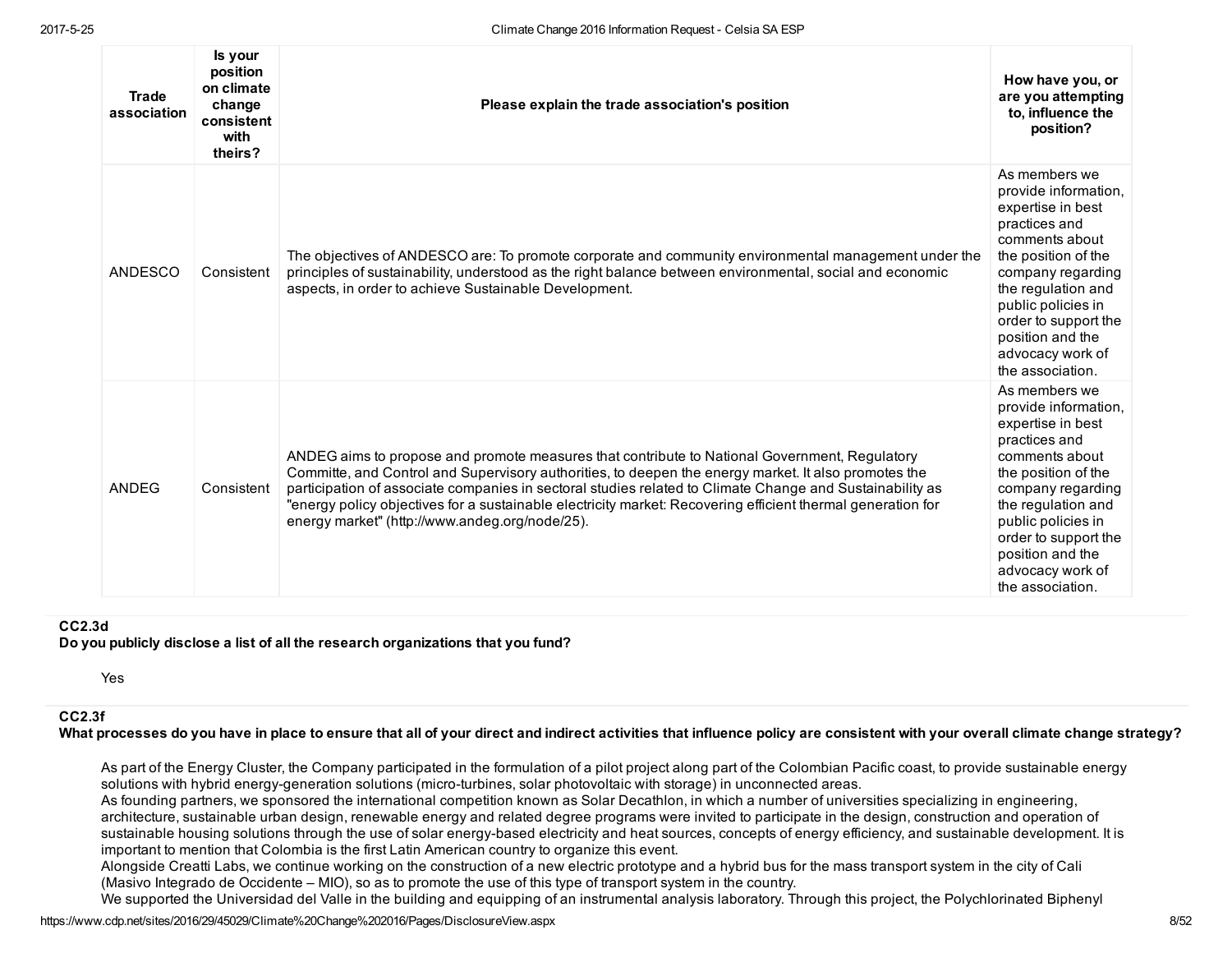#### 2017525 Climate Change 2016 Information Request Celsia SA ESP

(PCB) identification stage was completed, highly polluting synthetic compounds present in some electrical devices. Moreover, the gradual, scalable elimination of these compounds was achieved in the laboratory, as a result of developments and prototypes by a group of researchers at that university. For this project, we received the 2015 Ámbar Award, organized by the Colombian Association of Electric Power Distribution Companies (Asocodis), which recognizes research and development in the electric sector.

#### Further Information

question 2.1a: attached: risk manual content question 2.1b: attached: Commercial Presentation, it is a example of how are integrated risk management processes in the bussines, and Hydroclimatic and environmental network design question 2.1c: attached: Dimensions and definition of appetite and risk tolerance and Photovoltaic Project Risk Assessments: this is an example of risks clasification question 2.2a: attached: our new strategy and New bussines En

### **Attachments**

https://www.cdp.net/sites/2016/29/45029/Climate Change 2016/Shared [Documents/Attachments/ClimateChange2016/CC2.Strategy/Our](https://www.cdp.net/sites/2016/29/45029/Climate%20Change%202016/Shared%20Documents/Attachments/ClimateChange2016/CC2.Strategy/Our%20New%20strategy.pdf) New strategy.pdf https://www.cdp.net/sites/2016/29/45029/Climate Change 2016/Shared [Documents/Attachments/ClimateChange2016/CC2.Strategy/New\\_bussines\\_En.pptx](https://www.cdp.net/sites/2016/29/45029/Climate%20Change%202016/Shared%20Documents/Attachments/ClimateChange2016/CC2.Strategy/New_bussines_En.pptx) https://www.cdp.net/sites/2016/29/45029/Climate Change 2016/Shared [Documents/Attachments/ClimateChange2016/CC2.Strategy/Commercial](https://www.cdp.net/sites/2016/29/45029/Climate%20Change%202016/Shared%20Documents/Attachments/ClimateChange2016/CC2.Strategy/Commercial%20Presentation.pptx) Presentation.pptx https://www.cdp.net/sites/2016/29/45029/Climate Change 2016/Shared [Documents/Attachments/ClimateChange2016/CC2.Strategy/Dimensions](https://www.cdp.net/sites/2016/29/45029/Climate%20Change%202016/Shared%20Documents/Attachments/ClimateChange2016/CC2.Strategy/Dimensions%20and%20definition%20of%20appetite%20and%20risk%20tolerance.xlsx) and definition of appetite and risk tolerance.xlsx https://www.cdp.net/sites/2016/29/45029/Climate Change 2016/Shared [Documents/Attachments/ClimateChange2016/CC2.Strategy/Hydroclimatic](https://www.cdp.net/sites/2016/29/45029/Climate%20Change%202016/Shared%20Documents/Attachments/ClimateChange2016/CC2.Strategy/Hydroclimatic%20and%20environmental%20network%20design.pptx) and environmental network design.pptx

https://www.cdp.net/sites/2016/29/45029/Climate Change 2016/Shared [Documents/Attachments/ClimateChange2016/CC2.Strategy/Risk](https://www.cdp.net/sites/2016/29/45029/Climate%20Change%202016/Shared%20Documents/Attachments/ClimateChange2016/CC2.Strategy/Risk%20Manual.pdf) Manual.pdf https://www.cdp.net/sites/2016/29/45029/Climate Change 2016/Shared [Documents/Attachments/ClimateChange2016/CC2.Strategy/Photovoltaic](https://www.cdp.net/sites/2016/29/45029/Climate%20Change%202016/Shared%20Documents/Attachments/ClimateChange2016/CC2.Strategy/Photovoltaic%20Project%20Risk%20Assessments.xlsx) Project Risk Assessments.xlsx

# Page: CC3. Targets and Initiatives

#### CC3.1

Did you have an emissions reduction or renewable energy consumption or production target that was active (ongoing or reached completion) in the reporting year?

Renewable energy consumption and/or production target

# CC3.1d

Please provide details of your renewable energy consumption and/or production target

| ID              | Energy<br>types<br>covered<br>by target | <b>Base</b><br>year | Base year<br>energy for<br>energy type<br>covered<br>(MWh) | %<br>renewable<br>energy in<br>base year | <b>Target</b><br>year | %<br>renewable<br>energy in<br>target<br>year | Comment                                                                                                                                                                                                                                                                                                                  |
|-----------------|-----------------------------------------|---------------------|------------------------------------------------------------|------------------------------------------|-----------------------|-----------------------------------------------|--------------------------------------------------------------------------------------------------------------------------------------------------------------------------------------------------------------------------------------------------------------------------------------------------------------------------|
| RE <sub>1</sub> | Electricity<br>production               | 2015                | 1224                                                       | 52%                                      | 2020                  | 61%                                           | Our plans is that in 10 years we have installed 250 MW of solar energy in<br>Colombia and Panama and duplicate the wind capacity (to 100 MW) in Costa<br>Rica, we're working to have 1,586 MW of installed capacity from renewable<br>sources, including hydropower generation, solar power plants and wind for<br>2020. |

# CC3.1e

For all of your targets, please provide details on the progress made in the reporting year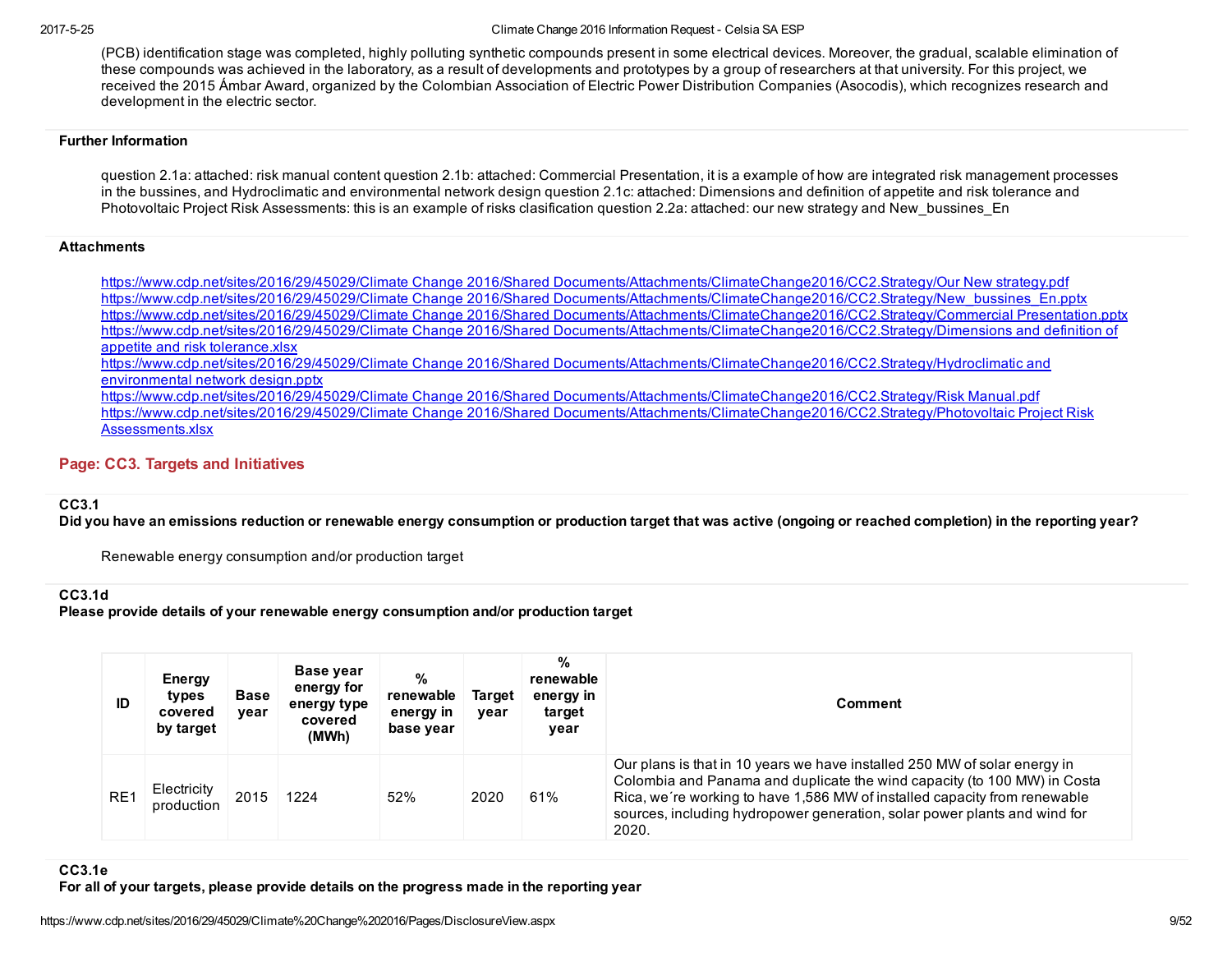| ID  |       | % complete (time)   % complete (emissions or renewable energy) | Comment                                                          |
|-----|-------|----------------------------------------------------------------|------------------------------------------------------------------|
| RE1 | $0\%$ | 0%                                                             | Included in the company strategy, development initiated in 2015. |

### CC3.2

Do you classify any of your existing goods and/or services as low carbon products or do they enable a third party to avoid GHG emissions?

Yes

# CC3.2a

Please provide details of your products and/or services that you classify as low carbon products or that enable a third party to avoid GHG emissions

| Level of<br>aggregation | Description of product/Group of products                                                                                                                                                                                                                                                                                                                                                                                                                                                                                                                                                                                                                                                                                                                                                                                                                                                                                                                                                                                                                                                                                                                                                                                                                                                                                                                                                                                                                                                                           | Are you<br>reporting<br>low carbon<br>product/s<br>or avoided<br>emissions? | Taxonomy,<br>project or<br>methodology<br>used to<br>classify<br>product/s as<br>low carbon<br>or to<br>calculate<br>avoided<br>emissions | $\%$<br>revenue<br>from low<br>carbon<br>product/s<br>in the<br>reporting<br>year | % R&D in<br>low<br>carbon<br>product/s<br>in the<br>reporting<br>year | Comment                                                                                                                                                                                                                                                                                   |
|-------------------------|--------------------------------------------------------------------------------------------------------------------------------------------------------------------------------------------------------------------------------------------------------------------------------------------------------------------------------------------------------------------------------------------------------------------------------------------------------------------------------------------------------------------------------------------------------------------------------------------------------------------------------------------------------------------------------------------------------------------------------------------------------------------------------------------------------------------------------------------------------------------------------------------------------------------------------------------------------------------------------------------------------------------------------------------------------------------------------------------------------------------------------------------------------------------------------------------------------------------------------------------------------------------------------------------------------------------------------------------------------------------------------------------------------------------------------------------------------------------------------------------------------------------|-----------------------------------------------------------------------------|-------------------------------------------------------------------------------------------------------------------------------------------|-----------------------------------------------------------------------------------|-----------------------------------------------------------------------|-------------------------------------------------------------------------------------------------------------------------------------------------------------------------------------------------------------------------------------------------------------------------------------------|
| Group of<br>products    | Electricity generation based on renewable energy, we established a new<br>business model founded on the photovoltaic energy supply, which was<br>tested by two large consumers who served as a benchmark in the upscaling<br>process. In this regard, we have made progress in the installation of projects<br>in different regions of the country: in Valle del Cauca, with projects installed<br>in the Universidad Autónoma de Occidente in Cali; Ciudad Santa Bárbara in<br>Palmira; Ciudadela el Castillo and Urbanización Océano Verde in Jamundí;<br>and in Antioquia we reached the Compañía Nacional de Chocolates in<br>Rionegro and Fundación Socya in Medellín. This pilot program consists of<br>the sale of all of the energy demanded by the client, supported by<br>photovoltaic generation by the Celsia plants in Panama. As to electric<br>transportation, we are testing new technologies, some already in existence<br>and others developed using Colombian expertise, thereby adapting the<br>technology to local market conditions. Alongside Creatti Labs, we continue<br>working on the construction of a new electric prototype and a hybrid bus for<br>the mass transport system in the city of Cali (Masivo Integrado de Occidente<br>- MIO), so as to promote the use of this type of transport system in the<br>country. We installed a solar thermal exploitation system and a monitoring<br>system at the administrative facilities of the Salvajina Hydroelectric Power<br>Plant. | Avoided<br>emissions                                                        | Other:<br>Estimate<br>based on the<br>emission<br>factor UPME<br>Colombia                                                                 | 0%                                                                                | Less than<br>or equal<br>to 10%                                       | The<br>percentage<br>0f<br>revenues<br>from low<br>carbon<br>product/s<br>in the<br>reporting<br>year is<br>0.006%<br>The<br>products<br>group<br>mentioned<br>above<br>correspond<br>to<br>initiatives<br>from R&D.<br>in 2015 the<br>company<br>invested \$<br>2 3 6 2 1 4 0<br>000 COP |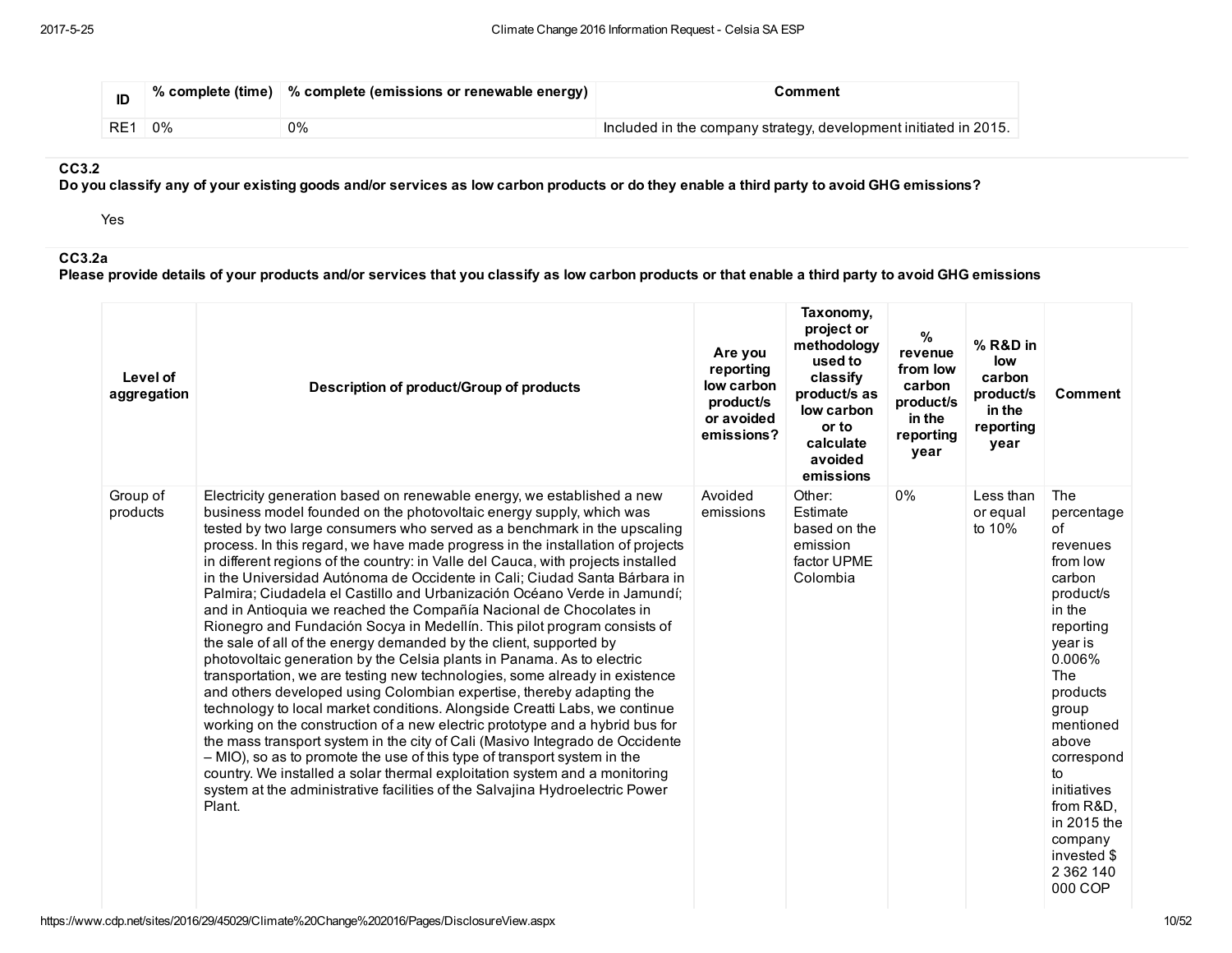| in these             |
|----------------------|
| products.            |
| Of these             |
| projects it          |
| has been             |
| installed a          |
| total                |
| generation           |
| capacity of          |
| 341 kWp,             |
| equivalent           |
| to 3 573             |
| tons of              |
| CO <sub>2</sub> that |
| will no              |
| longer be            |
| emitted              |
| over <sub>25</sub>   |
| years.               |
| Moreover,            |
| we are               |
| introducing<br>this  |
| product in           |
| Panama,              |
| for which            |
| we                   |
| adjusted             |
| the                  |
| business             |
| model to             |
| the market           |
| conditions           |
| in that              |
| country              |
| and                  |
| presented            |
| the first            |
| offer to             |
| conduct a            |
| pilot                |
| program              |
| with a               |
| client               |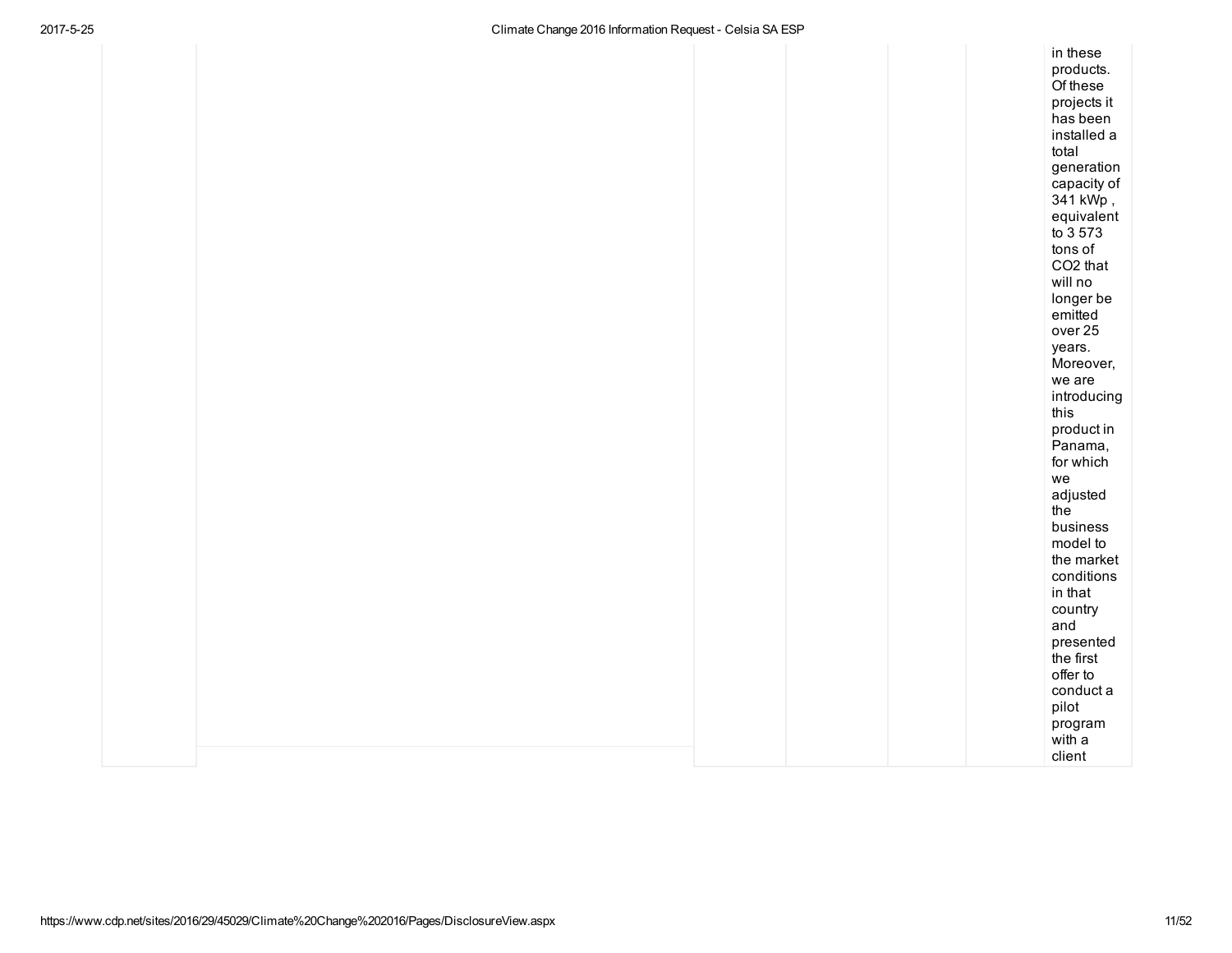| Product | Power generation from renewable sources | Low carbon<br>product | Other: power<br>generation<br>from<br>renewable<br>sources:<br>water and<br>wind, five $(5)$<br>plants have<br>CDM and<br>one plant<br>have VCS<br>verification<br>methodology. | 37% | Less than<br>or equal<br>to 10% | Power<br>generation<br>from<br>renewable<br>sources:<br>one Wind<br>Power<br>Plant in<br>Costa Rica<br>and 21<br>power<br>plants<br>hydraulic<br>in Panamá<br>and<br>Colombia.<br>In 2015<br>power<br>generation<br>from<br>renewable<br>sources<br>was 3426<br>GWh. It is<br>accounting<br>for 44% of<br>power<br>generation<br>company |
|---------|-----------------------------------------|-----------------------|---------------------------------------------------------------------------------------------------------------------------------------------------------------------------------|-----|---------------------------------|------------------------------------------------------------------------------------------------------------------------------------------------------------------------------------------------------------------------------------------------------------------------------------------------------------------------------------------|
|---------|-----------------------------------------|-----------------------|---------------------------------------------------------------------------------------------------------------------------------------------------------------------------------|-----|---------------------------------|------------------------------------------------------------------------------------------------------------------------------------------------------------------------------------------------------------------------------------------------------------------------------------------------------------------------------------------|

CC3.3

Did you have emissions reduction initiatives that were active within the reporting year (this can include those in the planning and/or implementation phases)

Yes

# CC3.3a

Please identify the total number of projects at each stage of development, and for those in the implementation stages, the estimated CO2e savings

Stage of development Number of projects Total estimated annual CO2e savings in metric tonnes CO2e (only for rows marked \*)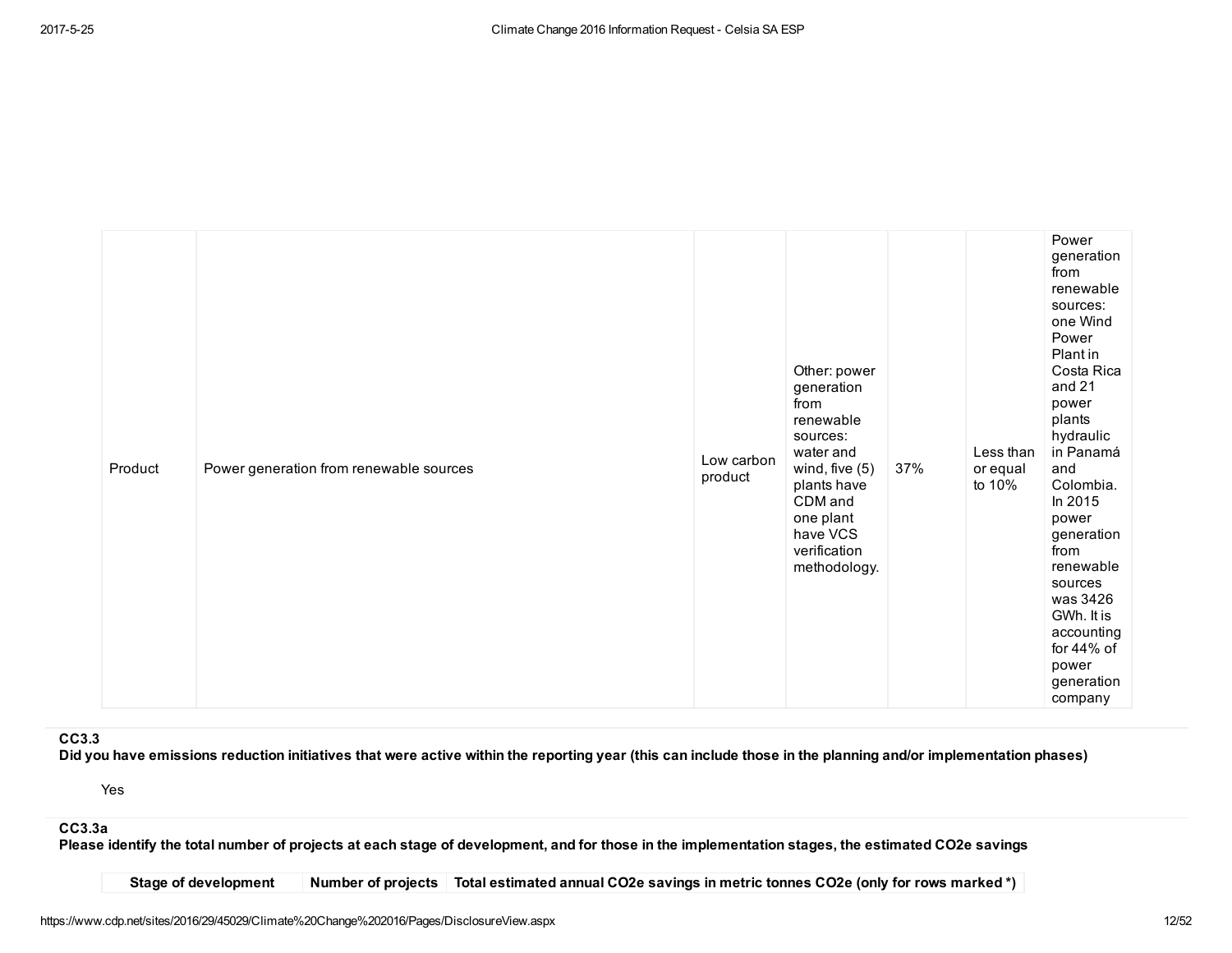| Under investigation       |    |        |
|---------------------------|----|--------|
| To be implemented*        |    | 578968 |
| Implementation commenced* |    | 305.10 |
| Implemented*              | 10 | 816    |
| Not to be implemented     |    |        |

# CC3.3b

For those initiatives implemented in the reporting year, please provide details in the table below

| <b>Activity</b><br>type                              | <b>Description of activity</b>                                                                                                                                                                                                                                                                                                                                                                                                                                                                                                                          | <b>Estimated</b><br>annual<br>CO <sub>2e</sub><br>savings<br>(metric<br>tonnes<br>CO2e | <b>Scope</b>                    | Voluntary/<br><b>Mandatory</b> | Annual<br>monetary<br>savings<br>(unit<br>currency -<br>as<br>specified<br>in $CC0.4$ ) | Investment<br>required<br>(unit<br>currency -<br>as specified<br>in $CC0.4$ ) | Payback<br>period | <b>Estimated</b><br>lifetime of<br>the<br>initiative | Comment |
|------------------------------------------------------|---------------------------------------------------------------------------------------------------------------------------------------------------------------------------------------------------------------------------------------------------------------------------------------------------------------------------------------------------------------------------------------------------------------------------------------------------------------------------------------------------------------------------------------------------------|----------------------------------------------------------------------------------------|---------------------------------|--------------------------------|-----------------------------------------------------------------------------------------|-------------------------------------------------------------------------------|-------------------|------------------------------------------------------|---------|
| Energy<br>efficiency:<br>Processes                   | Change of air compressors in the thermal<br>power plant ZFC Flores IV unit. The two<br>compressors designed and supplied by<br>the Flores IV unit project were 200 HP<br>each, were changed by two compressors<br>75 HP, they came into operation from<br>March 2015. The project included<br>changing technology from drying air to<br>regenerative cooling, which saves 20% of<br>the compressor capacity.                                                                                                                                            | 353.6                                                                                  | Scope 2<br>(location-<br>based) | Voluntary                      | 167266296                                                                               | 400571200                                                                     | $4 - 10$<br>years | $11 - 15$<br>years                                   |         |
| Energy<br>efficiency:<br><b>Building</b><br>services | Replacing conventional lighting for LED<br>type They were cchanged in the following<br>locations in the thermal power plant ZFC :<br>Control room, office, warehouse, control<br>room, substation and the MCC room.<br>Savings of this project taking into account<br>the maintenance and change of lamps,<br>ballasts, and other minor accessories and<br>the fact that the LED lamps have an<br>average life greater than 60,000 hours<br>guaranteed, compared with the average<br>life of lamps gas discharge ranging from<br>6,000 to 10,000 hours. | 25.4                                                                                   | Scope 2<br>(location-<br>based) | Voluntary                      | 24013881                                                                                | 72300635                                                                      | $4 - 10$<br>years | 6-10 years                                           |         |
| Energy<br>efficiency:<br>Processes                   | Replacement of the air conditioning<br>system Flores I unit Building in the<br>thermal power plant ZFC with a new unit<br>that consumes 319,740 kWh/year instead<br>the old unit that uses 857,604 kWh/year<br>for an expected saving of 527,536<br>kWh/year. It became operational in<br>January 2015.                                                                                                                                                                                                                                                 | 237.4                                                                                  | Scope 2<br>(location-<br>based) | Voluntary                      | 112289656                                                                               | 81353300                                                                      | $4 - 10$<br>years | $11 - 15$<br>years                                   |         |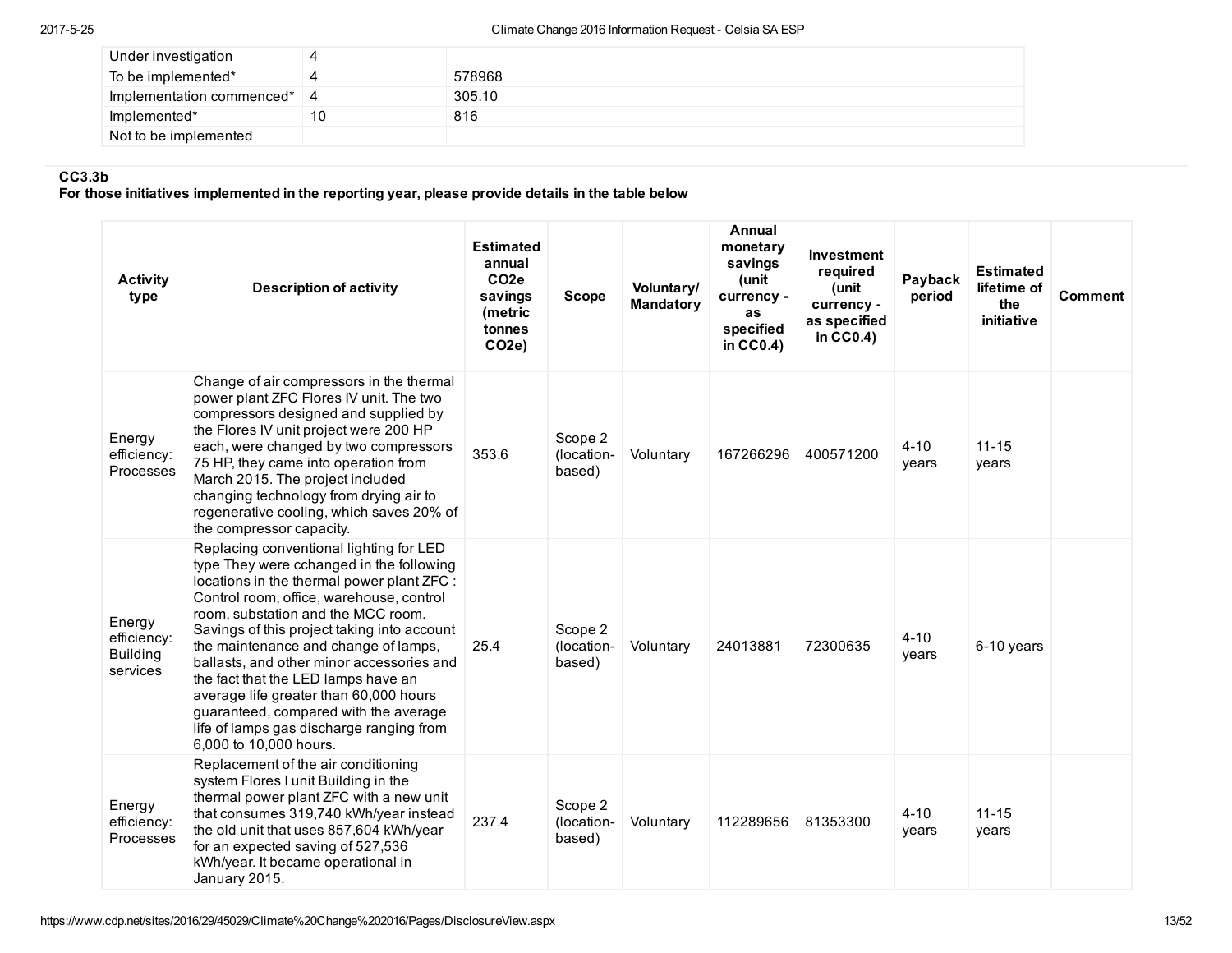| <b>Activity</b><br>type                 | <b>Description of activity</b>                                                                                                 | <b>Estimated</b><br>annual<br>CO <sub>2</sub> e<br>savings<br>(metric<br>tonnes<br>CO <sub>2e</sub> ) | <b>Scope</b>                    | Voluntary/<br><b>Mandatory</b> | Annual<br>monetary<br>savings<br>unit)<br>currency -<br>as<br>specified<br>in $CC0.4$ ) | <b>Investment</b><br>required<br>(unit<br>currency -<br>as specified<br>in $CC0.4$ ) | Payback<br>period  | <b>Estimated</b><br>lifetime of<br>the<br>initiative | <b>Comment</b> |
|-----------------------------------------|--------------------------------------------------------------------------------------------------------------------------------|-------------------------------------------------------------------------------------------------------|---------------------------------|--------------------------------|-----------------------------------------------------------------------------------------|--------------------------------------------------------------------------------------|--------------------|------------------------------------------------------|----------------|
| Energy<br>efficiency:<br>Processes      | Change BOP compressor of 125HP in<br>Flores I in the thermal power plant ZFC by<br>one compressor variable speed of 100<br>HP. | 70.6                                                                                                  | Scope 2<br>(location-<br>based) | Voluntary                      | 33381471                                                                                | 153138021                                                                            | $4 - 10$<br>years  | $11 - 15$<br>years                                   |                |
| Low<br>carbon<br>energy<br>installation | Implementation of six projects of<br>photovoltaic solar energy to customers                                                    | 129.1                                                                                                 | Scope 2<br>(location-<br>based) | Voluntary                      | 142000000                                                                               | 1133000000                                                                           | $11 - 15$<br>years | $21 - 30$<br>years                                   |                |

# CC3.3c

# What methods do you use to drive investment in emissions reduction activities?

| <b>Method</b>                                                         | Comment                                                                                                                                                                                                                                                                                                                                                                                                                                                                                                                                                                                |
|-----------------------------------------------------------------------|----------------------------------------------------------------------------------------------------------------------------------------------------------------------------------------------------------------------------------------------------------------------------------------------------------------------------------------------------------------------------------------------------------------------------------------------------------------------------------------------------------------------------------------------------------------------------------------|
| Other                                                                 | In 2015, we sponsored the international competition known as Solar Decathlon, in which a number of universities specializing in engineering,<br>architecture, sustainable urban design, renewable energy and related degree programs were invited to participate in the design, construction<br>and operation of sustainable housing solutions through the use of solar energy-based electricity and heat sources, concepts of energy efficiency,<br>and sustainable development. It is important to mention that Colombia is the first Latin American country to organize this event. |
| Employee<br>engagement                                                | Celsia has four (4) cars and one (1) electric motorcycle that are provided to employees for use in the transportation from and to the company in<br>order to replace the traditional ways of transport and to reduce emissions due to transportation.                                                                                                                                                                                                                                                                                                                                  |
| Dedicated<br>budget for<br>low carbon<br>product R&D                  | Through the innovation model of the company, investment in research and implementation of renewable energy projects, innovation investment<br>in 2015 was 6,008,220,000 COP. The lines of research into innovation are: 1. Electric Storage 2. Electric Transportation 3. Energy Efficiency 4.<br>building automation                                                                                                                                                                                                                                                                  |
| Partnering<br>with<br>governments<br>on.<br>technology<br>development | Alongside Creatti Labs, in 2015 we continue working on the construction of a new electric prototype and a hybrid bus for the mass transport<br>system in the city of Cali (Masivo Integrado de Occidente – MIO), so as to promote the use of this type of transport system in the country.                                                                                                                                                                                                                                                                                             |

### Further Information

# Page: CC4. Communication

CC4.1

Have you published information about your organization's response to climate change and GHG emissions performance for this reporting year in places other than in your CDP response? If so, please attach the publication(s)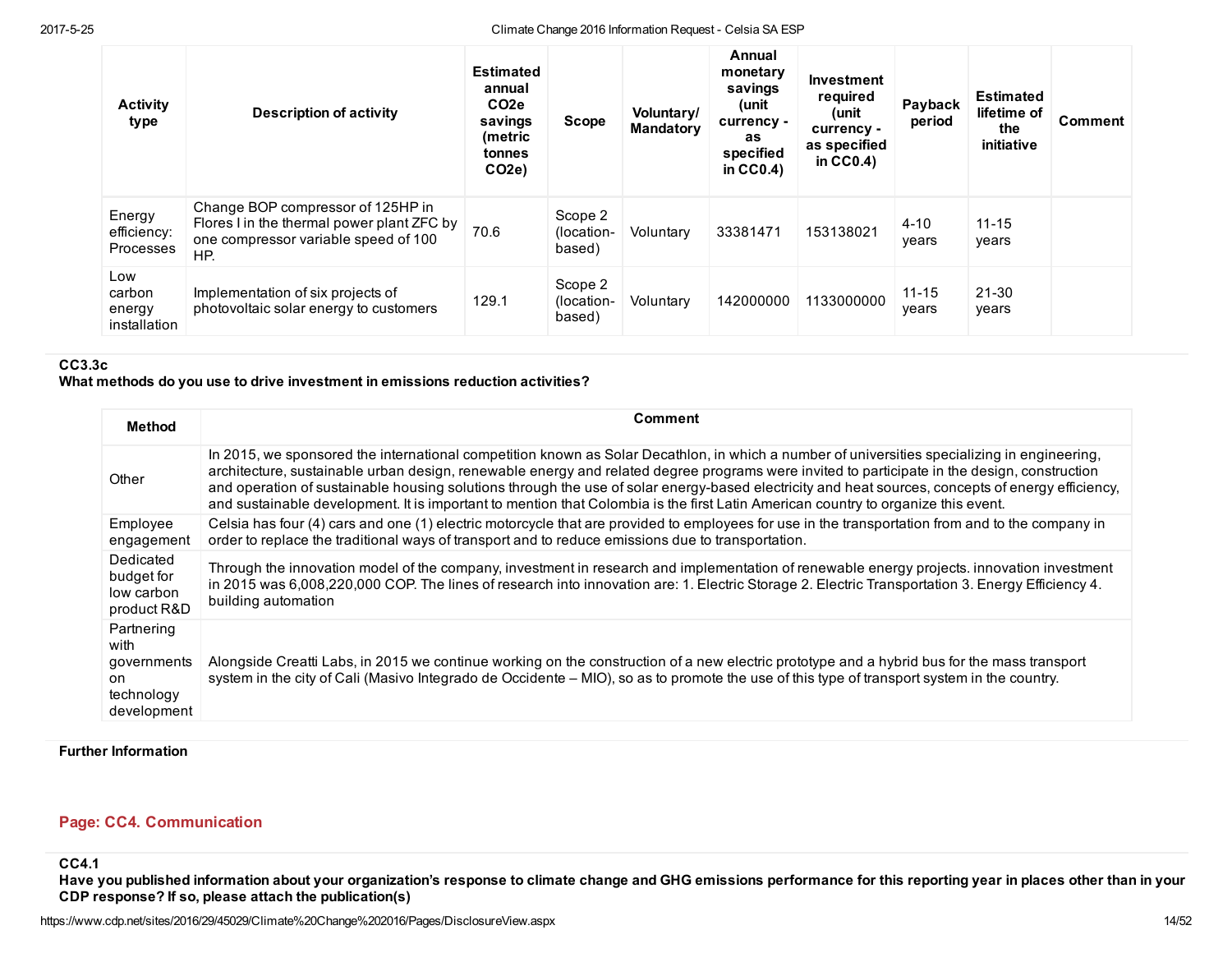| <b>Publication</b>                                                                                   | <b>Status</b> | <b>Page/Section reference</b>                                                                                                                                               | Attach the document                                                                                                                                                                | <b>Comment</b> |
|------------------------------------------------------------------------------------------------------|---------------|-----------------------------------------------------------------------------------------------------------------------------------------------------------------------------|------------------------------------------------------------------------------------------------------------------------------------------------------------------------------------|----------------|
| In mainstream reports<br>(including an integrated<br>report) but have not used<br>the CDSB Framework | Complete      | Web page http://report2015.celsia.com/<br>http://report2015.celsia.com/environmental-<br>dimension/environmental-management/climate-<br>change-and-management-of-emissions/ | https://www.cdp.net/sites/2016/29/45029/Climate<br>Change 2016/Shared<br>Documents/Attachments/CC4.1/Climate change and<br>management of emissions - Integrated Report<br>2015.pdf |                |
| In voluntary<br>communications                                                                       | Complete      | DJSI Questionnaire Chapter 2: Environmental<br>Dimension                                                                                                                    |                                                                                                                                                                                    |                |
| In voluntary<br>communications                                                                       | Complete      | Webpage http://www.celsia.com/sustainability/                                                                                                                               |                                                                                                                                                                                    |                |

#### Further Information

# Module: Risks and Opportunities

# Page: CC5. Climate Change Risks

#### CC5.1

Have you identified any inherent climate change risks that have the potential to generate a substantive change in your business operations, revenue or expenditure? Tick all that apply

Risks driven by changes in regulation Risks driven by changes in physical climate parameters Risks driven by changes in other climate-related developments

### CC5.1a

Please describe your inherent risks that are driven by changes in regulation

| <b>Risk driver</b> | <b>Description</b> | <b>Potential impact</b> | Timeframe | Direct/<br>.<br>Indirect | Likelihood | <b>Magnitude</b><br>of impact | Estimated<br>financial<br>implications | <b>Management</b><br>method | <b>Cost of</b><br>management |
|--------------------|--------------------|-------------------------|-----------|--------------------------|------------|-------------------------------|----------------------------------------|-----------------------------|------------------------------|
|--------------------|--------------------|-------------------------|-----------|--------------------------|------------|-------------------------------|----------------------------------------|-----------------------------|------------------------------|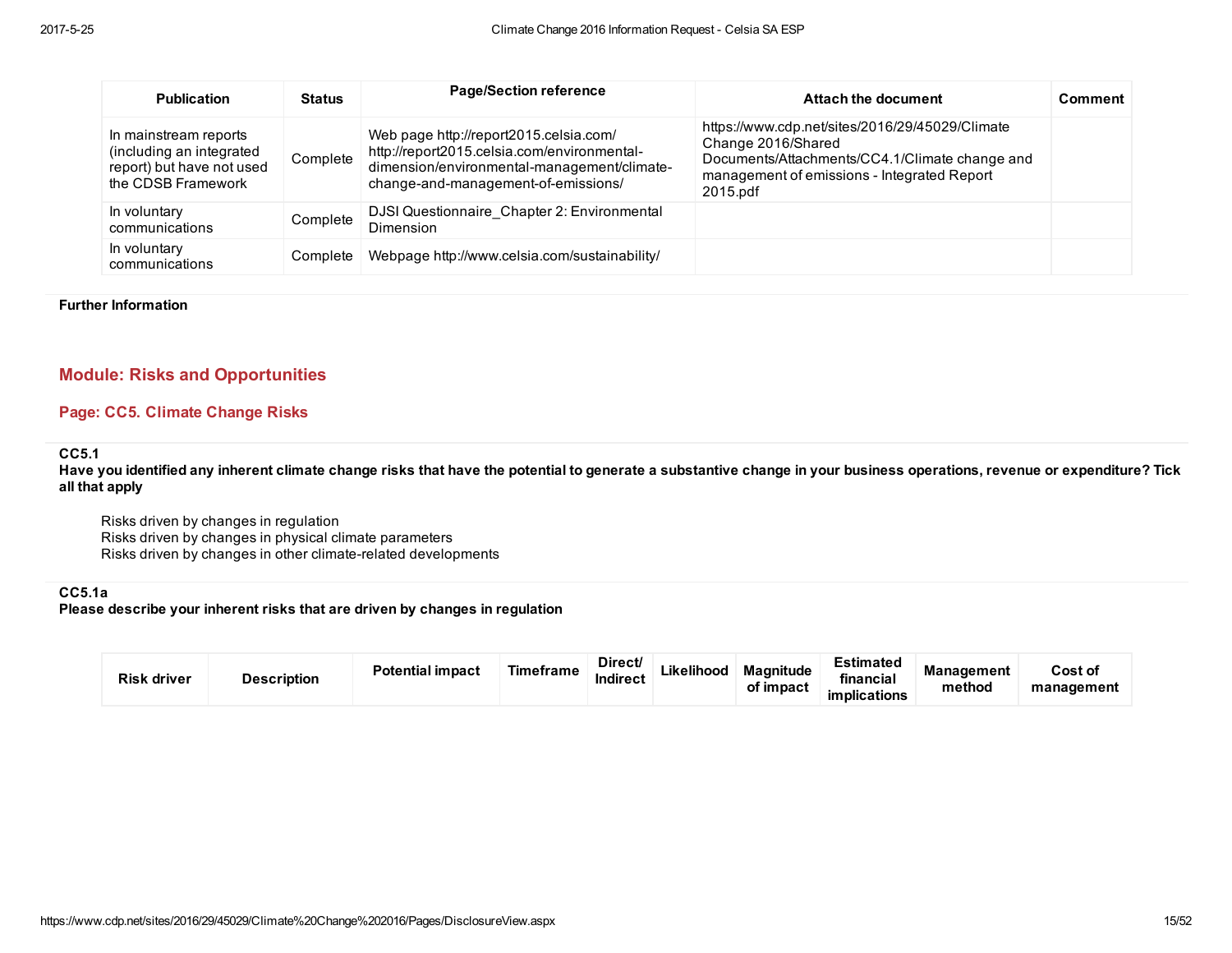| General<br>environmental<br>regulations,<br>including<br>planning | Possible changes in<br>the regulation<br>converting existing<br>reservoirs to<br>multipurpose use<br>and decrease in<br>flows that are<br>granted or renewed<br>by environmental<br>restrictions<br>Colombian<br>authorities are<br>currently evaluating<br>the imposition of<br>new environmental<br>regulations to<br>modify the<br>environmental flow<br>requirements,<br>lowest level of<br>reservoir operation,<br>reservoir<br>management plans,<br>sediment<br>management<br>among others. | Reduction/disruption<br>in production<br>capacity | $3$ to $6$<br>years | Direct               | Very likely          | Medium-<br>high | Celsia is<br>considering<br>making the<br>analysis of<br>financial<br>implications<br>in the<br>medium<br>term                                                                    | The<br>organization<br>consistently<br>monitors<br>initiatives that<br>can generate<br>adverse<br>regulatory<br>changes to<br>the company,<br>for the<br>purpose<br>prevent and<br>mitigate its<br>effects.<br>Celsia<br>forward<br>proactive<br>work with the<br>quilds.<br>participating<br>in panel<br>discussions<br>for the<br>regulation of<br>standards. | The costs<br>associated with<br>managing this<br>risk are related<br>to travel and<br>transportation<br>for participation<br>and<br>attendance at<br>events in all<br>these<br>initiatives, as<br>well as the<br>payment of<br>complementary<br>and<br>explanatory<br>studies, the<br>cost is<br>estimated at \$<br>300 million of<br><b>COP</b> |
|-------------------------------------------------------------------|---------------------------------------------------------------------------------------------------------------------------------------------------------------------------------------------------------------------------------------------------------------------------------------------------------------------------------------------------------------------------------------------------------------------------------------------------------------------------------------------------|---------------------------------------------------|---------------------|----------------------|----------------------|-----------------|-----------------------------------------------------------------------------------------------------------------------------------------------------------------------------------|-----------------------------------------------------------------------------------------------------------------------------------------------------------------------------------------------------------------------------------------------------------------------------------------------------------------------------------------------------------------|--------------------------------------------------------------------------------------------------------------------------------------------------------------------------------------------------------------------------------------------------------------------------------------------------------------------------------------------------|
| Carbon taxes                                                      | Changes in energy<br>regulation in<br>Colombia can<br>adversely affecting<br>the assets in<br>operating: their<br>profitability or the<br>business continuity.<br>Colombia is part of<br>the Carbon Pricing<br>leadership coalition.<br>The Minister of<br>Finance announced<br>in the Climate<br><b>Business Forum</b><br>2016 that will be<br>inclued green and<br>carbon taxes in the<br>next tax reform                                                                                       | Reduction in capital<br>availability              | 1 to $3$<br>years   | Direct               | Virtually<br>certain | High            | Celsia's<br>direct GHG<br>emissions<br>amount to<br>1770276,78<br>t CO2/year.<br>A carbon tax<br>to direct<br>emissions in<br>Colombia<br>may amount<br>to COP<br>90000<br>M/year | Setting the<br>strategy,<br>which<br>includes<br>business<br>diversification<br>and<br>increasing<br>participation<br>of renewable<br>energies                                                                                                                                                                                                                  | For the next ten<br>years Celsia<br>expects to<br>invest more<br>than one billion<br>dollars in new<br>business and<br>mix<br>diversifiacion                                                                                                                                                                                                     |
| Product<br>efficiency<br>regulations<br>and standards             | Changes in energy<br>regulation in<br>Colombia adversely<br>affecting the<br>operation of assets,<br>their profitability or<br>business continuity:                                                                                                                                                                                                                                                                                                                                               | Reduced demand<br>for goods/services              | >6 years            | Indirect<br>(Client) | Likely               | Medium-<br>high | The<br>Analysis of<br>financial<br>implications<br>is on the<br>way for the<br>next year                                                                                          | Development<br>of activities<br>for improving<br>processes,<br>products and<br>services to<br>promote                                                                                                                                                                                                                                                           | For 2015, the<br>company's<br>investment in<br>innovation<br>projects<br>amounted to                                                                                                                                                                                                                                                             |

https://www.cdp.net/sites/2016/29/45029/Climate%20Change%202016/Pages/DisclosureView.aspx 16/52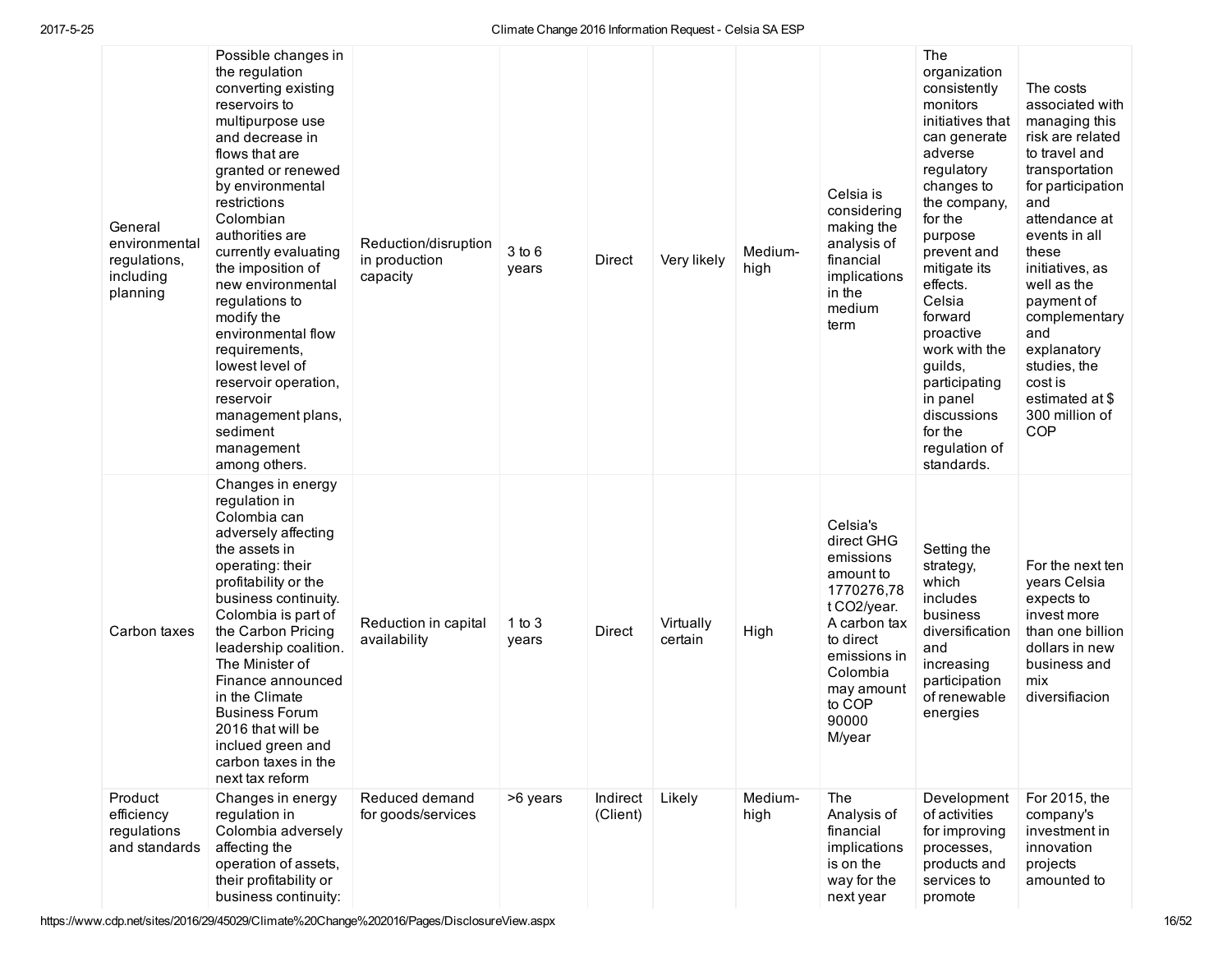| The Colombian<br>government,<br>through the Ministry<br>of Mines and<br>Energy issues the<br>Law 697 of 2011<br>about the Rational<br>and Efficient Use of<br>Energy (URE) as a<br>matter of social,<br>public and national<br>interest, essential to<br>ensure the full and<br>timely energy<br>supply,<br>competitiveness of<br>the Colombian<br>economy, consumer<br>protection and<br>promotion of the use<br>of non-conventional<br>energy in a<br>sustainable way<br>with the<br>environment and<br>natural resources. In<br>addition, under<br>Resolution 180919<br>of 2010, it adopted<br>the Action Plan to<br>develop the<br>Program of Rational<br>and Efficient Use of<br>Energy and other<br>forms of non-<br>conventional<br>energy. These<br>government<br>measures aimed at<br>reducing electricity<br>demand and further<br>development of<br>competitors who<br>offer renewable<br>energy. | growth,<br>achieve<br>efficiency and<br>ensure better<br>market<br>position. | COP 6000<br>million. |  |
|--------------------------------------------------------------------------------------------------------------------------------------------------------------------------------------------------------------------------------------------------------------------------------------------------------------------------------------------------------------------------------------------------------------------------------------------------------------------------------------------------------------------------------------------------------------------------------------------------------------------------------------------------------------------------------------------------------------------------------------------------------------------------------------------------------------------------------------------------------------------------------------------------------------|------------------------------------------------------------------------------|----------------------|--|
|--------------------------------------------------------------------------------------------------------------------------------------------------------------------------------------------------------------------------------------------------------------------------------------------------------------------------------------------------------------------------------------------------------------------------------------------------------------------------------------------------------------------------------------------------------------------------------------------------------------------------------------------------------------------------------------------------------------------------------------------------------------------------------------------------------------------------------------------------------------------------------------------------------------|------------------------------------------------------------------------------|----------------------|--|

# CC5.1b

Please describe your inherent risks that are driven by changes in physical climate parameters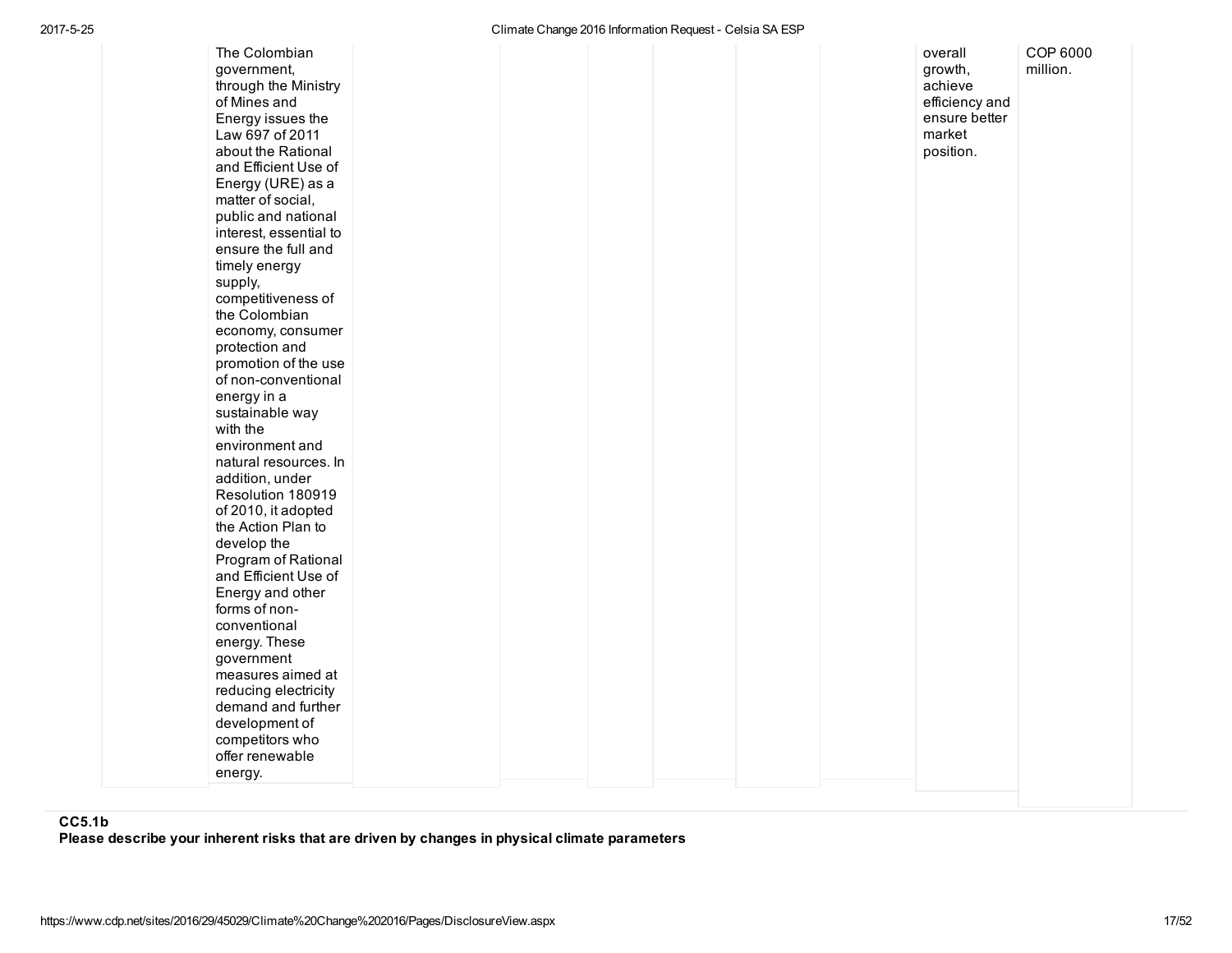| <b>Risk driver</b>                                        | <b>Description</b>                                                                                                                                                                                                                                                                                                                                                                                                                                                                                                                                                                                                                                                                                                                                                                                                                                                                                                                                        | <b>Potential impact</b>                           | <b>Timeframe</b> | Direct/<br><b>Indirect</b> | Likelihood                 | <b>Magnitude</b><br>of impact | <b>Estimated</b><br>financial<br>implications                                            | <b>Management</b><br>method                                                                                                                                                                                                                                                                                                                                                                                                                                                                                                                                                                                                                                                                                                                                                                                         | Cost of<br>management                                                                                                                                                                                                 |
|-----------------------------------------------------------|-----------------------------------------------------------------------------------------------------------------------------------------------------------------------------------------------------------------------------------------------------------------------------------------------------------------------------------------------------------------------------------------------------------------------------------------------------------------------------------------------------------------------------------------------------------------------------------------------------------------------------------------------------------------------------------------------------------------------------------------------------------------------------------------------------------------------------------------------------------------------------------------------------------------------------------------------------------|---------------------------------------------------|------------------|----------------------------|----------------------------|-------------------------------|------------------------------------------------------------------------------------------|---------------------------------------------------------------------------------------------------------------------------------------------------------------------------------------------------------------------------------------------------------------------------------------------------------------------------------------------------------------------------------------------------------------------------------------------------------------------------------------------------------------------------------------------------------------------------------------------------------------------------------------------------------------------------------------------------------------------------------------------------------------------------------------------------------------------|-----------------------------------------------------------------------------------------------------------------------------------------------------------------------------------------------------------------------|
| Change in<br>precipitation<br>extremes<br>and<br>droughts | Shorter and intense<br>droughts or floods:<br>Within the risks<br>matrix of the<br>Company, it has<br>been identified that<br>the current natural<br>phenomena<br>associated with<br>climate change<br>affects river levels<br>(flows), which are<br>used during<br>operations. In 2015<br>an UPME study<br>(Planning Unit<br>mining and energy)<br>of the Ministry of<br>Mines based in a<br>standard 30-year<br>series of rainfall<br>records from several<br>rivers in our country,<br>suggests that climate<br>change could limit<br>the effective capacity<br>of generation in all<br>reservoirs.<br>Reservoirs were<br>classified according<br>to the level of<br>vulnerability to<br>climate change in<br>four (4) categories. It<br>was found that the<br>most vulnerable<br>ones (Level 1 of<br>Vulnerability) are:<br>Pacífico, Cauca,<br>Antioquia 1 and<br>Antioquia 2, which<br>coincide with the<br>Organization's plants<br>and projects." | Reduction/disruption<br>in production<br>capacity | >6 years         | Direct                     | More<br>likely than<br>not | Medium-<br>high               | The<br>Analysis of<br>financial<br>implications<br>is on the<br>way for the<br>next year | "The company<br>has been linked<br>to conservation<br>and<br>reforestation<br>initiatives<br>strategic to its<br>operations in the<br>basins. In<br>Colombia, we<br>continued with<br>the conservation<br>actions<br>contained in the<br>agreement with<br>the Farallones<br><b>National Natural</b><br>Park in Cali and<br>Las Hermosas:<br>We supported<br>the conservation<br>of areas of<br>environmental<br>importance<br>through<br>ecological<br>restoration<br>actions and<br>biological<br>corridors; in the<br>case of the Las<br>Hermosas<br><b>National Natural</b><br>Park, we<br>recovered 359<br>ha in the buffer<br>zone, 25 linear<br>km of isolation of<br>riverside forest.<br>and six<br>tributaries, as<br>well as<br>converting 17 ha<br>of land used for<br>extensive stock-<br>farming to a | Estimated<br>investment by<br>the<br>agreement<br>with the<br>Farallones<br>National<br><b>Natural Park</b><br>of COP 2,000<br>million over<br>five years, of<br>which COP<br>471 million<br>was invested<br>in 2015. |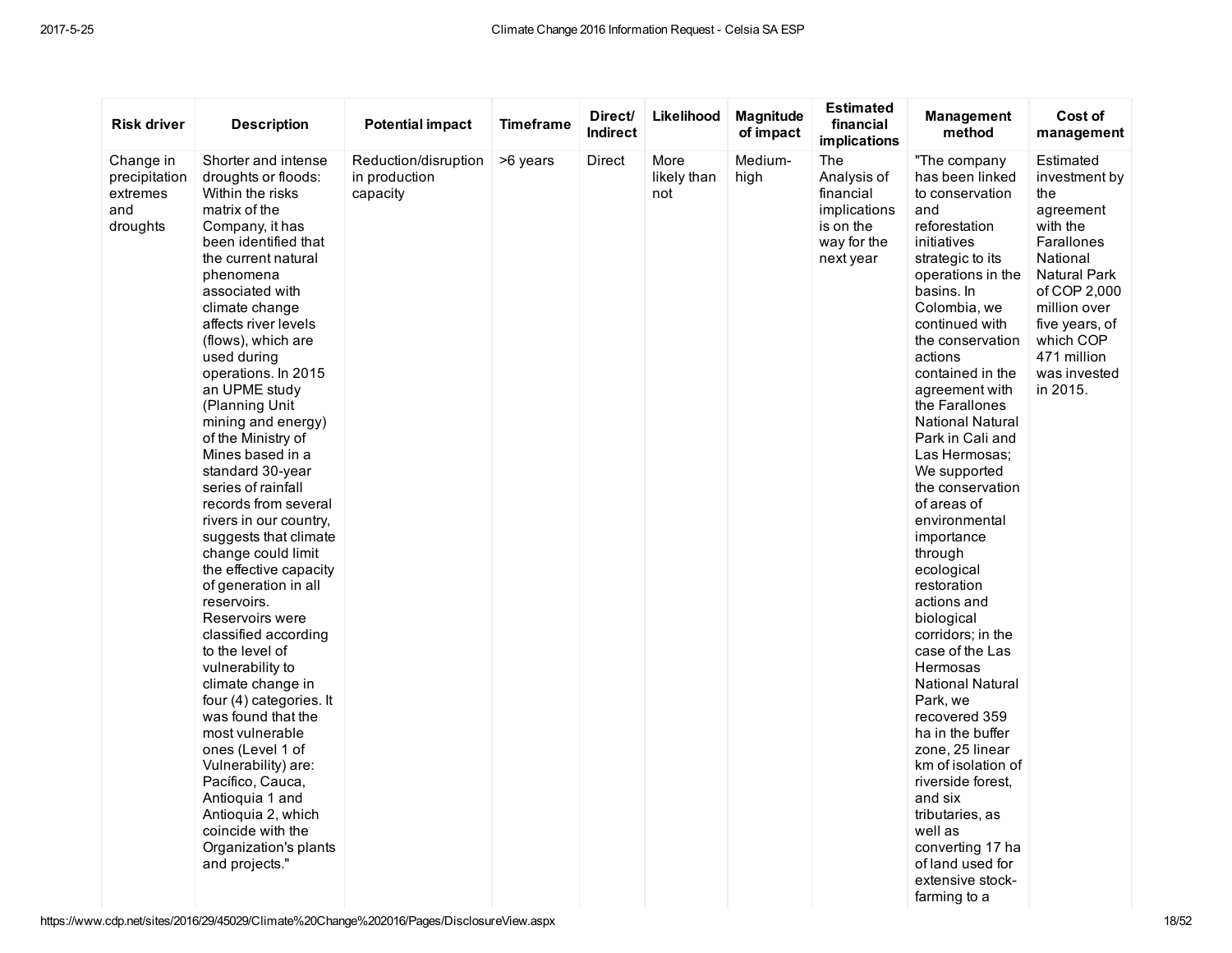|                                      |                                                                                                                                                                                                                                                                                                                                                                                      |                               |          |        |                              |        |                                                                                          | more<br>environmentally-<br>friendly<br>alternative,<br>along the Tuluá,<br>Nima and<br>Amaime rivers.<br>Celsia<br>Reforested<br>473.41 hectares<br>with 380<br>thousand trees<br>of native species<br>in the mid and<br>upper basin of<br>the Alto and<br>Bajo Tuluá,<br>Amaime, Nima,<br>Rio Cali,<br>Calima,<br>Cucuana and<br>Salvajin<br>Hydroelectric<br>Power Plants."                                                          |                                                                                                                                                    |
|--------------------------------------|--------------------------------------------------------------------------------------------------------------------------------------------------------------------------------------------------------------------------------------------------------------------------------------------------------------------------------------------------------------------------------------|-------------------------------|----------|--------|------------------------------|--------|------------------------------------------------------------------------------------------|-----------------------------------------------------------------------------------------------------------------------------------------------------------------------------------------------------------------------------------------------------------------------------------------------------------------------------------------------------------------------------------------------------------------------------------------|----------------------------------------------------------------------------------------------------------------------------------------------------|
| Change in<br>temperature<br>extremes | In a study published<br>by USAID and UPME<br>an increase in<br>temperature to<br>Colombia for the<br>next 30 years it is<br>identified. The<br>increase in air<br>temperature has an<br>effect on the<br>expansion of the<br>transmission lines,<br>the operation of<br>equipment in power<br>plants, plus the<br>energy demand<br>increases by cooling<br>and ventilation<br>needs. | Increased<br>operational cost | >6 years | Direct | About as<br>likely as<br>not | Medium | The<br>Analysis of<br>financial<br>implications<br>is on the<br>way for the<br>next year | The compañy<br>has changed its<br>strategy to<br>address the<br>risks and<br>opportunities<br>from climate<br>change, which is<br>why in addition<br>to working in the<br>diversficación<br>the mix of<br>energy,<br>including solar<br>power<br>generation<br>photovoltaic<br>have been<br>established<br>other lines of<br>business, where<br>it plays a key<br>role installing<br>solar panels in<br>cities, homes<br>and companies. | For the next<br>ten years<br>Celsia<br>expects to<br>invest more<br>than one<br>billion dollars<br>in new<br>business and<br>mix<br>diversifiacion |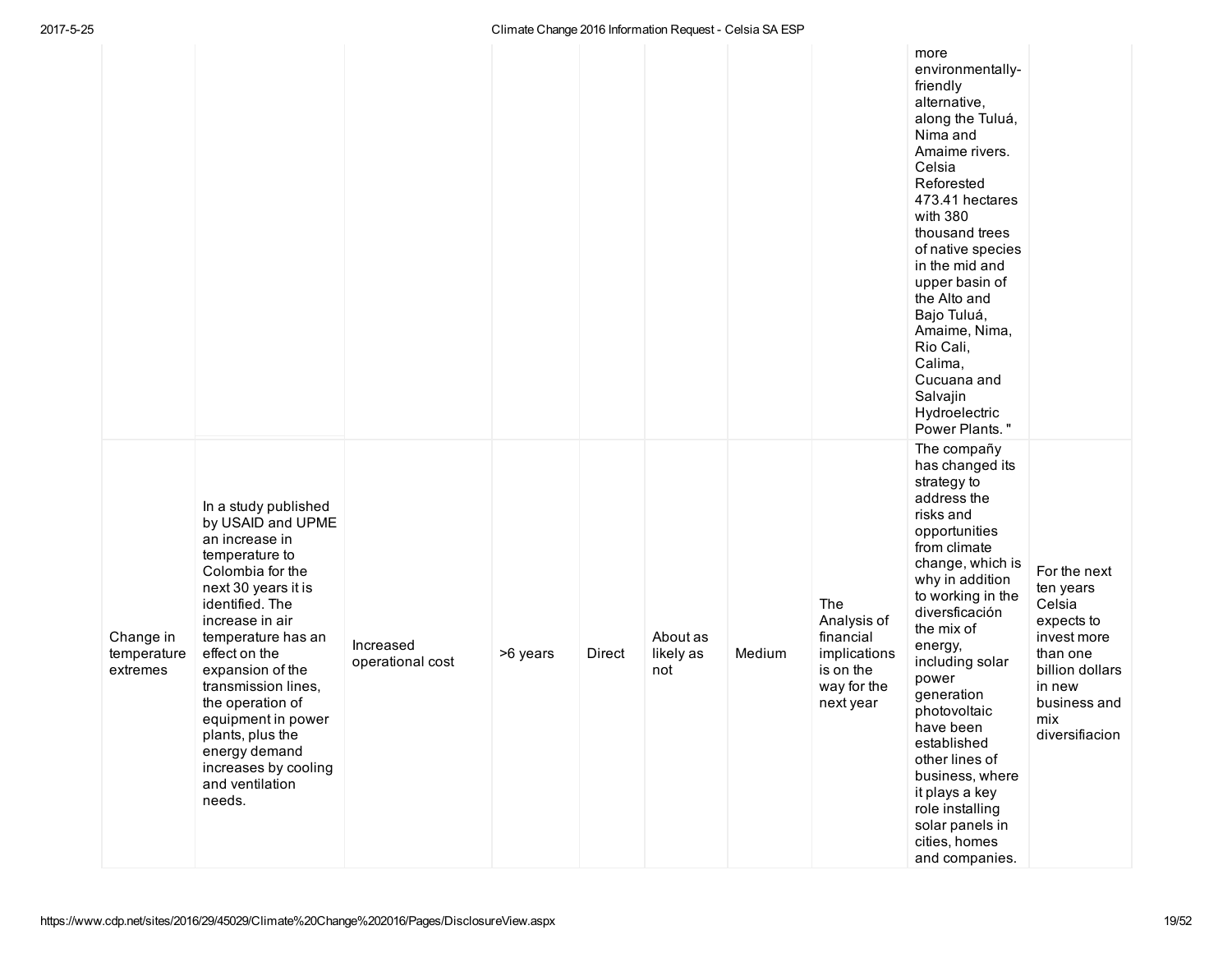|  | Change in<br>mean<br>(average)<br>precipitation | Decreased<br>availability of water<br>resources : In a study<br>published by USAID<br>UPME and an<br>increase in<br>temperature to<br>Colombia for the<br>next 30 years it is<br>identified. The same<br>study from models<br>determines that in<br>2050 will have a<br>decrease between 6<br>and 8% of water<br>contributions to the<br>watersheds. | Reduction/disruption<br>in production<br>capacity | >6 years | Direct | About as<br>likely as<br>not | High | <b>The</b><br>Analysis of<br>financial<br>implications<br>is on the<br>way for the<br>next year | From the new<br>business area<br>manages this<br>risk seeking<br>technological<br>and hydrological<br>complementarity<br>to the<br>generation mix,<br>optimizing the<br>mix between<br>thermal, hydro<br>generation and<br>renewable<br>energy for new<br>businesses in<br>which it<br>penetrates.<br>Furthermore,<br>when hydro<br>projects are<br>evaluated<br>generation<br>projections are<br>made based on<br>historical<br>hydrological<br>records. | No estimated<br>yet |  |
|--|-------------------------------------------------|------------------------------------------------------------------------------------------------------------------------------------------------------------------------------------------------------------------------------------------------------------------------------------------------------------------------------------------------------|---------------------------------------------------|----------|--------|------------------------------|------|-------------------------------------------------------------------------------------------------|-----------------------------------------------------------------------------------------------------------------------------------------------------------------------------------------------------------------------------------------------------------------------------------------------------------------------------------------------------------------------------------------------------------------------------------------------------------|---------------------|--|
|--|-------------------------------------------------|------------------------------------------------------------------------------------------------------------------------------------------------------------------------------------------------------------------------------------------------------------------------------------------------------------------------------------------------------|---------------------------------------------------|----------|--------|------------------------------|------|-------------------------------------------------------------------------------------------------|-----------------------------------------------------------------------------------------------------------------------------------------------------------------------------------------------------------------------------------------------------------------------------------------------------------------------------------------------------------------------------------------------------------------------------------------------------------|---------------------|--|

# CC5.1c

Please describe your inherent risks that are driven by changes in other climate-related developments

| <b>Risk driver</b>                                            | <b>Description</b>                                                                                                                                                                                                                                                                                                          | <b>Potential</b><br>impact              | <b>Timeframe</b>    | Direct/<br><b>Indirect</b> | Likelihood                 | <b>Magnitude</b><br>of impact | <b>Estimated</b><br>financial<br>implications                                      | Management<br>method                                                                                                                               | Cost of<br>management |
|---------------------------------------------------------------|-----------------------------------------------------------------------------------------------------------------------------------------------------------------------------------------------------------------------------------------------------------------------------------------------------------------------------|-----------------------------------------|---------------------|----------------------------|----------------------------|-------------------------------|------------------------------------------------------------------------------------|----------------------------------------------------------------------------------------------------------------------------------------------------|-----------------------|
| Induced<br>changes in<br>human and<br>cultural<br>environment | Opposition against energy<br>projects: There are advocacy<br>groups at local and<br>international level against the<br>construction of power plants.<br>because their GHG emissions<br>and also other possible<br>impacts related with<br>emissions of particulate<br>matter, cabon monoxide,<br>sulfur and nitrogen oxides | Reduced<br>demand for<br>goods/services | $3$ to $6$<br>years | Direct                     | More<br>likely than<br>not | Low-<br>medium                | Celsia has<br>not done the<br>analysis, not<br>consider it<br>necessary<br>for now | The<br>organization<br>has chosen<br>not to set up<br>action plans<br>for this risk<br>because it is<br>not prioritized<br>in their risk<br>matrix | No estimated<br>vet   |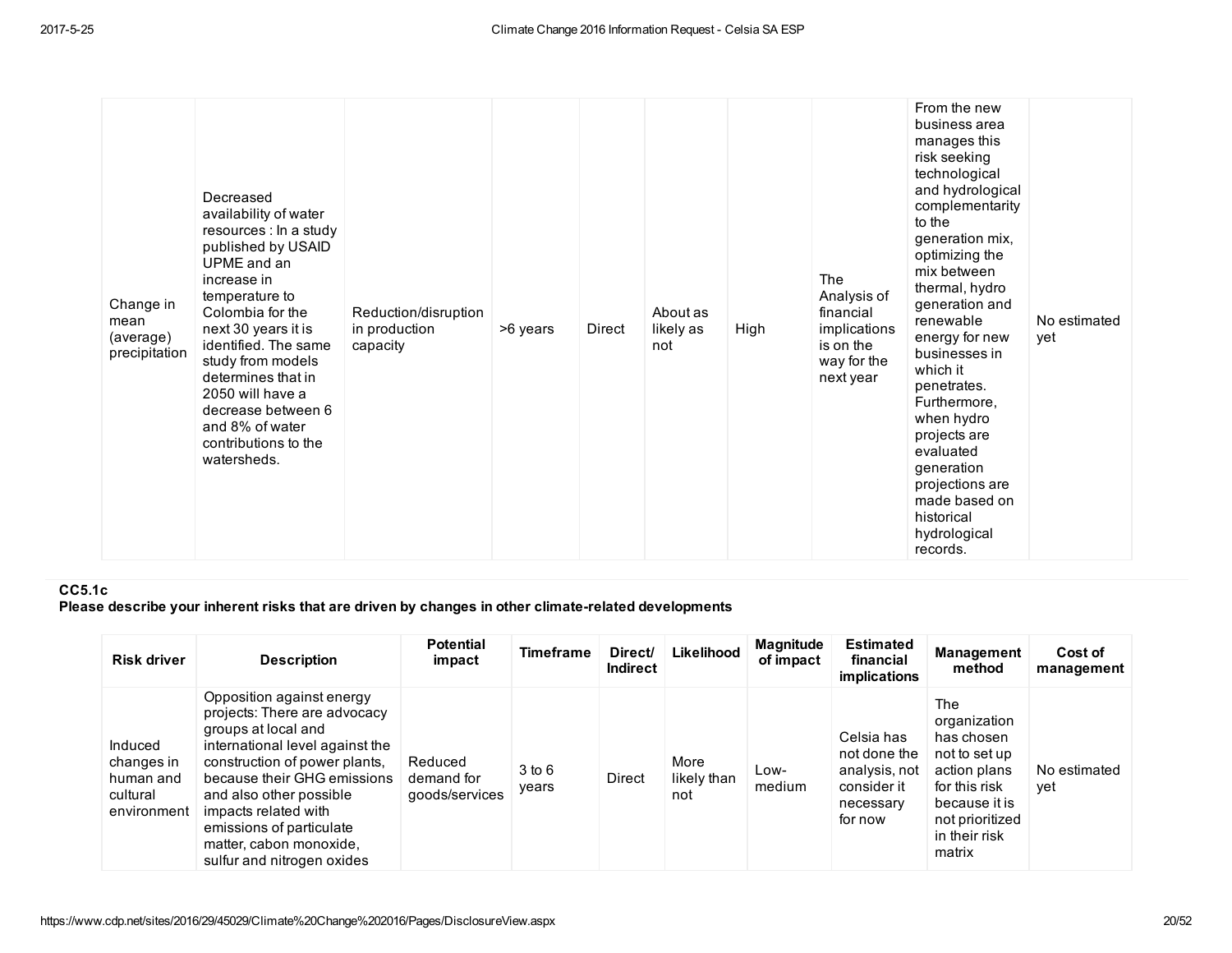# Page: CC6. Climate Change Opportunities

### CC6.1

Have you identified any inherent climate change opportunities that have the potential to generate a substantive change in your business operations, revenue or expenditure? Tick all that apply

Opportunities driven by changes in regulation Opportunities driven by changes in physical climate parameters Opportunities driven by changes in other climate-related developments

# CC6.1a

# Please describe your inherent opportunities that are driven by changes in regulation

| <b>Opportunity</b><br>driver | <b>Description</b>                                                                                                                                                                                                                           | <b>Potential impact</b>                                  | Timeframe | Direct/Indirect | Likelihood  | Magnitude<br>of impact | <b>Estimated</b><br>financial<br><i>implications</i>                                                                                                                                                                                                                                            | Management<br>method                                                                                                                                                                   | Cost of<br>management                                                                                                       |
|------------------------------|----------------------------------------------------------------------------------------------------------------------------------------------------------------------------------------------------------------------------------------------|----------------------------------------------------------|-----------|-----------------|-------------|------------------------|-------------------------------------------------------------------------------------------------------------------------------------------------------------------------------------------------------------------------------------------------------------------------------------------------|----------------------------------------------------------------------------------------------------------------------------------------------------------------------------------------|-----------------------------------------------------------------------------------------------------------------------------|
| Voluntary<br>agreements      | We have<br>identified<br>opportunities<br>related to<br>climate change<br>under the CDM<br>and VCS<br>certification<br>schemes<br>totaling 292.189<br>tonCO <sub>2</sub> eq $/$<br>year, some<br>projects are not<br>currently<br>certified. | Increased<br>demand for<br>existing<br>products/services | >6 years  | Direct          | Very likely | Medium                 | The option of<br>selling CERS<br>or VCS bonds<br>at the moment<br>is not<br>considered<br>profitable by<br>the virtual<br>disappearance<br>of the market<br>by low costs<br>per ton of<br>carbon (US \$<br>$0.17$ ), which<br>means an<br>income of<br>about \$150<br>millions of<br><b>COP</b> | Given the low<br>prices of<br>carbon<br>markets, the<br>organization is<br>considering to<br>discount from<br>their inventory<br>the CDM and<br>VCS bonds<br>that are not<br>committed | 45 Million<br><b>COP</b><br>corresponding<br>to audit<br>services for<br>emission<br>discount and<br>markit<br>registration |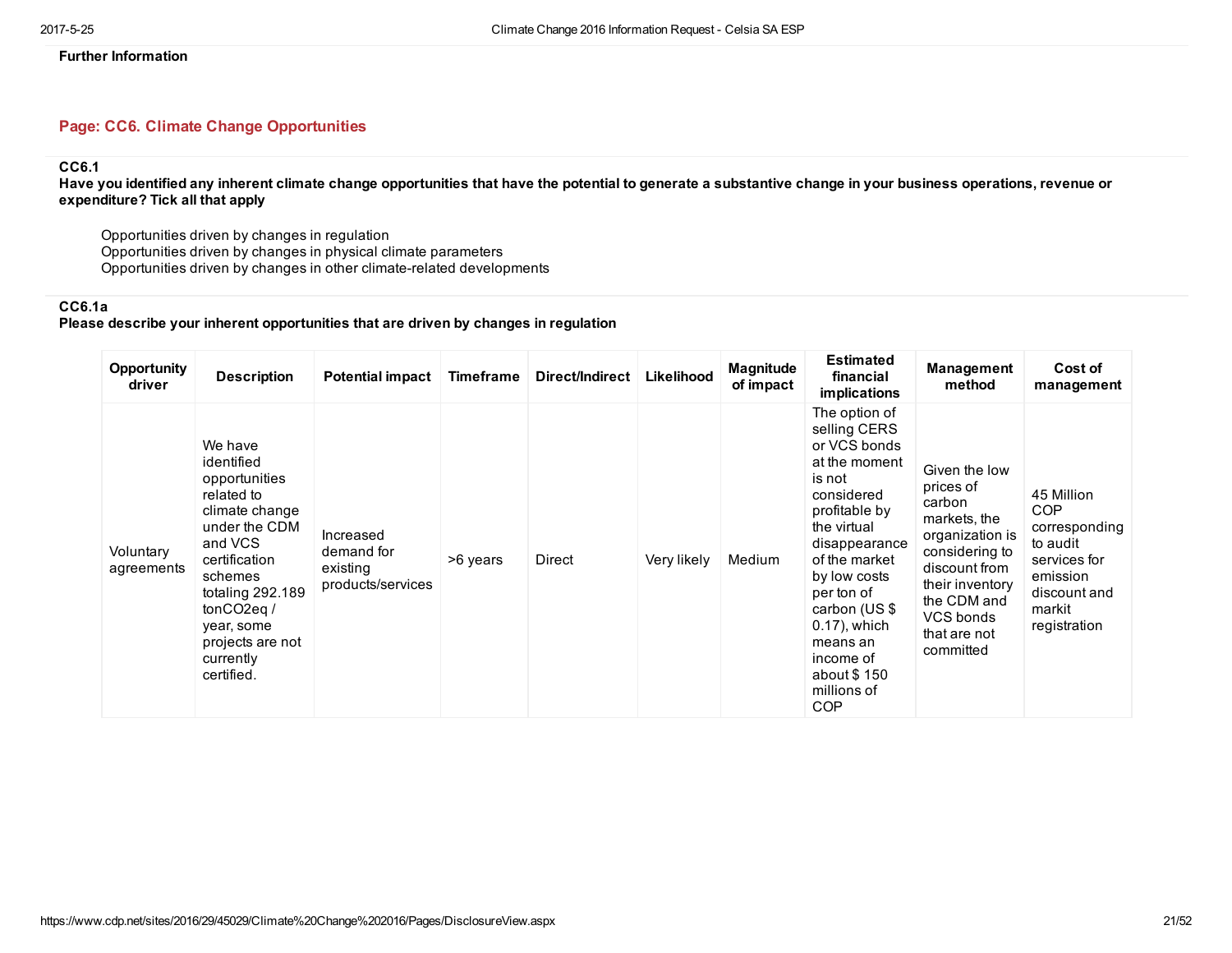| Opportunity<br>driver          | <b>Description</b>                                                                                                                                                                                                                                                                                                                                                                                                                                                                                                                                                                                   | <b>Potential impact</b>      | <b>Timeframe</b>    | Direct/Indirect | Likelihood           | Magnitude<br>of impact | <b>Estimated</b><br>financial<br>implications                            | <b>Management</b><br>method                                                                                                                                                                                                                                                                                                                                                                                                                                                                                                                          | Cost of<br>management                                                           |
|--------------------------------|------------------------------------------------------------------------------------------------------------------------------------------------------------------------------------------------------------------------------------------------------------------------------------------------------------------------------------------------------------------------------------------------------------------------------------------------------------------------------------------------------------------------------------------------------------------------------------------------------|------------------------------|---------------------|-----------------|----------------------|------------------------|--------------------------------------------------------------------------|------------------------------------------------------------------------------------------------------------------------------------------------------------------------------------------------------------------------------------------------------------------------------------------------------------------------------------------------------------------------------------------------------------------------------------------------------------------------------------------------------------------------------------------------------|---------------------------------------------------------------------------------|
| Other<br>regulatory<br>drivers | Greater<br>restrictions in<br>terms of energy<br>intensity: In<br>2014 the<br>Ministry of<br>Mines and<br>Energy<br>endorses the<br>statement 902<br>which commits<br>the mining and<br>energy sector<br>with the<br>reduction of<br>carbon footprint.<br>For Electric<br>Power<br>establishes the<br>promotion and<br>development of<br>national energy<br>efficiency policy<br>for the operation<br>of the SIN<br>(National<br>Interconnected<br>System); the<br>promotion of<br>unconventional<br>sources of non-<br>renewable<br>energy in the<br>SIN and non-<br>interconnected<br>areas (ZNI). | Reduced<br>operational costs | $3$ to $6$<br>years | <b>Direct</b>   | Virtually<br>certain | Medium                 | Analysis of<br>financial<br>implications<br>has not been<br>carried out. | Continuous<br>monitoring of<br>variables that<br>may generate<br>adverse<br>regulatory<br>changes for<br>the company<br>is executed in<br>order to<br>prevent and<br>mitigate its<br>effects.<br>Proactive work<br>is also<br>advancing<br>with guilds,<br>participating in<br>panel<br>discussions<br>for the<br>regulation of<br>law and as<br>member of the<br>climate<br>change board<br>and the<br>Colombian<br>strategy of low<br>carbon<br>development<br>(ECDBC) of<br>the Ministry of<br>Environment<br>and<br>Sustainable<br>Development." | Cost of<br>management<br>have been<br>estimated but<br>they are<br>confidential |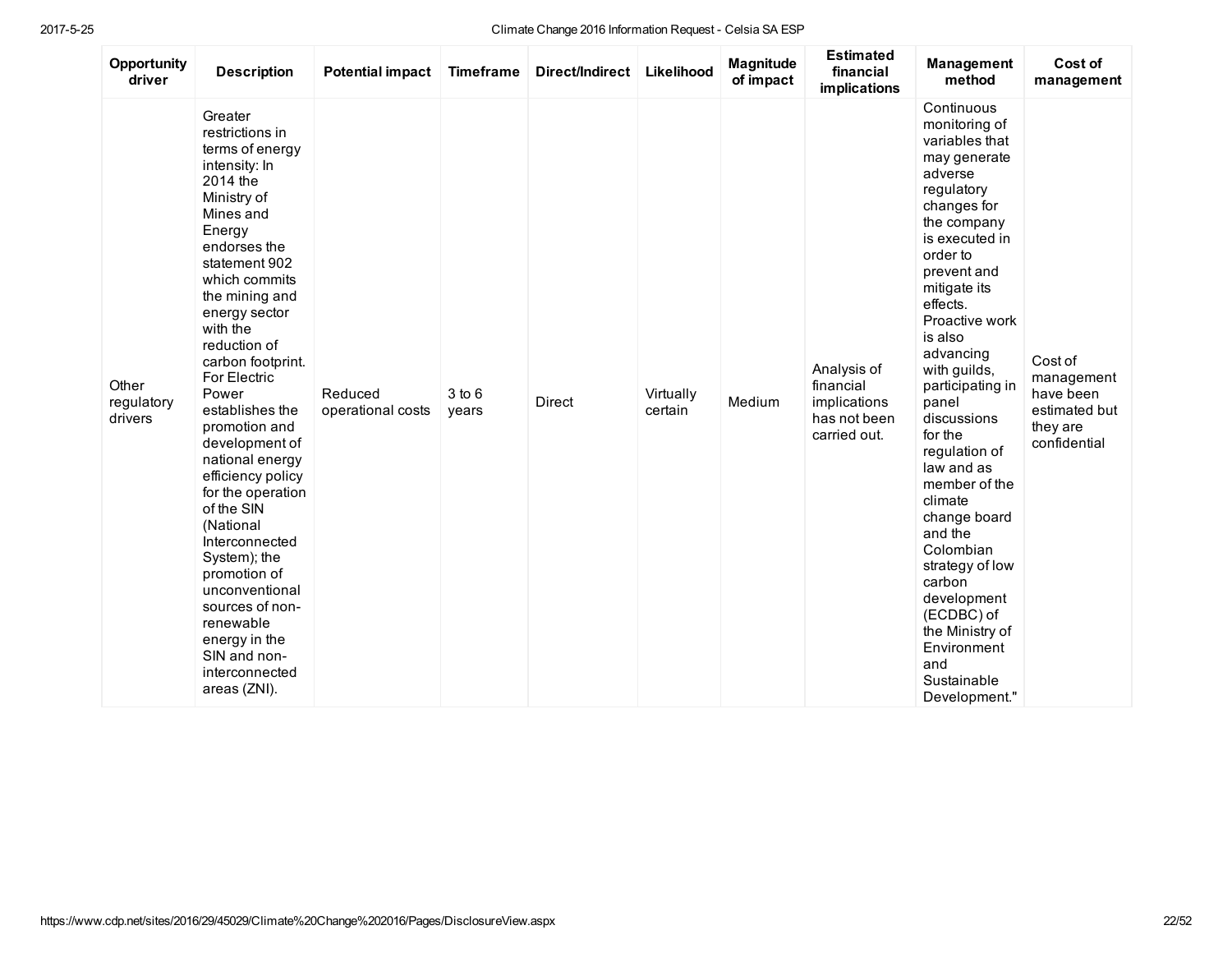| Opportunity<br>driver             | <b>Description</b>                                                                                                                                                                                                                                                         | <b>Potential impact</b>     | <b>Timeframe</b> | Direct/Indirect | Likelihood           | Magnitude<br>of impact | <b>Estimated</b><br>financial<br>implications                                                                                                  | <b>Management</b><br>method                                                                                                                                                                                                                                                                                                                                                                                                                                                                                                                                                        | Cost of<br>management                                                           |
|-----------------------------------|----------------------------------------------------------------------------------------------------------------------------------------------------------------------------------------------------------------------------------------------------------------------------|-----------------------------|------------------|-----------------|----------------------|------------------------|------------------------------------------------------------------------------------------------------------------------------------------------|------------------------------------------------------------------------------------------------------------------------------------------------------------------------------------------------------------------------------------------------------------------------------------------------------------------------------------------------------------------------------------------------------------------------------------------------------------------------------------------------------------------------------------------------------------------------------------|---------------------------------------------------------------------------------|
| Renewable<br>energy<br>regulation | Law 1715 of<br>May 2014, is<br>aimed at the<br>development<br>and use of<br>unconventional<br>sources of<br>energy within<br>the Colombian<br>energy system.<br>This law gives<br>tax incentives to<br>businesses that<br>run all kinds of<br>renewable<br>energy projects | Investment<br>opportunities | >6 years         | Direct          | Virtually<br>certain | Medium-<br>high        | Financial<br>implications<br>have been<br>estimated but<br>they are<br>confidential<br>because they<br>are projects in<br>early<br>evaluation. | "The company<br>reformulated<br>its strategy,<br>giving<br>prominence to<br>renewable<br>energies<br>within their<br>business. That<br>is how in the<br>short term<br>going to have<br>250 MW<br>installed solar<br>power in<br>Colombia and<br>Panama and<br>increase<br>50MW wind<br>capacity at<br>Costa Rica.<br>2020 will be<br>expected to<br>have a total of<br>2359 MW<br>installed<br>capacity from<br>renewable<br>sources,<br>including<br>power<br>generation<br>plants<br>hydraulics,<br>solar, wind<br>and<br>geothermal.<br>complementar<br>con nuevos<br>negocios" | Cost of<br>management<br>have been<br>estimated but<br>they are<br>confidential |

# CC6.1b

Please describe the inherent opportunities that are driven by changes in physical climate parameters

| Opportunity<br>Potential impact<br>driver<br><b>Description</b> | Timeframe | Direct/<br>Indirect | Likelihood | <b>Magnitude</b><br>of impact | Estimated<br>.<br>financial<br>implications | <b>Management</b><br>method | Cost of<br>management |
|-----------------------------------------------------------------|-----------|---------------------|------------|-------------------------------|---------------------------------------------|-----------------------------|-----------------------|
|-----------------------------------------------------------------|-----------|---------------------|------------|-------------------------------|---------------------------------------------|-----------------------------|-----------------------|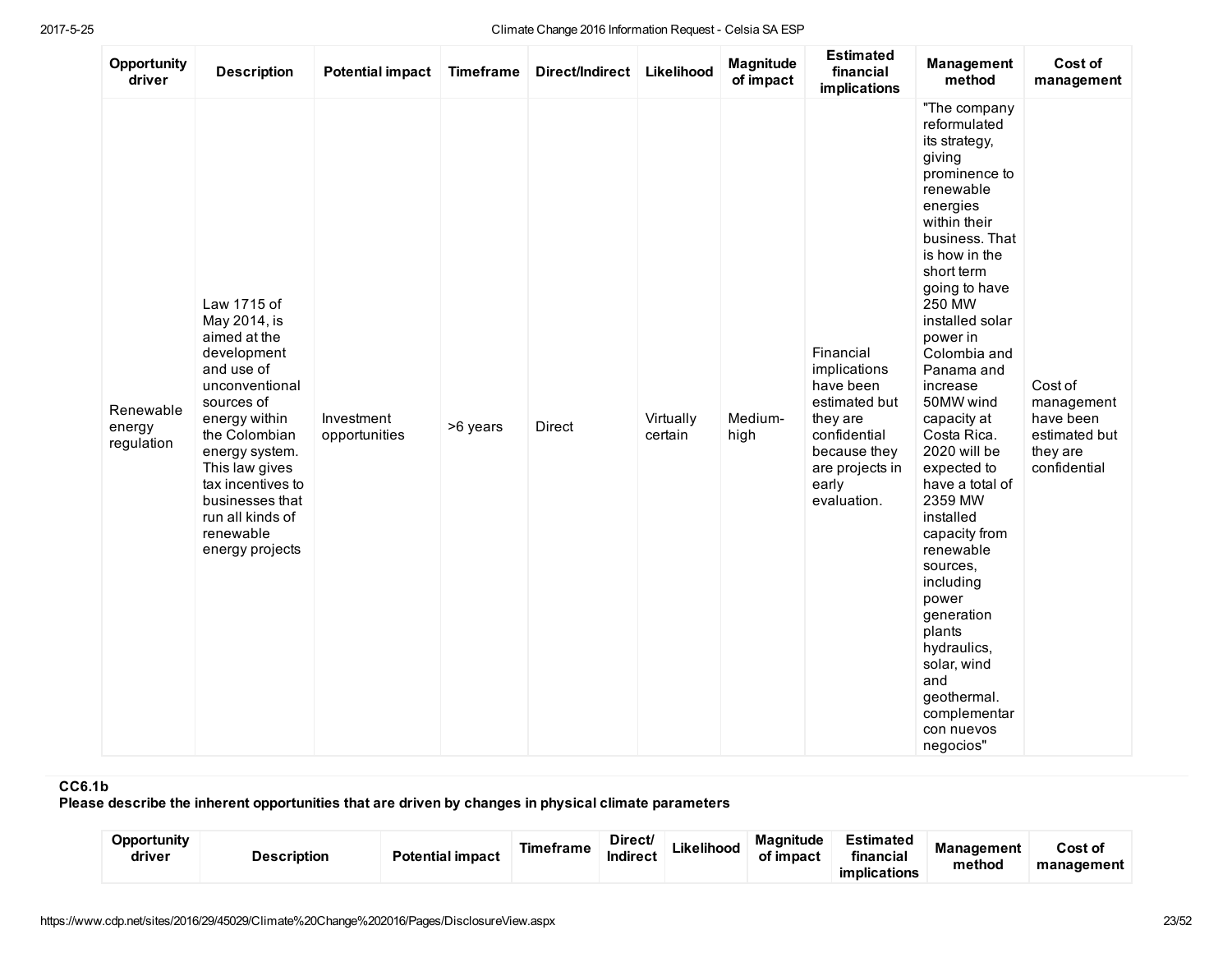| Other<br>physical<br>climate<br>opportunities | Celsia has identified<br>business opportunities<br>with the growth of its<br>portfolio through the<br>acquisition and<br>development of<br>renewable energy<br>projects. Power<br>generation from<br>renewable sources has<br>advantages, because<br>they have lower<br>emissions making them<br>more respectful of the<br>environment. Also, power<br>generation allows energy<br>autonomy. On the other<br>hand, from the voluntary<br>carbon markets, these<br>projects may be included<br>within schemes that allow<br>the marketing of these<br>bonds." | <b>New</b><br>products/business<br>services | >6 years | Direct | About as<br>likely as<br>not | Medium | Financial<br>implications<br>have been<br>estimated<br>but they are<br>confidential<br>because<br>they are<br>projects in<br>early<br>evaluation. | In the short<br>term, we<br>intend to<br>have 250<br>MW installed<br>solar power<br>in Colombia<br>and Panama<br>and increase<br>50MW wind<br>capacity at<br>Costa Rica.<br>2020 will be<br>expected to<br>have a total<br>of 2359 MW<br>of installed<br>capacity from<br>renewable<br>sources.<br>including<br>power<br>generation<br>plants<br>hydraulics,<br>solar, wind<br>and<br>geothermal" | Cost of<br>management<br>have been<br>estimated but<br>they are<br>confidential |  |
|-----------------------------------------------|--------------------------------------------------------------------------------------------------------------------------------------------------------------------------------------------------------------------------------------------------------------------------------------------------------------------------------------------------------------------------------------------------------------------------------------------------------------------------------------------------------------------------------------------------------------|---------------------------------------------|----------|--------|------------------------------|--------|---------------------------------------------------------------------------------------------------------------------------------------------------|---------------------------------------------------------------------------------------------------------------------------------------------------------------------------------------------------------------------------------------------------------------------------------------------------------------------------------------------------------------------------------------------------|---------------------------------------------------------------------------------|--|
|-----------------------------------------------|--------------------------------------------------------------------------------------------------------------------------------------------------------------------------------------------------------------------------------------------------------------------------------------------------------------------------------------------------------------------------------------------------------------------------------------------------------------------------------------------------------------------------------------------------------------|---------------------------------------------|----------|--------|------------------------------|--------|---------------------------------------------------------------------------------------------------------------------------------------------------|---------------------------------------------------------------------------------------------------------------------------------------------------------------------------------------------------------------------------------------------------------------------------------------------------------------------------------------------------------------------------------------------------|---------------------------------------------------------------------------------|--|

# CC6.1c

Please describe the inherent opportunities that are driven by changes in other climate-related developments

| Opportunity<br>driver             | <b>Description</b>                                                                                                                                                                                                                                                                                                                                                                                                       | <b>Potential impact</b>              | <b>Timeframe</b> | Direct/<br><b>Indirect</b> | Likelihood           | <b>Magnitude</b><br>of impact | <b>Estimated</b><br>financial<br>implications                                                                          | Management<br>method                                                                                                                                                                                                                       | Cost of<br>management                                                           |
|-----------------------------------|--------------------------------------------------------------------------------------------------------------------------------------------------------------------------------------------------------------------------------------------------------------------------------------------------------------------------------------------------------------------------------------------------------------------------|--------------------------------------|------------------|----------------------------|----------------------|-------------------------------|------------------------------------------------------------------------------------------------------------------------|--------------------------------------------------------------------------------------------------------------------------------------------------------------------------------------------------------------------------------------------|---------------------------------------------------------------------------------|
| Changing<br>consumer<br>behaviour | Our technological<br>progress in the electricity<br>sector continues apace,<br>and the transformations<br>that have been<br>announced for years as<br>future matters to be<br>prepared for are now a<br>reality. The costs of non-<br>conventional renewable<br>energy are coming<br>increasingly close to<br>those of traditional<br>technologies; distributed<br>generation, such as solar<br>panels on roofs, are now | New<br>products/business<br>services | >6 years         | Direct                     | Virtually<br>certain | High                          | To serve<br>one million<br>clients by<br>2025,<br>qenerating<br>USD 2.5<br>billion<br>dollars from<br>new<br>business. | At Celsia, we<br>have closely<br>followed these<br>developments.<br>and have<br>prepared<br>ourselves to<br>take<br>advantage of<br>the<br>opportunities<br>that arise out<br>of them. We<br>have therefore<br>decided to<br>include, as a | Cost of<br>management<br>have been<br>estimated but<br>they are<br>confidential |

https://www.cdp.net/sites/2016/29/45029/Climate%20Change%202016/Pages/DisclosureView.aspx 24/52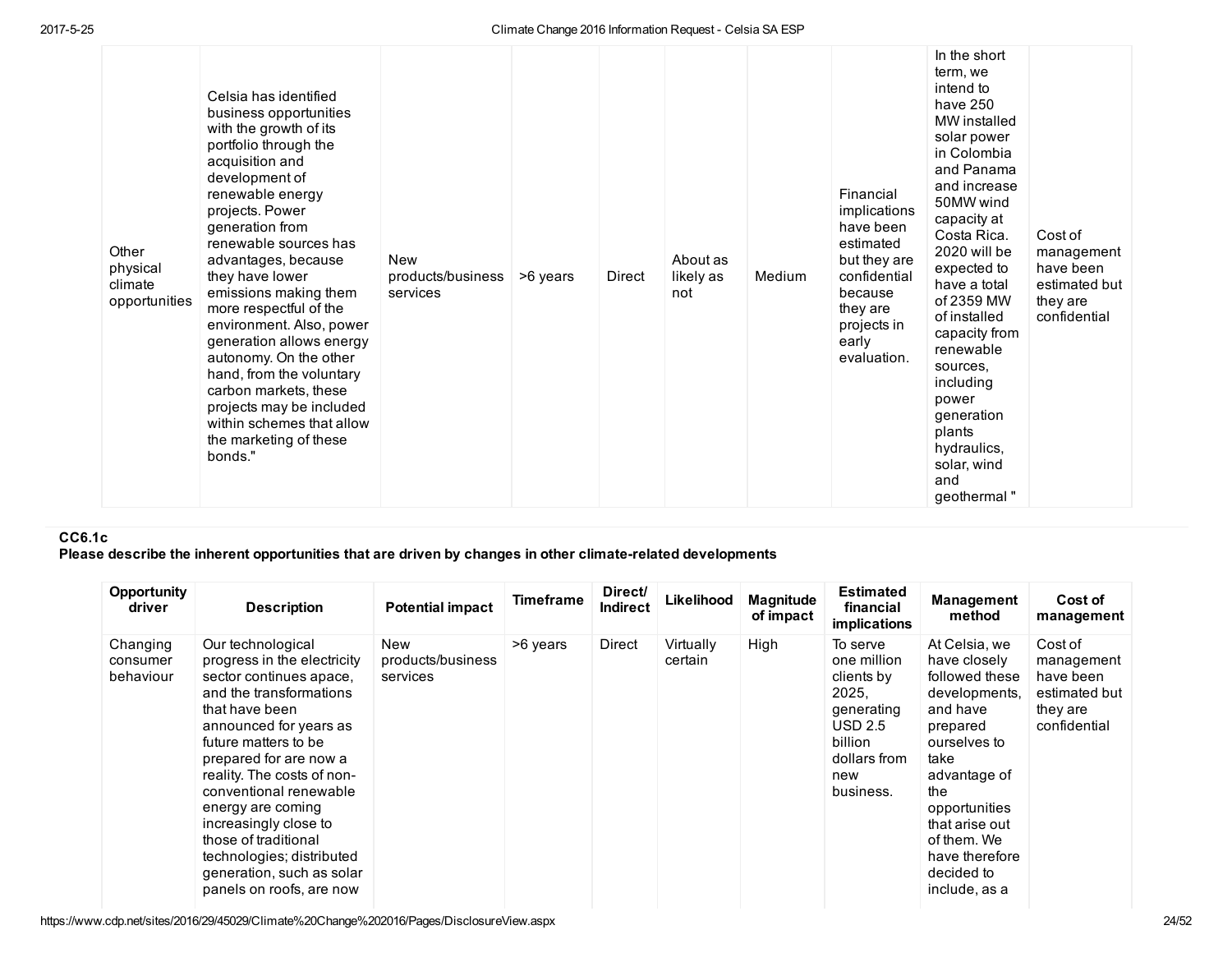the norm in many parts of the world. It will not be long before we do not have consumers so m u c h as prosumers, a term that refers to the role of combining the production and consumption of energy: there will be energy efficiency models; home and office automation applications; electric vehicles that as well as transporting us, will serve as batteries for injecting and taking energy from the network based on the preferences and needs of prosumers; efficient lighting; new energy storage services for homes and as a complement to current networks; as well as more information and interaction with clients hour after hour, among many other aspects that are revolutionizing the industry and business the norm in many parts of<br>the world. It will not be<br>have consumers so much<br>have consumers so much<br>also posume to a reflex the relie of<br>erfers to the role of<br>and consumption of<br>energy: there will be<br>energy infidency models;

**undamental** part of our strategy, the developmen t o f n e w businesses geared toward meeting the n e e d s o f evermore a c tiv e a n d well-informed clients. This last point is what has allowed us t o change how we see the business, and we are concentrating o n b uildin g a customerfa cin g company, managed not o n t h e b a sis o f assets like a t r a ditio n al public utilitie s company, but as a modern company where plants, lines and substations are just one means of improving people's quality of life. We plan to implement this through three new business units: Cities Sustainability: the portfolio will consist of photovoltaic solar energy, efficient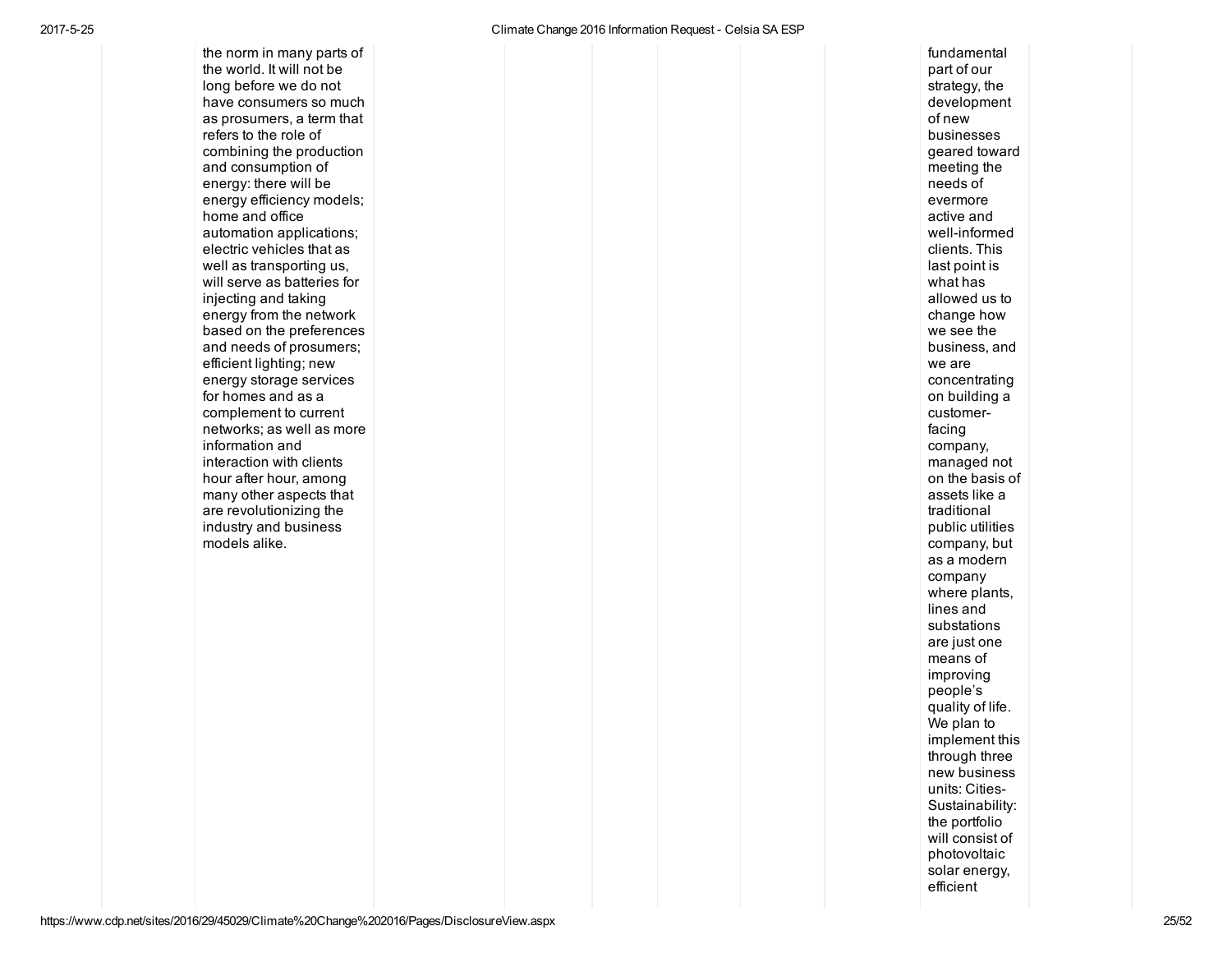|  |  |  | heating,<br>cooling<br>(thermal<br>districts) and<br>lighting,<br>backup power<br>and electrical<br>installations.<br>Companies-<br>Productivity:<br>the portfolio<br>will consist of<br>of photovoltaic<br>solar energy,<br>home<br>automation or<br>energy<br>automation,<br>lighting plants,<br>networks and<br>substations<br>Homes-<br>Wellbeing: the<br>protafolio will<br>consist of<br>photovoltaic<br>solar energy,<br>batteries that<br>store energy<br>services<br>automation or<br>automated<br>energy<br>management<br>in the home,<br>and funding<br>options for<br>these<br>platforms |
|--|--|--|------------------------------------------------------------------------------------------------------------------------------------------------------------------------------------------------------------------------------------------------------------------------------------------------------------------------------------------------------------------------------------------------------------------------------------------------------------------------------------------------------------------------------------------------------------------------------------------------------|
|--|--|--|------------------------------------------------------------------------------------------------------------------------------------------------------------------------------------------------------------------------------------------------------------------------------------------------------------------------------------------------------------------------------------------------------------------------------------------------------------------------------------------------------------------------------------------------------------------------------------------------------|

Further Information

# Module: GHG Emissions Accounting, Energy and Fuel Use, and Trading

# Page: CC7. Emissions Methodology

Please provide your base year and base year emissions (Scopes 1 and 2)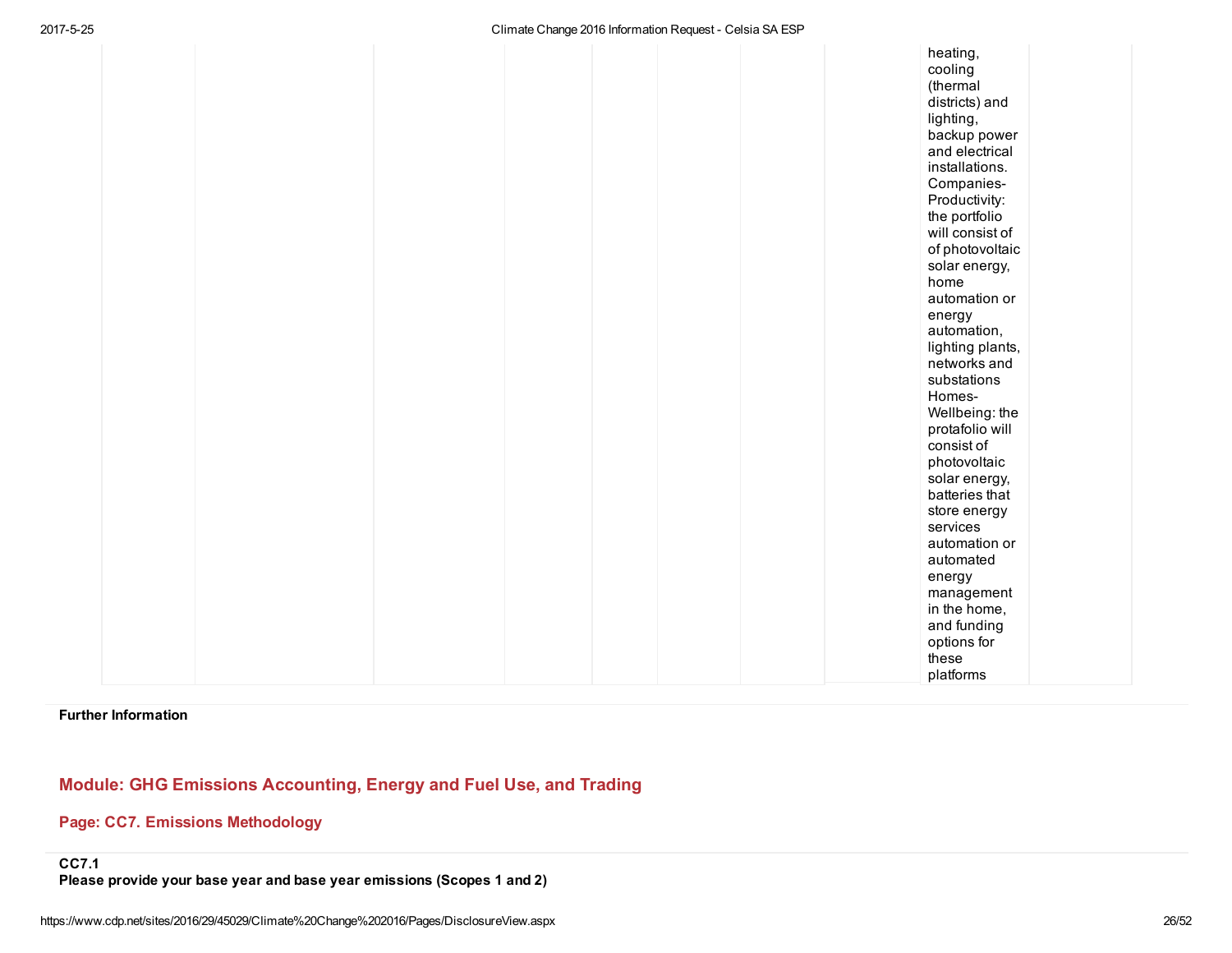| Scope                    | Base year                         | Base year emissions (metric tonnes CO2e) |
|--------------------------|-----------------------------------|------------------------------------------|
| Scope 1                  | Thu 01 Jan 2015 - Thu 31 Dec 2015 | 2858179                                  |
| Scope 2 (location-based) | Thu 01 Jan 2015 - Thu 31 Dec 2015 | 63059                                    |
| Scope 2 (market-based)   |                                   |                                          |

### CC7.2

Please give the name of the standard, protocol or methodology you have used to collect activity data and calculate Scope 1 and Scope 2 emissions

Please select the published methodologies that you use ISO 14064-1

# CC7.2a

If you have selected "Other" in CC7.2 please provide details of the standard, protocol or methodology you have used to collect activity data and calculate Scope 1 and Scope 2 emissions

### CC7.3

Please give the source for the global warming potentials you have used

| Gas             | <b>Reference</b>                              |
|-----------------|-----------------------------------------------|
| CO <sub>2</sub> | IPCC Fifth Assessment Report (AR5 - 100 year) |
| CH <sub>4</sub> | IPCC Fifth Assessment Report (AR5 - 100 year) |
| N2O             | IPCC Fifth Assessment Report (AR5 - 100 year) |
| <b>HFCs</b>     | IPCC Fifth Assessment Report (AR5 - 100 year) |
| <b>PFCs</b>     | IPCC Fifth Assessment Report (AR5 - 100 year) |
| SF <sub>6</sub> | IPCC Fifth Assessment Report (AR5 - 100 year) |

# CC7.4

Please give the emissions factors you have applied and their origin; alternatively, please attach an Excel spreadsheet with this data at the bottom of this page

| <b>Fuel/Material/Energy</b>      | <b>Emission</b><br><b>Factor</b> | Unit                                       | Reference                                                                                                                                                                         |
|----------------------------------|----------------------------------|--------------------------------------------|-----------------------------------------------------------------------------------------------------------------------------------------------------------------------------------|
| Natural gas                      | 0.05535                          | metric tonnes<br>CO <sub>2</sub> e per GJ  | Colombia: FECOC (Emission factors for Colombian fuels) - UPME (Mining and Energy Planning Unit) -<br>Ministry of Mines and Energy of the Republic of Colombia.                    |
| Diesel/Gas oil                   | 0.07392                          | metric tonnes<br>CO2e per GJ               | Colombia: FECOC (Emission factors for Colombian fuels) - UPME (Mining and Energy Planning Unit) -<br>Ministry of Mines and Energy of the Republic of Colombia.                    |
| Motor gasoline                   | 0.07457                          | metric tonnes<br>CO <sub>2</sub> e per GJ  | Colombia: FECOC (Emission factors for Colombian fuels) - UPME (Mining and Energy Planning Unit) -<br>Ministry of Mines and Energy of the Republic of Colombia.                    |
| Liquefied petroleum<br>gas (LPG) | 0.06553                          | metric tonnes<br>CO <sub>2</sub> e per GJ  | Colombia: FECOC (Emission factors for Colombian fuels) - UPME (Mining and Energy Planning Unit) -<br>Ministry of Mines and Energy of the Republic of Colombia.                    |
| Electricity                      | 0.221                            | metric tonnes<br>CO <sub>2</sub> e per MWh | Colombia: XM Compañía de Expertos en Mercados S.A. ESP (operator of the National Interconnected<br>System (SIN) and administrator of the Colombian Wholesale Energy Market (MEM)) |
| Diesel/Gas oil                   | 0.741                            | metric tonnes<br>CO <sub>2</sub> e per GJ  | Emission factor used to Central america: It was taken from IPCC                                                                                                                   |
| Distillate fuel oil No 1         | 0.0774                           | metric tonnes<br>CO <sub>2</sub> e per GJ  | Emission factor used to Central america: It was taken from IPCC                                                                                                                   |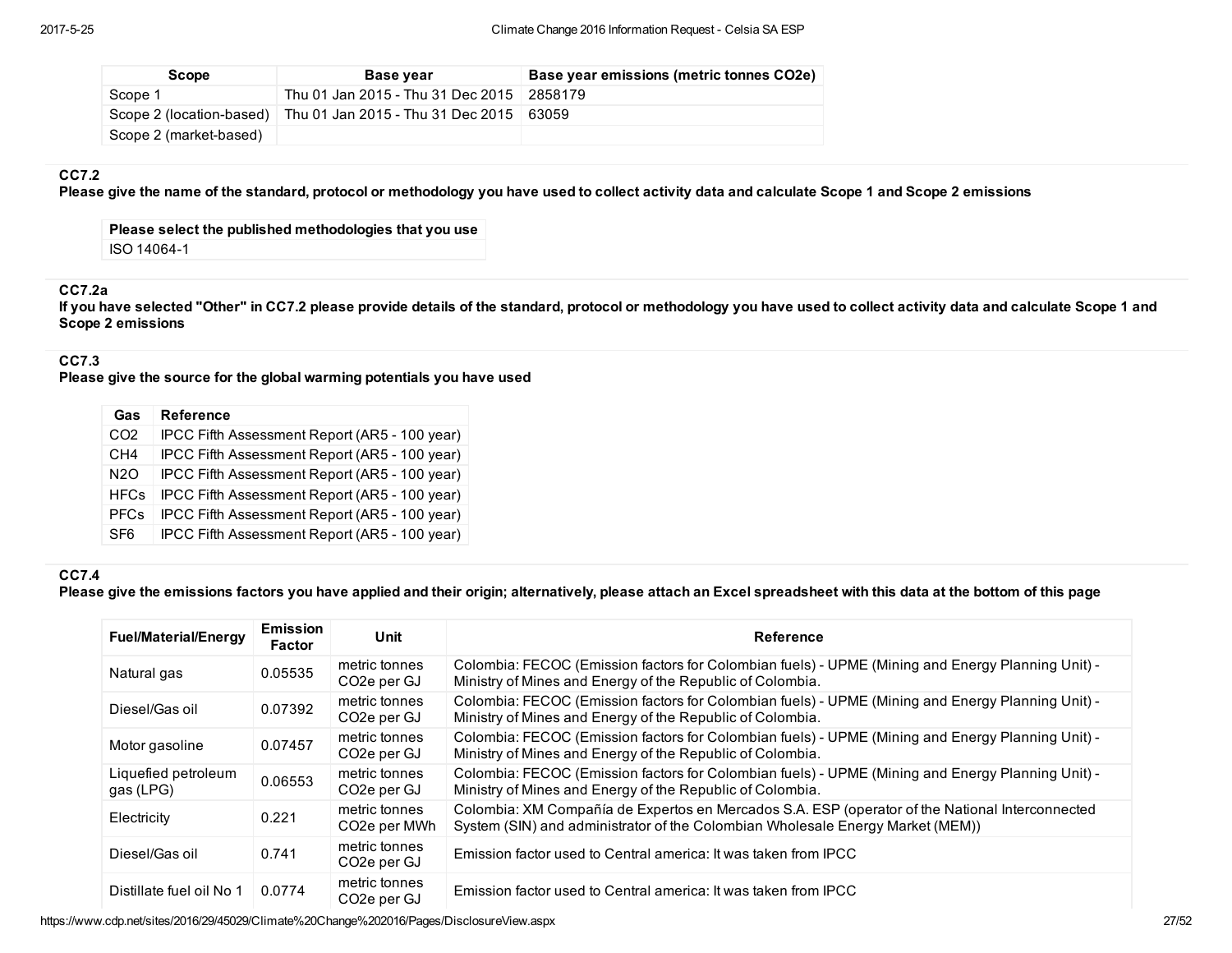| <b>Fuel/Material/Energy</b> | <b>Emission</b><br><b>Factor</b> | Unit                                       | Reference                                                                                                                                                                             |
|-----------------------------|----------------------------------|--------------------------------------------|---------------------------------------------------------------------------------------------------------------------------------------------------------------------------------------|
| Charcoal                    | 0.0946                           | metric tonnes<br>CO2e per GJ               | Emission factor used to Central america: It was taken from IPCC                                                                                                                       |
| Motor gasoline              | 0.0693                           | metric tonnes<br>CO <sub>2</sub> e per GJ  | Emission factor used to Central america: It was taken from IPCC                                                                                                                       |
| Electricity                 | 0.277                            | metric tonnes<br>CO2e per MWh              | Emission factor used to Panama, It was taken from "Electricity specific emission factors for grid electricity".<br>It is attached                                                     |
| Electricity                 | 0.038                            | metric tonnes<br>CO <sub>2</sub> e per MWh | Costa Rica: For Costa Rica was taken from "Factores de emisión de gases efecto invernadero: emissions<br>factors greenhouse gas " of the National Metrology Institute, it is attached |

#### Further Information

emission factor used to Panama: "Electricity-specific-emission-factors-for-grid-electricity" emission factor used to Costa Rica "

#### **Attachments**

https://www.cdp.net/sites/2016/29/45029/Climate Change 2016/Shared Documents/Attachments/ClimateChange2016/CC7.EmissionsMethodology/factoresemision-gei-2016 Costa Rica.pdf https://www.cdp.net/sites/2016/29/45029/Climate Change 2016/Shared [Documents/Attachments/ClimateChange2016/CC7.EmissionsMethodology/Electricity](https://www.cdp.net/sites/2016/29/45029/Climate%20Change%202016/Shared%20Documents/Attachments/ClimateChange2016/CC7.EmissionsMethodology/Electricity-specific-emission-factors-for-grid-electricity.pdf)specific-emission-factors-for-grid-electricity.pdf

### Page: CC8. Emissions Data - (1 Jan 2015 - 31 Dec 2015)

#### CC8.1

Please select the boundary you are using for your Scope 1 and 2 greenhouse gas inventory

Operational control

CC8.2

Please provide your gross global Scope 1 emissions figures in metric tonnes CO2e

2858178.91

### CC8.3

Does your company have any operations in markets providing product or supplier specific data in the form of contractual instruments?

No

# CC8.3a

Please provide your gross global Scope 2 emissions figures in metric tonnes CO2e

| Scope 2,<br>location-<br>based | Scope 2.<br>market-<br>based (if<br>applicable) | Comment |
|--------------------------------|-------------------------------------------------|---------|
|--------------------------------|-------------------------------------------------|---------|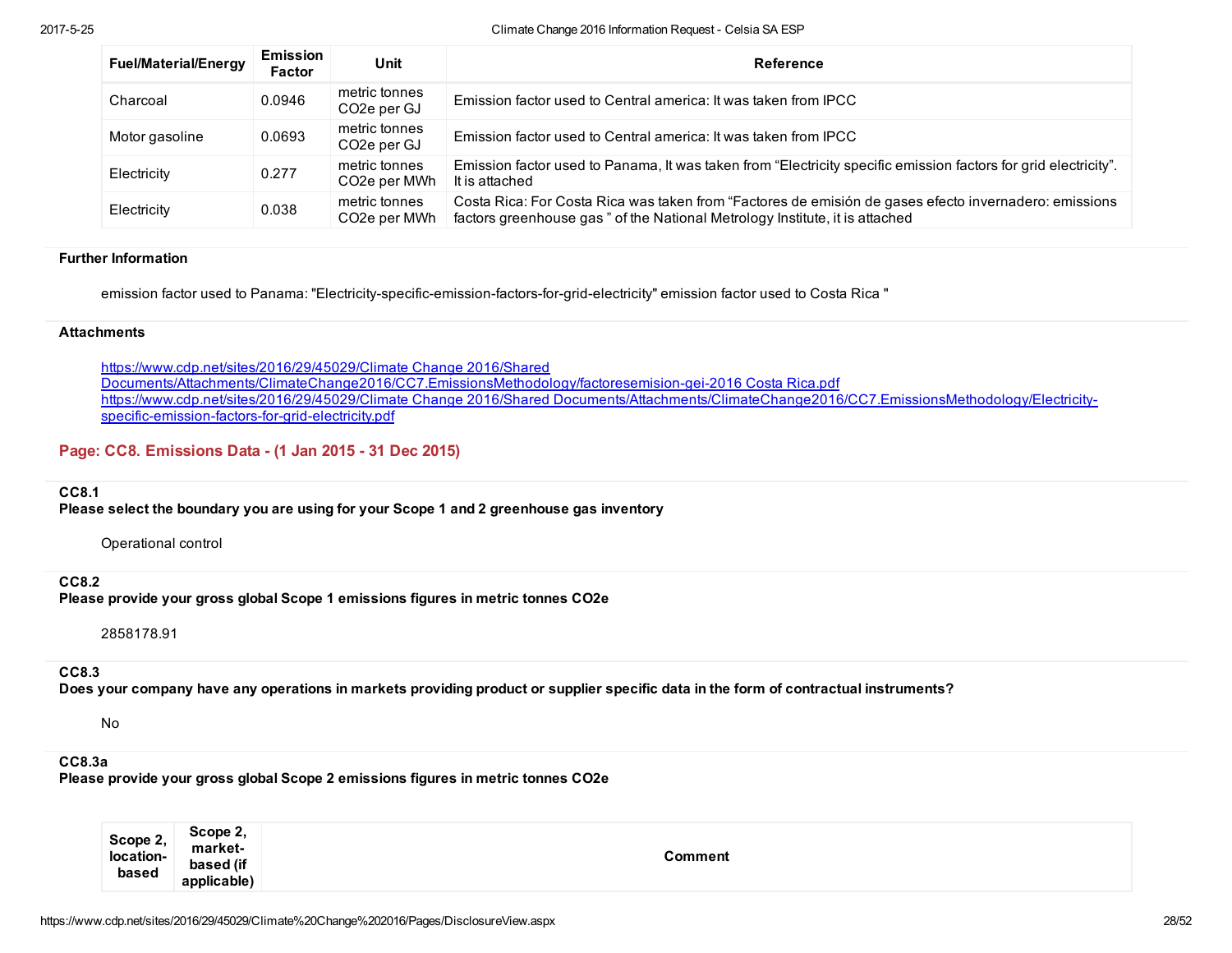| 63059.2 | For Colombia, Panamá and Costa Rica do not apply the market-based method: the costumers can not choose the type of energy they         |
|---------|----------------------------------------------------------------------------------------------------------------------------------------|
|         | buy because the energy generated in the country, in the interconnected areas, it goes the same interconnected system that is           |
|         | transmitted and delivery to the final user, so we perform the calculation of emissions scope 2 to the location-based method. For these |
|         | $\perp$ countries there is only one node connection and therefore a unique emission factor                                             |

### CC8.4

Are there are any sources (e.g. facilities, specific GHGs, activities, geographies, etc.) of Scope 1 and Scope 2 emissions that are within your selected reporting boundary which are not included in your disclosure?

Yes

# CC8.4a

Please provide details of the sources of Scope 1 and Scope 2 emissions that are within your selected reporting boundary which are not included in your disclosure

| <b>Source</b> | <b>Relevance of Scope 1</b> | Relevance of location-based Scope 2 | Relevance of market-based Scope 2          | <b>Explain why the</b> |
|---------------|-----------------------------|-------------------------------------|--------------------------------------------|------------------------|
|               | emissions from this source  | emissions from this source          | emissions from this source (if applicable) | source is excluded     |
|               | No emissions excluded       | No emissions excluded               | No emissions from this source              |                        |

### CC8.5

Please estimate the level of uncertainty of the total gross global Scope 1 and 2 emissions figures that you have supplied and specify the sources of uncertainty in your data gathering, handling and calculations

| <b>Scope</b>                    | Uncertainty<br>range                                   | Main<br>sources of<br>uncertainty                 | Please expand on the uncertainty in your data                                                                                                                                                                                                                                                                                                                                                                                                                                                                                                                                                                                                                                                                                                                                                    |
|---------------------------------|--------------------------------------------------------|---------------------------------------------------|--------------------------------------------------------------------------------------------------------------------------------------------------------------------------------------------------------------------------------------------------------------------------------------------------------------------------------------------------------------------------------------------------------------------------------------------------------------------------------------------------------------------------------------------------------------------------------------------------------------------------------------------------------------------------------------------------------------------------------------------------------------------------------------------------|
| Scope 1                         | More than<br>5% but less<br>than or<br>equal to<br>10% | Data<br>Management                                | For total calculation of uncertainty, a tool published by GHG Protocol, using aggregate statistics methods for estimating<br>an uncertainty percentage based on the parameters of each inventory and the individual uncertainties of activity data<br>and factors emission, is used. The emission factors used for calculating GHG inventory of Celsia are taken for diffrent<br>types of fuel from official sources such as the Mining Energy Planning Unit (UPME) of the Ministry of Mines and Energy<br>for Colombia based plants and from IPCC for the other countries and other emission sources. The uncertainty<br>percentages made for each activity data and emission factors are taken from those generated by IPCC for the<br>evaluation of uncertainty for national GHG inventories. |
| Scope 2<br>(location-<br>based) | More than<br>5% but less<br>than or<br>equal to<br>10% | Assumptions<br>Data<br>Management<br>Other: other | Uncertainty in Scope 2 is associated with the annual emission factor of electricity used for calculating GHG inventory of<br>Celsia. Scope 2 is taken from XM experts, operator of the energy market in Colombia who publishes the factor of<br>national interconnected system each year in January and varies between 2% and 5%. For Panama uncertainty it's<br>greater because we worked with an emission factor of 2011 to not find more updated values.                                                                                                                                                                                                                                                                                                                                      |
| Scope 2<br>(market-<br>based)   |                                                        |                                                   |                                                                                                                                                                                                                                                                                                                                                                                                                                                                                                                                                                                                                                                                                                                                                                                                  |

#### CC8.6

Please indicate the verification/assurance status that applies to your reported Scope 1 emissions

Third party verification or assurance process in place

#### CC8.6a

Please provide further details of the verification/assurance undertaken for your Scope 1 emissions, and attach the relevant statements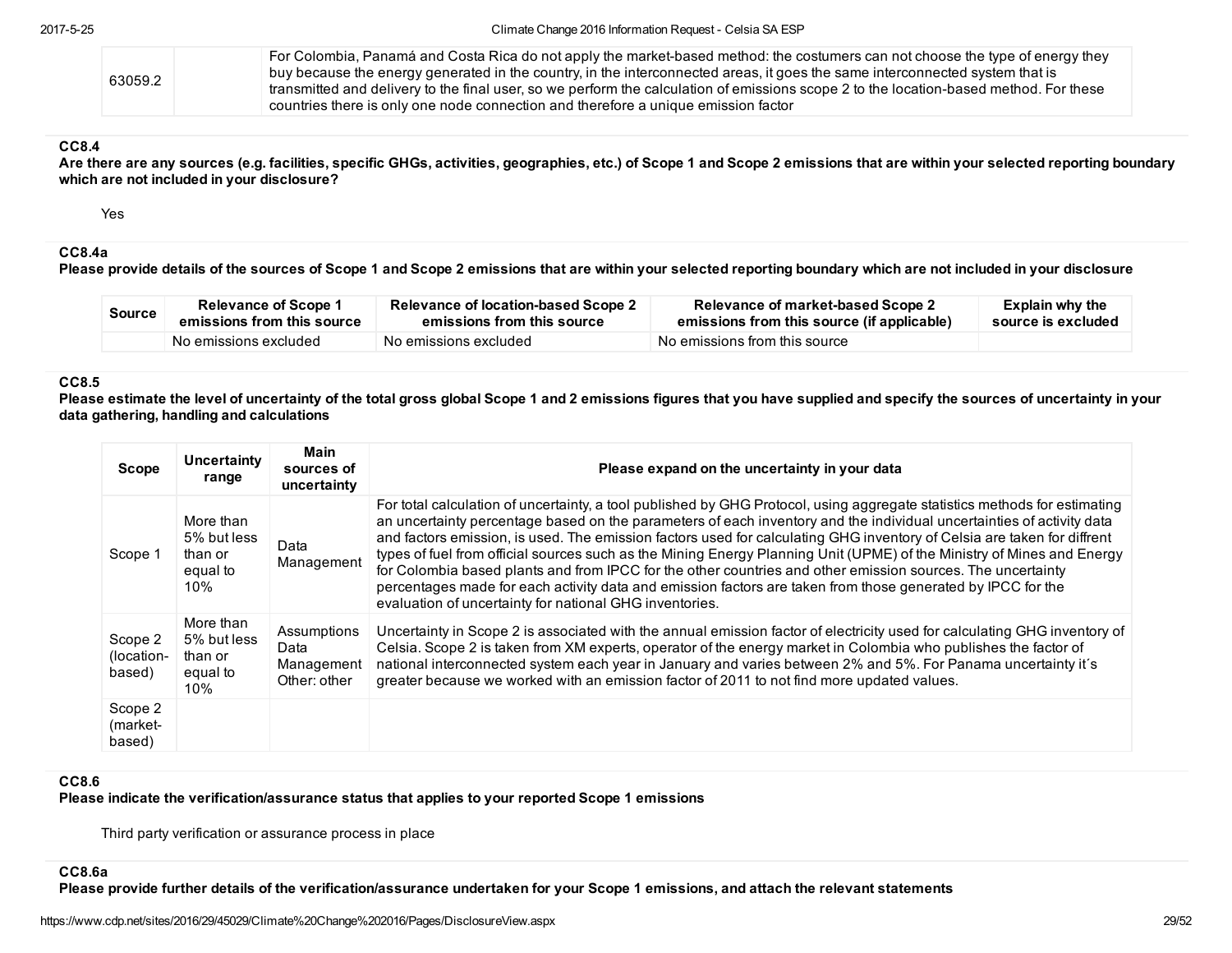| <b>Verification or</b><br>assurance<br>cycle in place | Status in the<br>current<br>reporting<br>vear | Type of<br>verification<br>or<br>assurance | <b>Attach the statement</b>                                                                                                                  | Page/section<br>reference | <b>Relevant</b><br>standard | <b>Proportion of</b><br>reported<br>Scope 1<br>emissions<br>verified (%) |
|-------------------------------------------------------|-----------------------------------------------|--------------------------------------------|----------------------------------------------------------------------------------------------------------------------------------------------|---------------------------|-----------------------------|--------------------------------------------------------------------------|
| Annual process                                        | Complete                                      | High<br>assurance                          | https://www.cdp.net/sites/2016/29/45029/Climate Change<br>2016/Shared Documents/Attachments/CC8.6a/Declaración<br>Celsia GEI por alcance.pdf | Page 2                    | ISO14064-                   | 62                                                                       |

# CC8.7

Please indicate the verification/assurance status that applies to at least one of your reported Scope 2 emissions figures

Third party verification or assurance process in place

#### CC8.7a

Please provide further details of the verification/assurance undertaken for your location-based and/or market-based Scope 2 emissions, and attach the relevant statements

| <b>Location-</b><br>based or<br>market-<br>based figure? | <b>Verification</b><br>or assurance<br>cycle in place | Status in<br>the current<br>reporting<br>vear | Type of<br>verification<br>or<br>assurance | Attach the statement                                                                                                                            | <b>Page/Section</b><br>reference | <b>Relevant</b><br>standard | <b>Proportion</b><br>оf<br>reported<br>Scope 2<br>emissions<br>verified<br>$(\%)$ |
|----------------------------------------------------------|-------------------------------------------------------|-----------------------------------------------|--------------------------------------------|-------------------------------------------------------------------------------------------------------------------------------------------------|----------------------------------|-----------------------------|-----------------------------------------------------------------------------------|
| Location-<br>based                                       | Annual<br>process                                     | Complete                                      | High<br>assurance                          | https://www.cdp.net/sites/2016/29/45029/Climate<br>Change 2016/Shared<br>Documents/Attachments/CC8.7a/Declaración Celsia<br>GEI por alcance.pdf | Page 2                           | ISO14064-<br>3              | 99                                                                                |

### CC8.8

Please identify if any data points have been verified as part of the third party verification work undertaken, other than the verification of emissions figures reported in CC8.6, CC8.7 and CC14.2

| Additional data points verified Comment |  |
|-----------------------------------------|--|
| No additional data verified             |  |

### CC8.9

Are carbon dioxide emissions from biologically sequestered carbon relevant to your organization?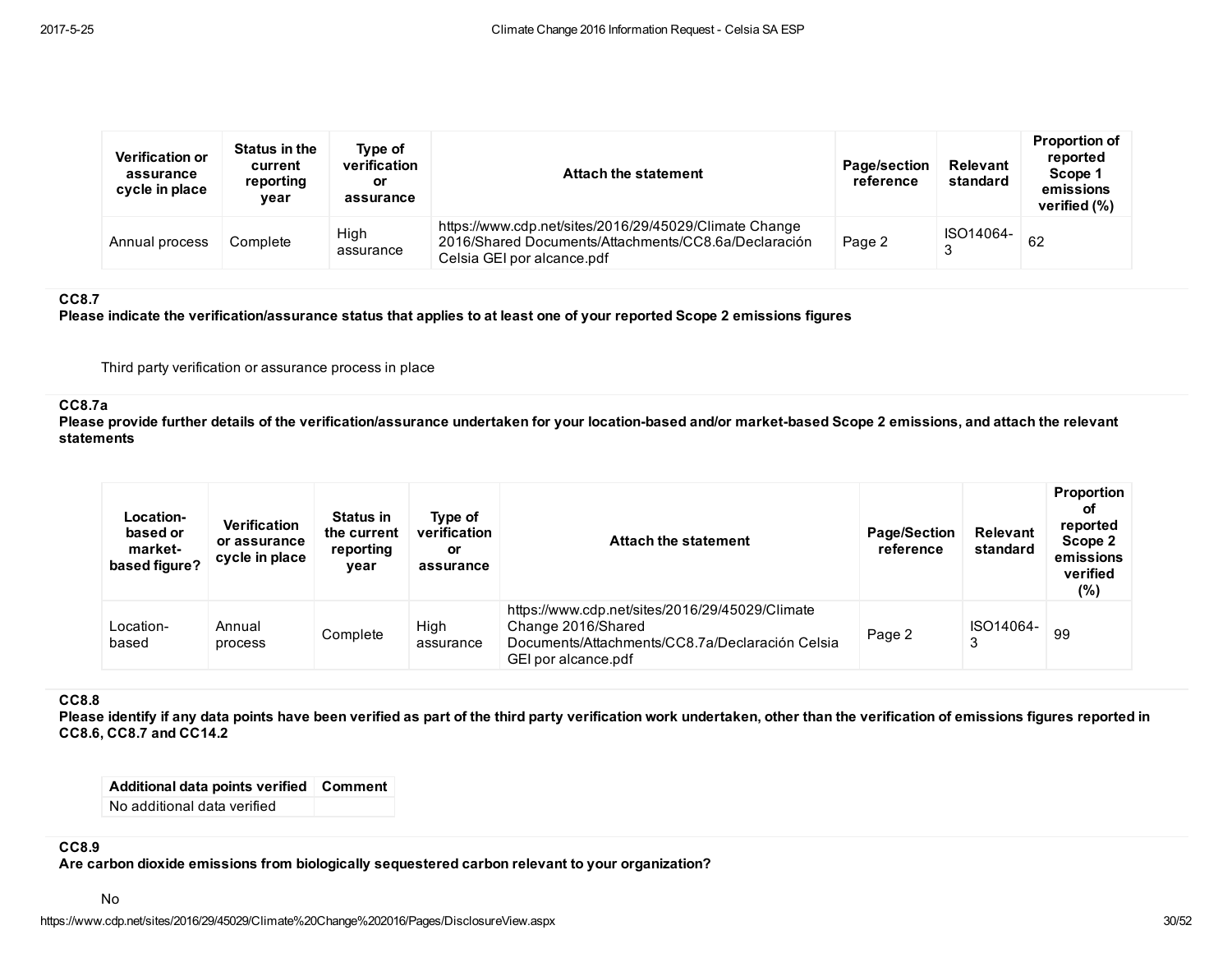### Further Information

#### **Attachments**

https://www.cdp.net/sites/2016/29/45029/Climate Change 2016/Shared [Documents/Attachments/ClimateChange2016/CC8.EmissionsData\(1Jan2015](https://www.cdp.net/sites/2016/29/45029/Climate%20Change%202016/Shared%20Documents/Attachments/ClimateChange2016/CC8.EmissionsData(1Jan2015-31Dec2015)/GHG%20Celsia%20Scopes%201%20and%202.pdf) 31Dec2015)/GHG Celsia Scopes 1 and 2.pdf

Page: CC9. Scope 1 Emissions Breakdown - (1 Jan 2015 - 31 Dec 2015)

### CC9.1

Do you have Scope 1 emissions sources in more than one country?

Yes

# CC9.1a

Please break down your total gross global Scope 1 emissions by country/region

| <b>Country/Region</b> | Scope 1 metric tonnes CO <sub>2</sub> e |
|-----------------------|-----------------------------------------|
| Colombia              | 1770276.78                              |
| Panama                | 1087874.74                              |
| Costa Rica            | 27.38                                   |

### CC9.2

Please indicate which other Scope 1 emissions breakdowns you are able to provide (tick all that apply)

By business division By facility By GHG type By activity

# CC9.2a

Please break down your total gross global Scope 1 emissions by business division

| <b>Business division</b>      | Scope 1 emissions (metric tonnes CO2e) |
|-------------------------------|----------------------------------------|
| CELSIA Colombia               | 1767083                                |
| FPSA                          | 3194                                   |
| <b>CELSIA Central America</b> | 1087902                                |

# CC9.2b

Please break down your total gross global Scope 1 emissions by facility

| Facility              | Scope 1 emissions (metric tonnes CO2e) Latitude Longitude |  |
|-----------------------|-----------------------------------------------------------|--|
| Administrative CELSIA | 57.4                                                      |  |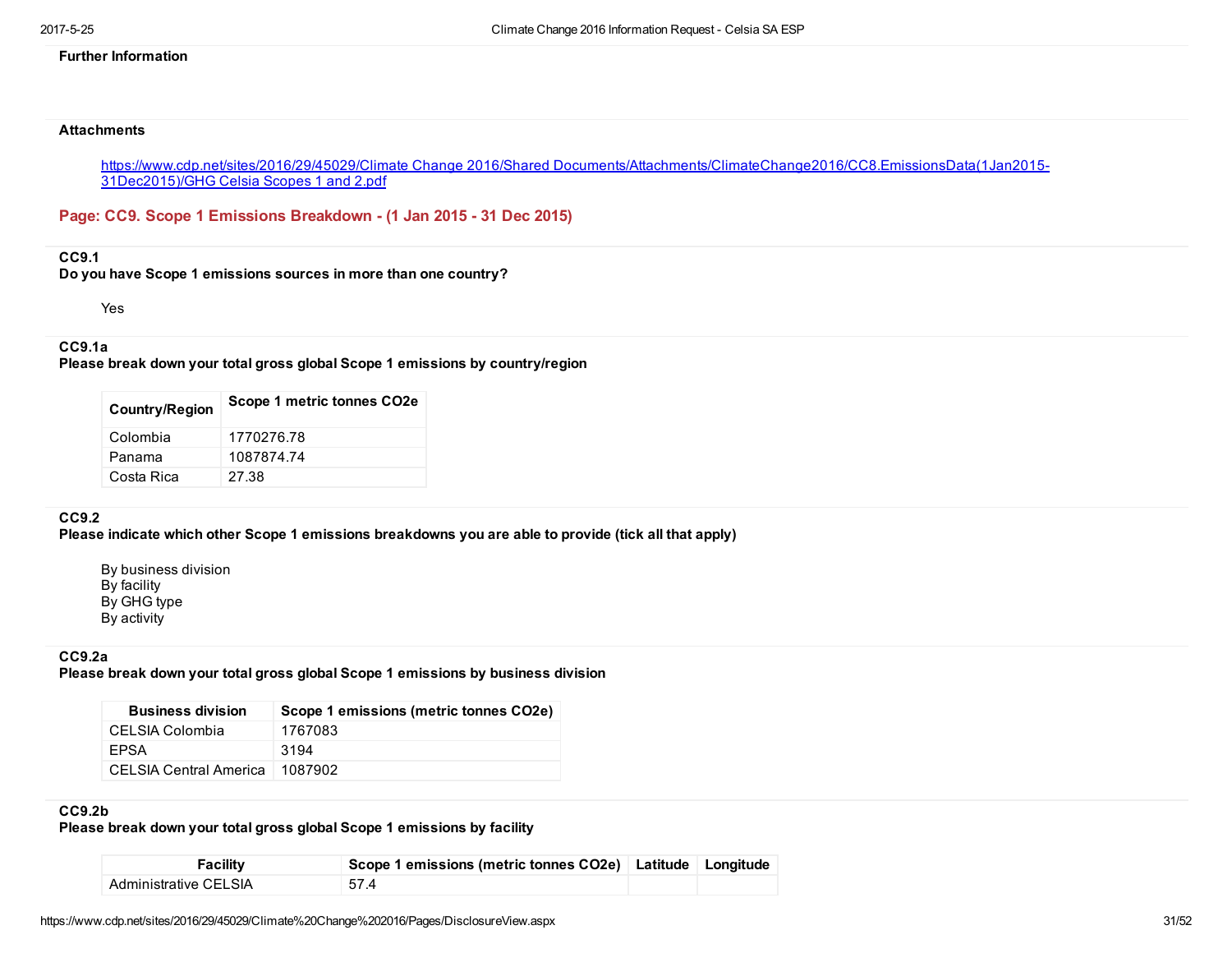| <b>Facility</b>                        | Scope 1 emissions (metric tonnes CO2e) Latitude | Longitude |
|----------------------------------------|-------------------------------------------------|-----------|
| Zona Franca CELSIA                     | 1470132                                         |           |
| Meriléctrica                           | 296888.3                                        |           |
| Río Piedras                            | 1.6                                             |           |
| Hidromontañitas                        | 3.4                                             |           |
| EPSA Administrativo                    | 186.7                                           |           |
| EPSA Distribución                      | 1854.2                                          |           |
| Alto y Bajo Anchicayá                  | 605.6                                           |           |
| Alto Tulúa                             | 11.6                                            |           |
| Amaime + Nima I y II + Rio Cali I y II | 49                                              |           |
| Calima                                 | 60.9                                            |           |
| Hidroprado                             | 2.6                                             |           |
| Rriofrío 1 y 2                         | 5.9                                             |           |
| Rumor                                  | 1.7                                             |           |
| Salvajina                              | 415.9                                           |           |
| Complejo termoeléctrico Colón          | 1087807.47                                      |           |
| Dos Mares                              | 67.27                                           |           |
| Administrativo Panamá                  | 0.01                                            |           |
| Planta Eólica Guanacaste               | 27.38                                           |           |

# CC9.2c

# Please break down your total gross global Scope 1 emissions by GHG type

| <b>GHG type</b> | Scope 1 emissions (metric tonnes CO2e) |
|-----------------|----------------------------------------|
| CO <sub>2</sub> | 2838447                                |
| CH <sub>4</sub> | 8236                                   |
| N2O             | 5787                                   |
| <b>HFCs</b>     | 586                                    |
| <b>PFCs</b>     | 0                                      |
| SF <sub>6</sub> | 5123                                   |

# CC9.2d

Please break down your total gross global Scope 1 emissions by activity

| <b>Activity</b>                         | Scope 1 emissions (metric tonnes CO2e) |
|-----------------------------------------|----------------------------------------|
| Energy generation                       | 2856325                                |
| transmission and distribution of energy | 1854                                   |

### Further Information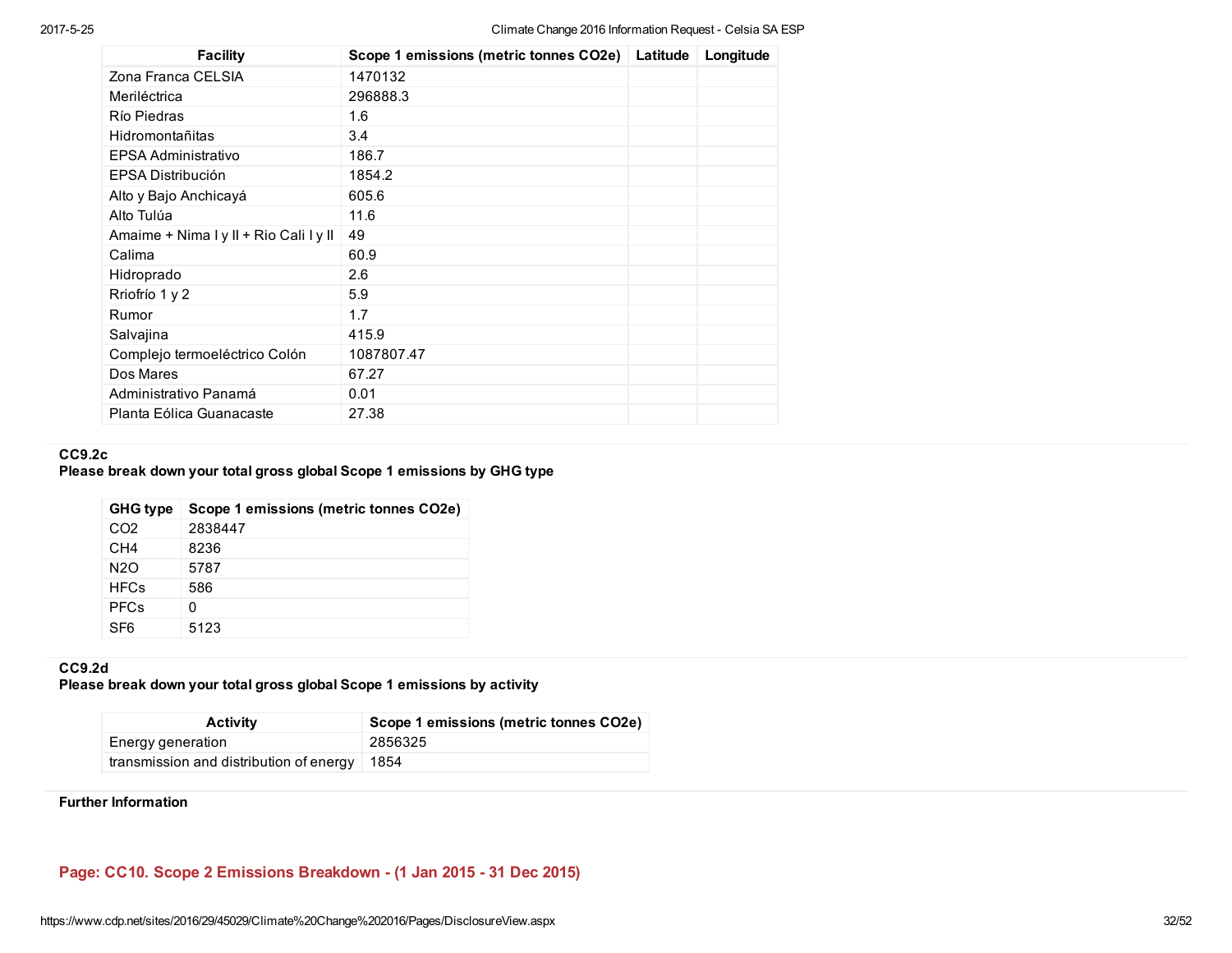#### CC10.1

Do you have Scope 2 emissions sources in more than one country?

Yes

# CC10.1a

Please break down your total gross global Scope 2 emissions and energy consumption by country/region

| <b>Country/Region</b> | Scope 2, location-<br>based (metric<br>tonnes CO <sub>2</sub> e) | Scope 2, market-<br>based (metric<br>tonnes CO2e) | <b>Purchased and consumed</b><br>electricity, heat, steam or<br>cooling (MWh) | Purchased and consumed low carbon electricity, heat,<br>steam or cooling accounted in market-based approach<br>(MWh) |
|-----------------------|------------------------------------------------------------------|---------------------------------------------------|-------------------------------------------------------------------------------|----------------------------------------------------------------------------------------------------------------------|
| Colombia              | 62957.47                                                         |                                                   | 30618.27                                                                      |                                                                                                                      |
| Panama                | 95.35                                                            |                                                   | 167                                                                           |                                                                                                                      |
| Costa Rica            | 6.36                                                             |                                                   | 344                                                                           |                                                                                                                      |

### CC10.2

Please indicate which other Scope 2 emissions breakdowns you are able to provide (tick all that apply)

By business division By facility By activity

### CC10.2a

Please break down your total gross global Scope 2 emissions by business division

| <b>Business division</b>        | Scope 2 emissions, location based (metric tonnes CO2e) Scope 2 emissions, market-based (metric tonnes CO2e) |  |
|---------------------------------|-------------------------------------------------------------------------------------------------------------|--|
| CELSIA Colombia                 | 3616.93                                                                                                     |  |
| <b>EPSA</b>                     | 59340.54                                                                                                    |  |
| CELSIA Central America   101.71 |                                                                                                             |  |

### CC10.2b

Please break down your total gross global Scope 2 emissions by facility

| <b>Facility</b>                        | Scope 2 emissions, location based (metric tonnes CO2e) | Scope 2 emissions, market-based (metric tonnes CO2e) |
|----------------------------------------|--------------------------------------------------------|------------------------------------------------------|
| CELSIA administrative                  | 115.62                                                 |                                                      |
| Zona Franca CELSIA                     | 3197.33                                                |                                                      |
| Merilectrica                           | 296.91                                                 |                                                      |
| Rio Piedras                            | 4.58                                                   |                                                      |
| Hidromontañitas                        | 2.49                                                   |                                                      |
| EPSA administrative                    | 894.96                                                 |                                                      |
| EPSA transmission and distribution     | 56890.75                                               |                                                      |
| Alto y Bajo Anchicayá                  | 1055.39                                                |                                                      |
| Alto Tulúa                             | 5.21                                                   |                                                      |
| Amaime + Nima I y II + Rio Cali I y II | 41.12                                                  |                                                      |
| Calima                                 | 211.22                                                 |                                                      |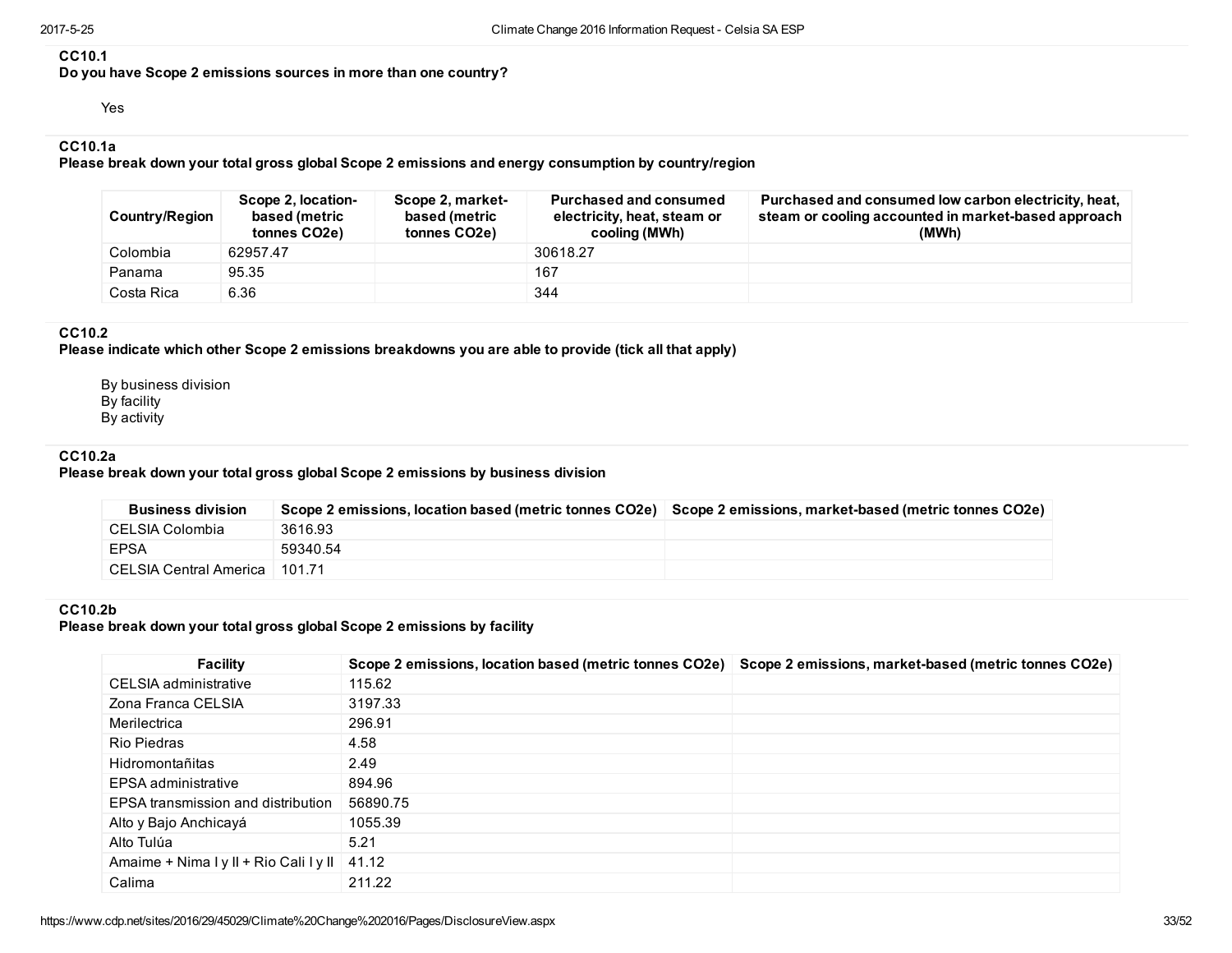| Facility                      | Scope 2 emissions, location based (metric tonnes CO2e) Scope 2 emissions, market-based (metric tonnes CO2e) |  |
|-------------------------------|-------------------------------------------------------------------------------------------------------------|--|
| Hidroprado                    | 127.44                                                                                                      |  |
| Rriofrío 1 y 2                | 0.61                                                                                                        |  |
| Rumor                         | 0.78                                                                                                        |  |
| Salvajina                     | 113.04                                                                                                      |  |
| Complejo termoeléctrico Colón | 0                                                                                                           |  |
| Dos Mares                     |                                                                                                             |  |
| Administrativo Panamá         | 95.35                                                                                                       |  |
| Planta Eólica Guanacaste      | 6.36                                                                                                        |  |

### CC10.2c

### Please break down your total gross global Scope 2 emissions by activity

| <b>Activity</b>                            | Scope 2 emissions, location based (metric tonnes<br>CO <sub>2e</sub> | Scope 2 emissions, market-based (metric tonnes<br>CO <sub>2e</sub> |
|--------------------------------------------|----------------------------------------------------------------------|--------------------------------------------------------------------|
| Energy generation                          | 6168                                                                 |                                                                    |
| transmission and distribution of<br>energy | 56891                                                                |                                                                    |

#### Further Information

# Page: CC11. Energy

### CC11.1

What percentage of your total operational spend in the reporting year was on energy?

More than 0% but less than or equal to 5%

### CC11.2

Please state how much heat, steam, and cooling in MWh your organization has purchased and consumed during the reporting year

| Energy type | Energy purchased and consumed (MWh) |
|-------------|-------------------------------------|
| Heat        |                                     |
| Steam       | O                                   |
| Cooling     |                                     |

# CC11.3

Please state how much fuel in MWh your organization has consumed (for energy purposes) during the reporting year

12495977

### CC11.3a

Please complete the table by breaking down the total "Fuel" figure entered above by fuel type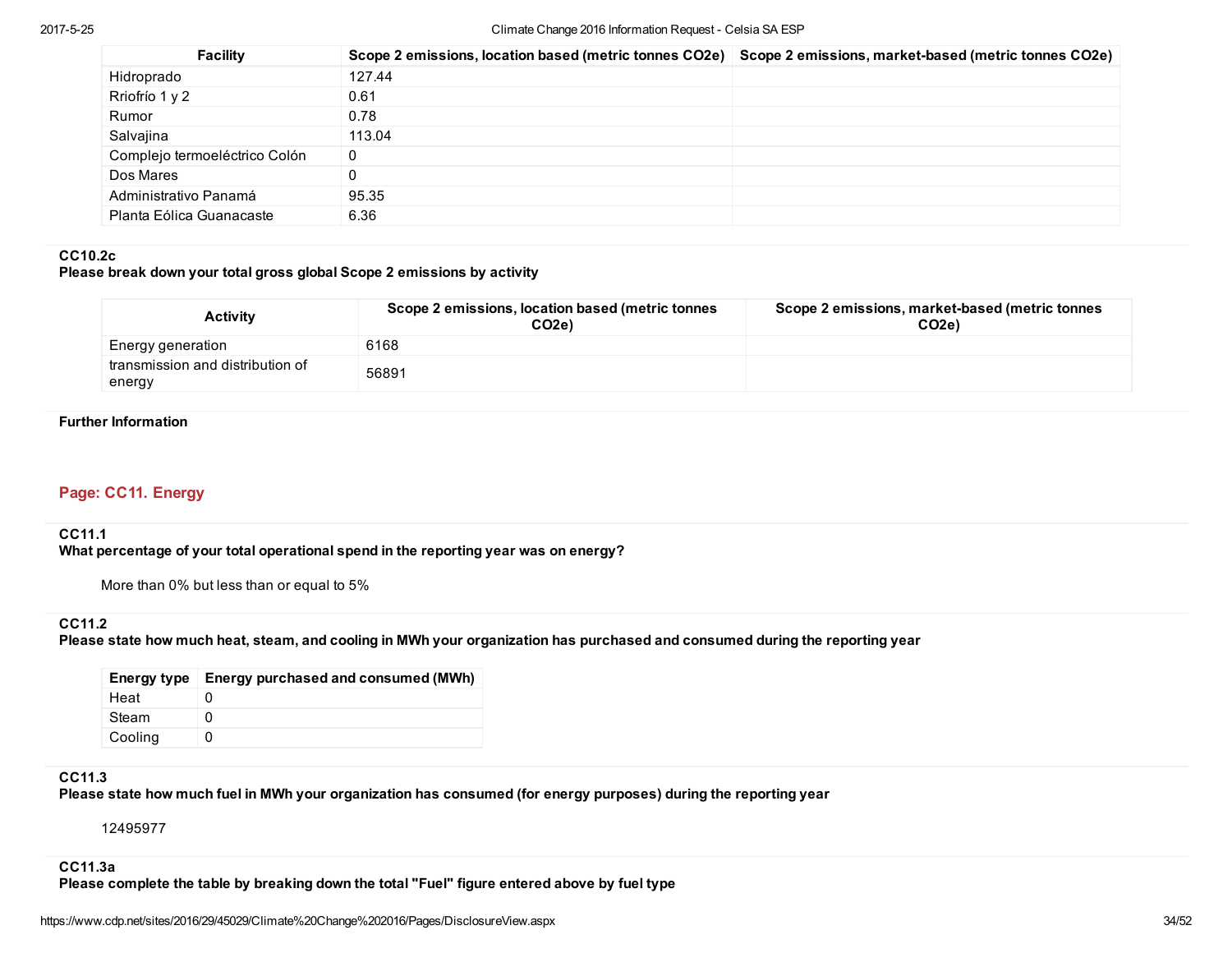| <b>Fuels</b>   | MWh     |
|----------------|---------|
| Diesel/Gas oil | 1507540 |
| Motor gasoline | 3043    |
| Natural gas    | 7367697 |
| Propane        | 42      |
| Diesel/Gas oil | 735113  |
| Charcoal       | 2882541 |

### CC11.4

Please provide details of the electricity, heat, steam or cooling amounts that were accounted at a low carbon emission factor in the market-based Scope 2 figure reported in CC8.3a

| Basis for applying a low carbon<br>emission factor                                                                                 | <b>MWh consumed</b><br>associated with low<br>carbon electricity,<br>heat, steam or cooling | <b>Comment</b>                                                                                                                                                                                                                                                                                                             |  |  |
|------------------------------------------------------------------------------------------------------------------------------------|---------------------------------------------------------------------------------------------|----------------------------------------------------------------------------------------------------------------------------------------------------------------------------------------------------------------------------------------------------------------------------------------------------------------------------|--|--|
| No purchases or generation of low<br>carbon electricity, heat, steam or<br>cooling accounted with a low<br>carbon emissions factor |                                                                                             | In Colombia the energy generated enters into an interconnected system where electricity from<br>different sources (hydro, thermal, minor sources, solar, etc.) is mixed. In 2014, the percentage of<br>generation coming from renewable sources was 65%. In Panama the energy consumed in the<br>plants is self-generated. |  |  |

# CC11.5

Please report how much electricity you produce in MWh, and how much electricity you consume in MWh

| Total<br>electricity<br>consumed<br>(MWh) | Consumed<br>electricity that is<br>purchased (MWh) | Total<br>electricity<br>produced<br>(MWh) | <b>Total renewable</b><br>electricity<br>produced (MWh) | <b>Consumed renewable</b><br>electricity that is produced<br>by company (MWh) | <b>Comment</b>                                                                                                            |
|-------------------------------------------|----------------------------------------------------|-------------------------------------------|---------------------------------------------------------|-------------------------------------------------------------------------------|---------------------------------------------------------------------------------------------------------------------------|
|                                           | 31129.71                                           | 7752000                                   | 3434540                                                 |                                                                               | Total electricity consumed (MWh): no data<br>Consumed renewable electricity that is produced by<br>company (MWh): no data |

Further Information

# Page: CC12. Emissions Performance

CC12.1

How do your gross global emissions (Scope 1 and 2 combined) for the reporting year compare to the previous year?

Increased

CC12.1a

Please identify the reasons for any change in your gross global emissions (Scope 1 and 2 combined) and for each of them specify how your emissions compare to the previous year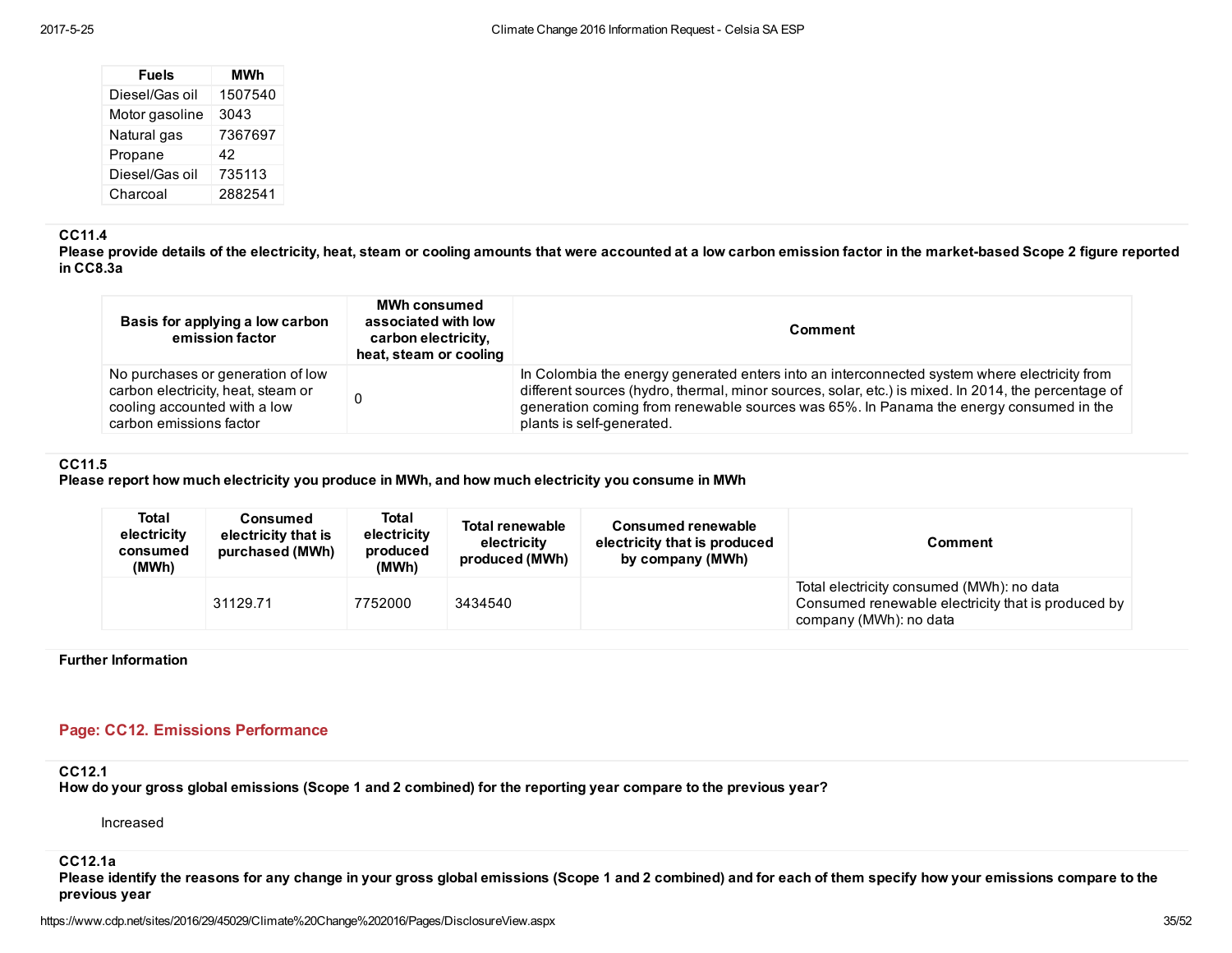| <b>Reason</b>                                    | <b>Emissions</b><br>value<br>(percentage) | <b>Direction</b><br>of<br>change | Please explain and include calculation                                                                                                                                                                                                                                                                                                                                                                                                                                                                                                                                                                                                                                                                                                                                                 |
|--------------------------------------------------|-------------------------------------------|----------------------------------|----------------------------------------------------------------------------------------------------------------------------------------------------------------------------------------------------------------------------------------------------------------------------------------------------------------------------------------------------------------------------------------------------------------------------------------------------------------------------------------------------------------------------------------------------------------------------------------------------------------------------------------------------------------------------------------------------------------------------------------------------------------------------------------|
| Emissions<br>reduction<br>activities             | 0                                         | N <sub>0</sub><br>change         |                                                                                                                                                                                                                                                                                                                                                                                                                                                                                                                                                                                                                                                                                                                                                                                        |
| <b>Divestment</b>                                | 0                                         | <b>No</b><br>change              |                                                                                                                                                                                                                                                                                                                                                                                                                                                                                                                                                                                                                                                                                                                                                                                        |
| Acquisitions                                     | 74                                        | Increase                         | At the end of 2014 the company acquired new assets in Panama and Costa Rica, 2015 was the first year of<br>measurement of GHG inventory; for this reason, company's emissions increased significantly. CO2 emissions from<br>Central America amounted to 1,088,017.016 tons of CO2, representing 74% of the increase for 2015 of GHG total<br>inventory. Before this acquisition the company took 2012 as a base year, however, with the new plants we must take<br>as a base year the 2015. The company will invest in the assets of Panama that will allow better performance in<br>emissions; by 2020 is expected to carry out technological reconversion for the turbines of gas oil and fuel oil for<br>natural gas and repowering coal turbine for better combustion efficiency. |
| Mergers                                          | 0                                         | <b>No</b><br>change              |                                                                                                                                                                                                                                                                                                                                                                                                                                                                                                                                                                                                                                                                                                                                                                                        |
| Change in<br>output                              | $\Omega$                                  | <b>No</b><br>change              |                                                                                                                                                                                                                                                                                                                                                                                                                                                                                                                                                                                                                                                                                                                                                                                        |
| Change in<br>methodology                         | $\Omega$                                  | <b>No</b><br>change              |                                                                                                                                                                                                                                                                                                                                                                                                                                                                                                                                                                                                                                                                                                                                                                                        |
| Change in<br>boundary                            | 0                                         | <b>No</b><br>change              |                                                                                                                                                                                                                                                                                                                                                                                                                                                                                                                                                                                                                                                                                                                                                                                        |
| Change in<br>physical<br>operating<br>conditions | 0                                         | <b>No</b><br>change              |                                                                                                                                                                                                                                                                                                                                                                                                                                                                                                                                                                                                                                                                                                                                                                                        |
| Unidentified                                     | 0                                         | <b>No</b><br>change              |                                                                                                                                                                                                                                                                                                                                                                                                                                                                                                                                                                                                                                                                                                                                                                                        |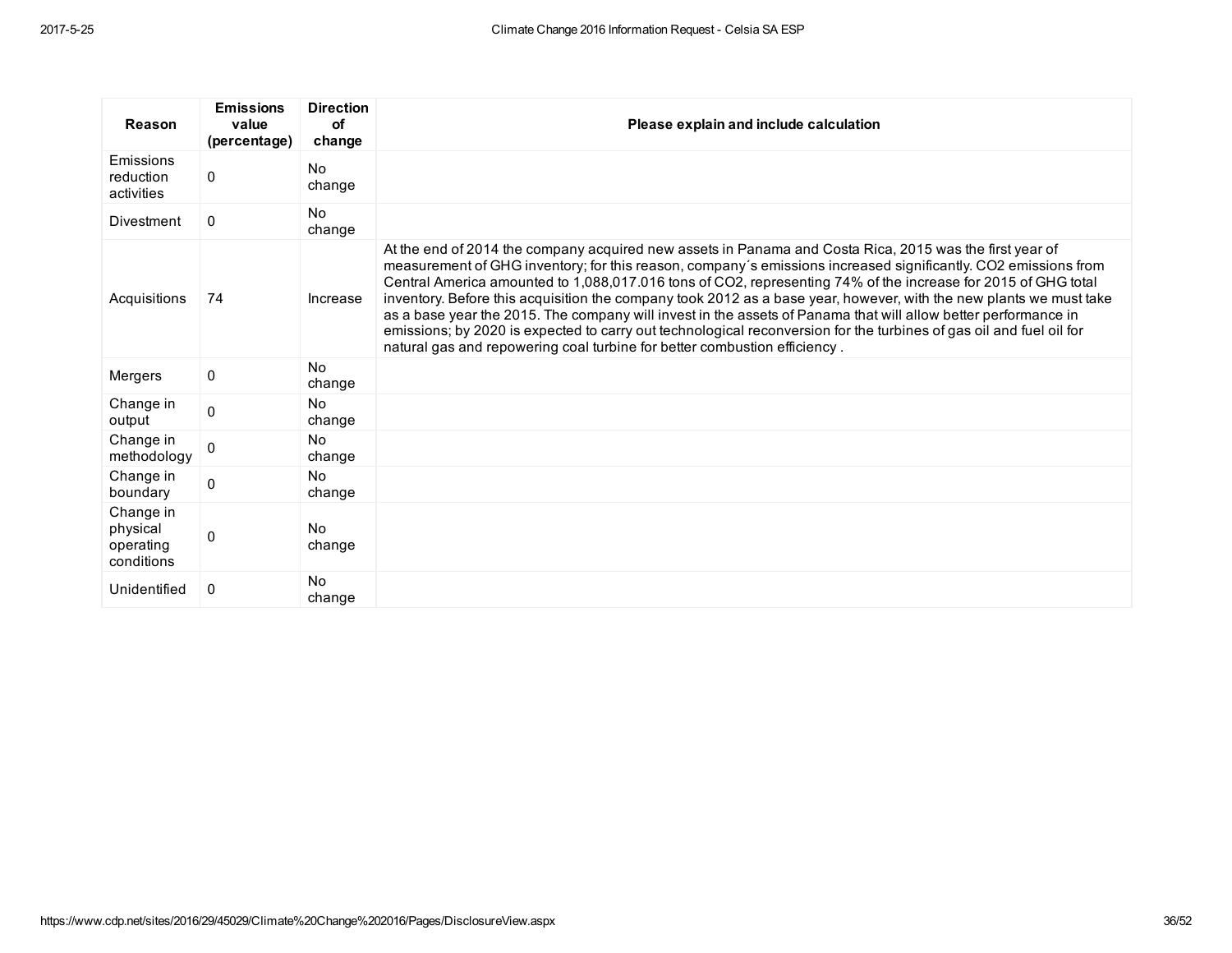| 2017-5-25 |  |
|-----------|--|
|           |  |
|           |  |

| <b>Reason</b> | <b>Emissions</b><br>value<br>(percentage) | <b>Direction</b><br>оf<br>change | Please explain and include calculation                                                                                                                                                                                                                                                                                                                                                                                                                                                                                                                                                                                                                                                                                                                                                                                                                                                                                                                                                                                                                                                                                                                                                                                                                                                                                                                                                                                                                                                                                                                                                                                                                                                                                                                                                                                                                                                                                                                                                                                                                                                                                                                                                                                                                                                                                                                                                                                                                |
|---------------|-------------------------------------------|----------------------------------|-------------------------------------------------------------------------------------------------------------------------------------------------------------------------------------------------------------------------------------------------------------------------------------------------------------------------------------------------------------------------------------------------------------------------------------------------------------------------------------------------------------------------------------------------------------------------------------------------------------------------------------------------------------------------------------------------------------------------------------------------------------------------------------------------------------------------------------------------------------------------------------------------------------------------------------------------------------------------------------------------------------------------------------------------------------------------------------------------------------------------------------------------------------------------------------------------------------------------------------------------------------------------------------------------------------------------------------------------------------------------------------------------------------------------------------------------------------------------------------------------------------------------------------------------------------------------------------------------------------------------------------------------------------------------------------------------------------------------------------------------------------------------------------------------------------------------------------------------------------------------------------------------------------------------------------------------------------------------------------------------------------------------------------------------------------------------------------------------------------------------------------------------------------------------------------------------------------------------------------------------------------------------------------------------------------------------------------------------------------------------------------------------------------------------------------------------------|
| Other         | 24                                        | Increase                         | The emissions in Colombia presented an increase of 24% in GHG emissions, going from 1478542 tonnes CO2 in<br>2014 to 1833234 tonnes CO2 in 201, this because on the way the Colombian Energy Market operates, the activity of<br>thermal power plants increased in recent years. During drought and ENSO periods in Colombia, energy market<br>allows entry into operation of thermal power plants to meet demand, which is why the organization has had a<br>significant increase from 2012, and this is an aspect that is not under the company's control since it depends on the<br>market and hydrological availability of the country (the availability of hydroelectric power determines the price<br>behavior the energy market in Colombia) Total emissions of the company shows an increase of 98% over the<br>previous year. Celsia is a private utility governed by the legal regulations applicable to this type of company that<br>together with the energy market model does not allow to have to control their absolute emissions: • First of all, Celsia<br>thermal plants (96% of Celsia's emissions for 2015) are assigned with a called "Reliability charge" which requires<br>that they should be available all the time which entails an energy expenditure. • Thermal plants generally operate<br>with natural gas fuel but this often is not available or has high prices and to meet the Reliability charge diesel is used<br>which increases emissions. • Celsia is committed to contribute to the energy security of Colombia and as such must<br>do everything possible so that this is maintained, so in cases of drought, damage or maintenance in other plants,<br>thermal generation must address the lack of energy for the country or the region. • In Colombia, thermal plants were<br>designed to operate in times of intense summer or variations such as ENSO where hydropower is not available or<br>very low, in the recent years these periods of drought have increased in number and intensity which requires greater<br>generation energy from thermoelectricity. • No less important is that the energy market in Colombia is regulated, is<br>based on daily auctions of energy, they are based on prices (obviously the lowest) which does not allow thermal<br>generation runs efficiently and promotes emission GHG Therefore, the reduction of these emissions is not under the<br>company's control |

# CC12.1b

Is your emissions performance calculations in CC12.1 and CC12.1a based on a location-based Scope 2 emissions figure or a market-based Scope 2 emissions figure?

Location-based

# CC12.2

Please describe your gross global combined Scope 1 and 2 emissions for the reporting year in metric tonnes CO2e per unit currency total revenue

| <b>Intensity</b><br>figure = | <b>Metric</b><br>numerator (Gross<br>global combined<br>Scope 1 and 2<br>emissions) | <b>Metric</b><br>denominator:<br><b>Unit total</b><br>revenue | Scope 2<br>figure<br>used | %<br>change<br>from<br>previous<br>vear | <b>Direction</b><br>ot<br>change<br>from<br>previous<br>year | Reason for change |
|------------------------------|-------------------------------------------------------------------------------------|---------------------------------------------------------------|---------------------------|-----------------------------------------|--------------------------------------------------------------|-------------------|
|------------------------------|-------------------------------------------------------------------------------------|---------------------------------------------------------------|---------------------------|-----------------------------------------|--------------------------------------------------------------|-------------------|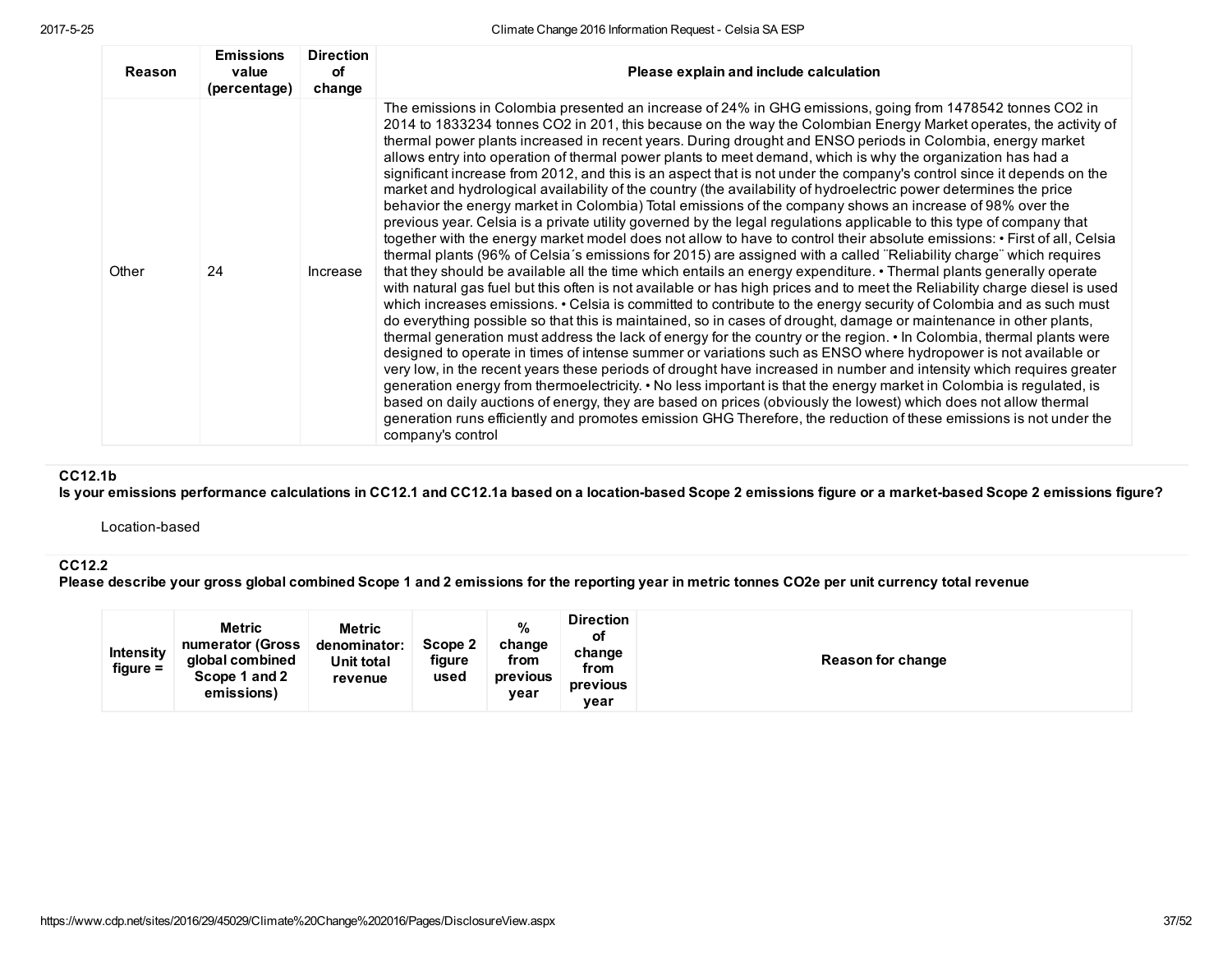| 0.79 | metric tonnes<br>CO <sub>2</sub> e | 3691698 | Location-<br>based | 38.55 | Increase | Although company's revenues increased during 2014, absolute emissions<br>also increased due to: Hydrological phenomena presented in Colombia that<br>year and because of the consequent increase in demand for generation by<br>thermal power plants in this country. - The acquisition of assets in Central<br>America representing 63% of installed capacity thermal At our thermal<br>power plants in central america, we plan to increase the power of the<br>turbines, improving their efficiency and decrease the level of emissions per<br>megawatt generated. In the short term, we intend to have 250 MW installed<br>solar power in Colombia and Panama and increase 50MW wind capacity at<br>Costa Rica. 2020 will be expected to have a total of 1586 MW installed<br>capacity from renewable sources, including power generation plants<br>hydraulics, solar and wind. Reaching a matrix with 56 % share of renewable<br>energy |
|------|------------------------------------|---------|--------------------|-------|----------|----------------------------------------------------------------------------------------------------------------------------------------------------------------------------------------------------------------------------------------------------------------------------------------------------------------------------------------------------------------------------------------------------------------------------------------------------------------------------------------------------------------------------------------------------------------------------------------------------------------------------------------------------------------------------------------------------------------------------------------------------------------------------------------------------------------------------------------------------------------------------------------------------------------------------------------------|
|------|------------------------------------|---------|--------------------|-------|----------|----------------------------------------------------------------------------------------------------------------------------------------------------------------------------------------------------------------------------------------------------------------------------------------------------------------------------------------------------------------------------------------------------------------------------------------------------------------------------------------------------------------------------------------------------------------------------------------------------------------------------------------------------------------------------------------------------------------------------------------------------------------------------------------------------------------------------------------------------------------------------------------------------------------------------------------------|

# CC12.3

Please provide any additional intensity (normalized) metrics that are appropriate to your business operations

| <b>Intensity</b><br>$figure =$ | <b>Metric</b><br>numerator (Gross<br>global combined<br>Scope 1 and 2<br>emissions) | <b>Metric</b><br>denominator | Metric<br>denominator:<br>Unit total | Scope 2<br>figure<br>used | %<br>change<br>from<br>previous<br>year | <b>Direction</b><br>οf<br>change<br>from<br>previous<br>year | <b>Reason for change</b>                                                                                                                                                                                                                                                                                                                                                                                                                                                                                                                                                                                                                                                                                                                                                                                                                                                                                                                                                                                              |
|--------------------------------|-------------------------------------------------------------------------------------|------------------------------|--------------------------------------|---------------------------|-----------------------------------------|--------------------------------------------------------------|-----------------------------------------------------------------------------------------------------------------------------------------------------------------------------------------------------------------------------------------------------------------------------------------------------------------------------------------------------------------------------------------------------------------------------------------------------------------------------------------------------------------------------------------------------------------------------------------------------------------------------------------------------------------------------------------------------------------------------------------------------------------------------------------------------------------------------------------------------------------------------------------------------------------------------------------------------------------------------------------------------------------------|
| 0.38                           | metric tonnes<br>CO <sub>2</sub> e                                                  | megawatt<br>hour (MWh)       | 7752000                              | Location-<br>based        | 64.06                                   | Increase                                                     | The generation of energy increased in 2015 and also the<br>total emissions and intensity due to factors such as: -During<br>2015, El NIÑO caused the decreasing availability of<br>hydropower. Because this, the thermal plants had to operate<br>at full capacity for several months - The acquisition of assets<br>in Central America increases the of installed capacity<br>thermal to 63% For our thermal power plants in central<br>america, we plan to increase the power of the turbines,<br>improving their efficiency and decrease the level of<br>emissions per megawatt generated. In the short term, we<br>intend to have 250 MW installed solar power in Colombia<br>and Panama and increase 50MW wind capacity at Costa<br>Rica. For 2020 will be expected to have a total of 1586 MW<br>installed capacity from renewable sources, including power<br>generation plants hydraulics, solar and wind. Reaching a<br>matrix with 56 % share of renewable energy that would<br>reduce emissions intensity. |

Further Information

# Page: CC13. Emissions Trading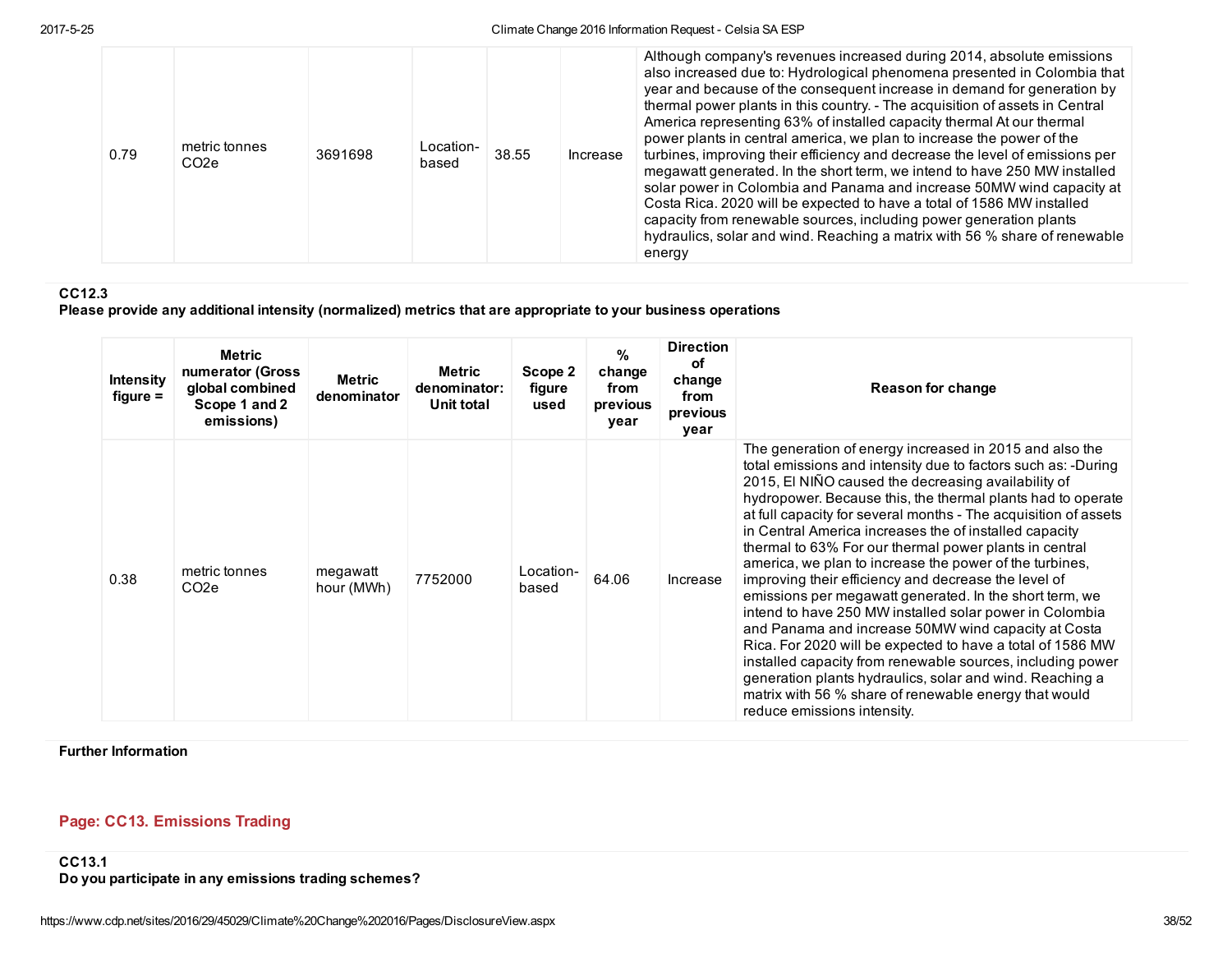No, and we do not currently anticipate doing so in the next 2 years

## CC13.2

Has your organization originated any project-based carbon credits or purchased any within the reporting period?

Yes

### CC13.2a

Please provide details on the project-based carbon credits originated or purchased by your organization in the reporting period

| <b>Credit origination</b><br>or credit<br>purchase | Project<br>type | <b>Project identification</b>                       | <b>Verified to</b><br>which<br>standard | Number of credits<br>(metric tonnes of<br>CO <sub>2e</sub> ) | Number of credits (metric<br>tonnes CO2e): Risk adjusted<br>volume | <b>Credits</b><br>cancelled | Purpose,<br>e.g.<br>compliance |
|----------------------------------------------------|-----------------|-----------------------------------------------------|-----------------------------------------|--------------------------------------------------------------|--------------------------------------------------------------------|-----------------------------|--------------------------------|
| Credit origination                                 | Hydro           | 1206: MONTANITAS<br>HYDROELECTRIC<br><b>PROJECT</b> | VCS (Verified<br>Carbon<br>Standard)    | 478670                                                       |                                                                    | No                          | Voluntary<br>Offsetting        |

### Further Information

# Page: CC14. Scope 3 Emissions

#### CC14.1

Please account for your organization's Scope 3 emissions, disclosing and explaining any exclusions

|  | Sources of<br>Scope 3<br>emissions | Evaluation<br>status | metric<br>tonnes<br>CO <sub>2</sub> e | <b>Emissions calculation methodology</b> | Percentage<br>оf<br>emissions<br>calculated<br>using data<br>obtained<br>from<br>suppliers<br>or value<br>chain<br>partners | <b>Explanation</b> |
|--|------------------------------------|----------------------|---------------------------------------|------------------------------------------|-----------------------------------------------------------------------------------------------------------------------------|--------------------|
|--|------------------------------------|----------------------|---------------------------------------|------------------------------------------|-----------------------------------------------------------------------------------------------------------------------------|--------------------|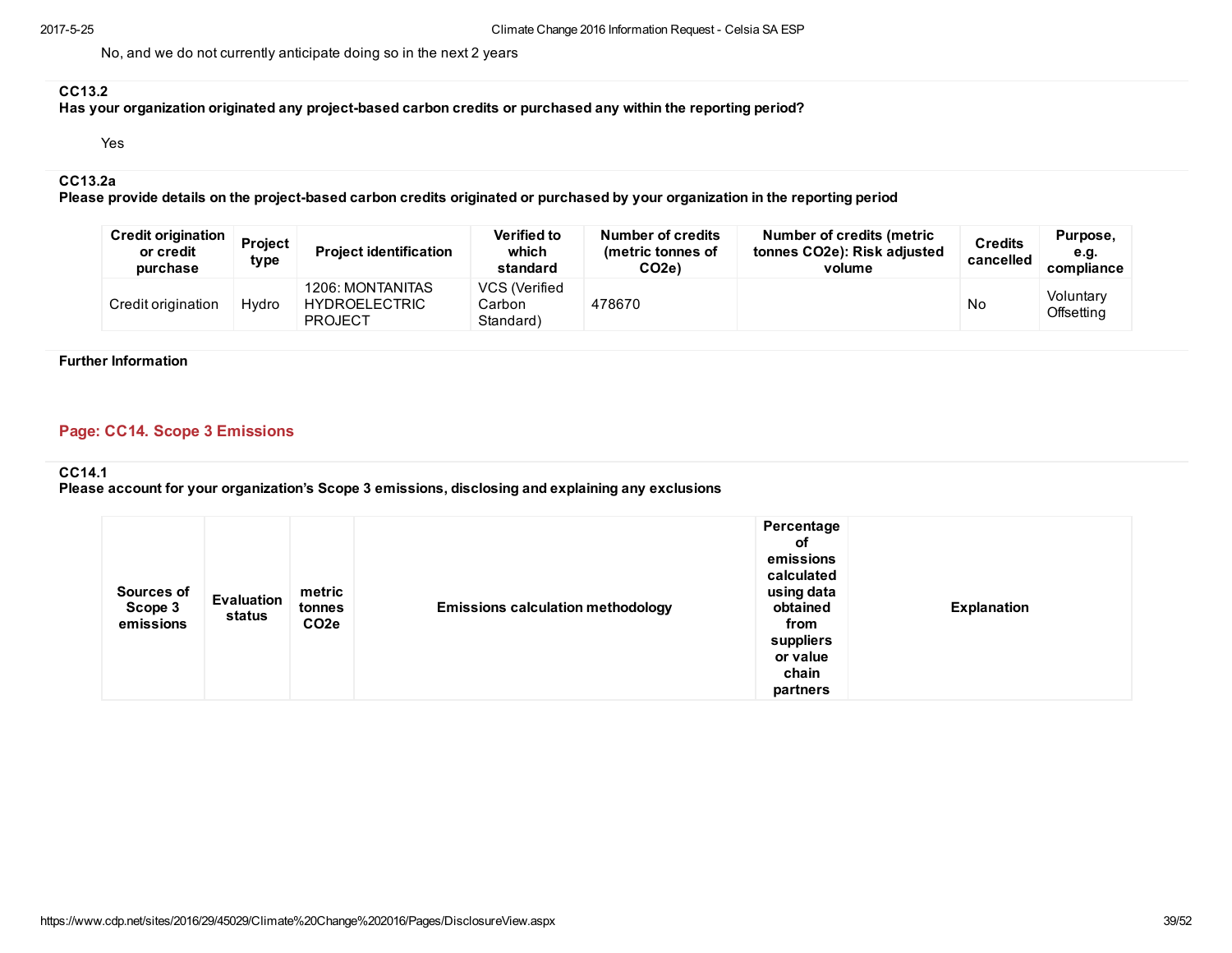| Purchased<br>goods and<br>services                                                 | Not<br>relevant.<br>calculated | 397.4  | GHG Protocol- Corporate value chain (scope 3) accounting<br>and reporting standard. Emission factor of Ecoinvent 2.2:<br>paper, newsprint, at plant [CH]                                                                                                                                                                                                                                                                                                      | 50.00% | Calculated only for Celsia Colombia and<br>for Central America it's in the process of<br>calculation 50 tons of CO2e are quantified<br>by purchasing paper in administrative<br>activities of different Celsia sites, this year<br>included paper billing users is included. In<br>some plants we give fuel to the Army.<br>Within the accounting of the company, this<br>fuel appears as a purchase, but not used<br>for the operation, it is donated to the army,<br>who uses it for its security activities and its<br>the reason to be included in this category.<br>Whereas the army indirectly provides a<br>monitoring and safety service to facilities<br>of some of the plants and facilities located<br>in vulnerable areas, emissions associated<br>with donated fuel are located above the<br>organization (emissions along the<br>existence of the company) in the modality<br>of service. For this purpose, 354,45 tons of<br>CO <sub>2</sub> e were estimated. |
|------------------------------------------------------------------------------------|--------------------------------|--------|---------------------------------------------------------------------------------------------------------------------------------------------------------------------------------------------------------------------------------------------------------------------------------------------------------------------------------------------------------------------------------------------------------------------------------------------------------------|--------|-------------------------------------------------------------------------------------------------------------------------------------------------------------------------------------------------------------------------------------------------------------------------------------------------------------------------------------------------------------------------------------------------------------------------------------------------------------------------------------------------------------------------------------------------------------------------------------------------------------------------------------------------------------------------------------------------------------------------------------------------------------------------------------------------------------------------------------------------------------------------------------------------------------------------------------------------------------------------------|
| Capital<br>goods                                                                   | Not<br>evaluated               |        | GHG Protocol Corporate value chain (scope 3) accounting<br>and reporting standard                                                                                                                                                                                                                                                                                                                                                                             |        | By 2015 emissions were not estimated in<br>this category, however it shall be deemed<br>to include them in future calculations.                                                                                                                                                                                                                                                                                                                                                                                                                                                                                                                                                                                                                                                                                                                                                                                                                                               |
| Fuel-and-<br>energy-<br>related<br>activities (not<br>included in<br>Scope 1 or 2) | Relevant,<br>calculated        | 291413 | GHG Protocol- Corporate value chain (scope 3) accounting<br>and reporting standard: To calculate emissions by extraction<br>of each type of fuel, emission factors of Ecoinvent 2.2 were<br>used for the following activities: diesel, low-sulphur, at<br>regional storage [RER], petrol, 5% vol. ethanol, from<br>biomass, at service station [CH], liquefied petroleum gas, at<br>service station [CH], natural gas, high pressure, at consumer<br>$[CH]$ . | 50.00% | Calculated only for Celsia Colombia, for<br>Central America it is in the process of<br>calculation Fuel extraction in Scope 1 and<br>3. Total quantities of fuels consumed both<br>in thermal power generation and own and<br>rented vehicles were included. Of total<br>emissions in this category, 79% of them<br>are associated with the extraction of<br>Natural Gas for heat generation in<br>generating plants in Colombia                                                                                                                                                                                                                                                                                                                                                                                                                                                                                                                                              |
| Upstream<br>transportation<br>and<br>distribution                                  | Not<br>evaluated               |        |                                                                                                                                                                                                                                                                                                                                                                                                                                                               |        | By 2015 emissions were not estimated in<br>this category, however it shall be deemed<br>to include them in future calculations.                                                                                                                                                                                                                                                                                                                                                                                                                                                                                                                                                                                                                                                                                                                                                                                                                                               |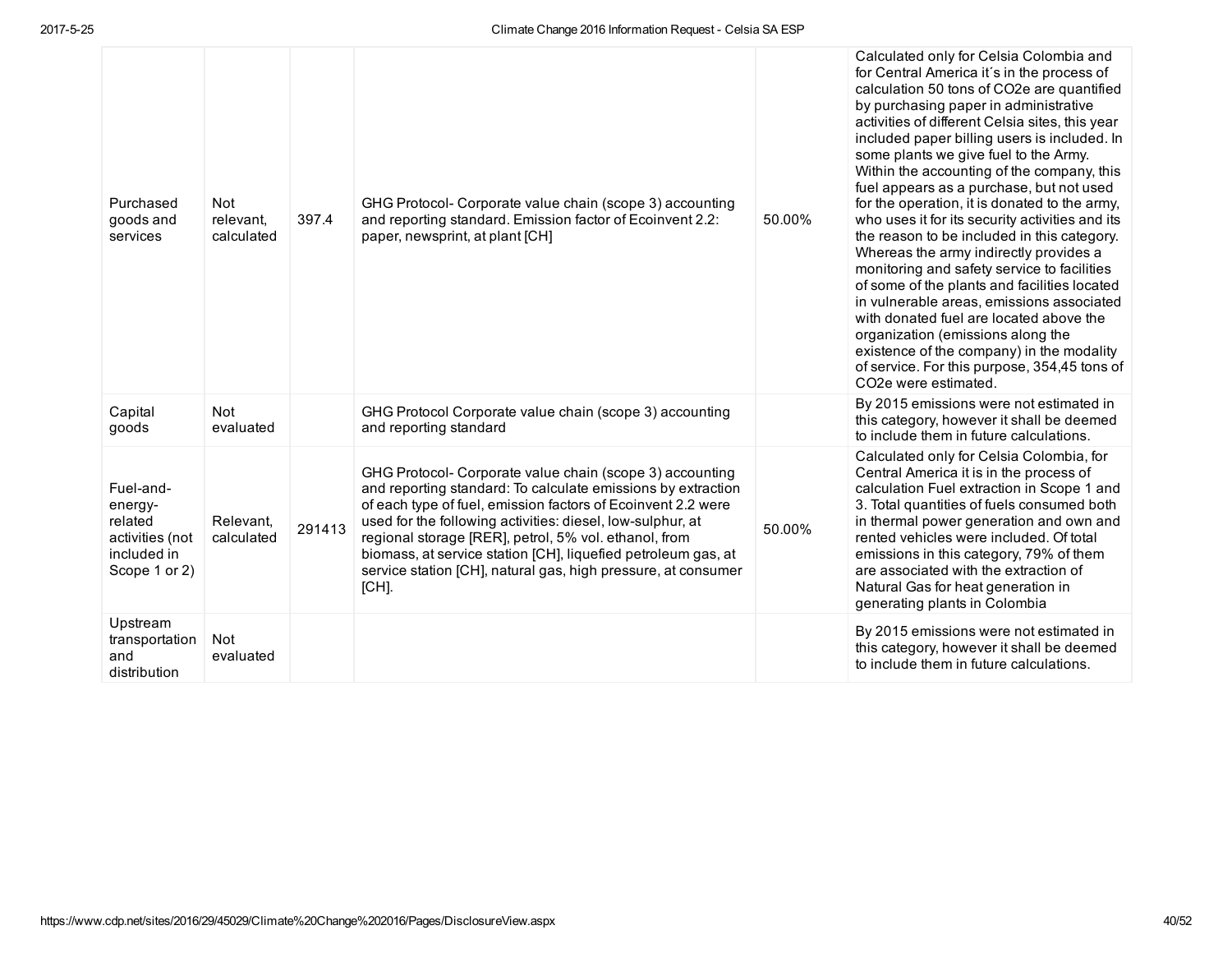| Waste<br>generated in<br>operations | Relevant.<br>calculated | 1747.8 | GHG Protocol- Corporate value chain (scope 3) accounting<br>and reporting standard. Emission factors of Ecoinvent 2.2; for<br>disposal (disposal, municipal solid waste, 22.9% water, to<br>sanitary landfill [CH], disposal, municipal solid waste, 22.9%<br>water, to municipal incineration [CH], disposal, hazardous<br>waste, 0% water, to underground deposit [DE]) and for waste<br>transport (transport, municipal waste collection, lorry 21t<br>[CH], transport, lorry >32t, EURO3 [RER]). Amounts of<br>ordinary and hazardous wastes are recorded for each<br>installation from the environmental management system of<br>the company, and these values are applied to emission<br>factors named according to the disposal method used and<br>distances to quantify emissions from transport to the disposal<br>site that were reported for each of the facilities included in the<br>limits.                                                                                                                                                                                                                 | 50.00% | Calculated only for Celsia Colombia, for<br>Central America it is in the process of<br>calculation Celsia has a program to<br>manage solid waste with sorting at source<br>that is carried out within each of the<br>facilities. This category includes quantified<br>emissions associated with the disposal of<br>2105 tonnes of ordinary waste, 38 tons of<br>hazardous waste for incineration and 20<br>tons of hazardous waste to be disposed in<br>secure landfill. |
|-------------------------------------|-------------------------|--------|---------------------------------------------------------------------------------------------------------------------------------------------------------------------------------------------------------------------------------------------------------------------------------------------------------------------------------------------------------------------------------------------------------------------------------------------------------------------------------------------------------------------------------------------------------------------------------------------------------------------------------------------------------------------------------------------------------------------------------------------------------------------------------------------------------------------------------------------------------------------------------------------------------------------------------------------------------------------------------------------------------------------------------------------------------------------------------------------------------------------------|--------|--------------------------------------------------------------------------------------------------------------------------------------------------------------------------------------------------------------------------------------------------------------------------------------------------------------------------------------------------------------------------------------------------------------------------------------------------------------------------|
| <b>Business</b><br>travel           | Relevant,<br>calculated | 3177.9 | GHG Protocol- Corporate value chain (scope 3) accounting<br>and reporting standard. This category includes business<br>flights for Celsia and EPSA and fuel for rented vehicles<br>operated by third parties for business transport services. To<br>calculate emissions associated to business flights,<br>purchasing records of tickets on commercial flights by 2014<br>were recovered from the shopping area, and emissions were<br>evaluated in the carbon calculator icao.int (International Civil<br>Aviation Organization) for each distance traveled. For<br>emissions from outsourced transport, service provider reports<br>the fuel used per trip to the organization for calculation<br>purposes. For other services such as taxi, an estimate of fuel<br>per number of trips and average travel distance is performed.<br>For the calculation of 2014, the corresponding fuel to EPSA's<br>third-parties vehicles are included (other than Renting), inter-<br>company vehicles, taxis, boats and rented boats (used in<br>operating plants with reservoirs) and rented vehicles of<br>administrative areas. | 70.00% | Calculated only for Celsia Colombia and<br>Central America it is in the process of<br>calculation Of total emissions estimated in<br>this category, 16% corresponds to<br>corporate flights, Private aircraft business<br>group 6% and 78% % to emissions from<br>outsourced transport services in EPSA.<br>Records of Celsia's transportation in<br>colombia providers could not be<br>recovered and they were not included in<br>the estimation of the latter topic.   |
| Employee<br>commuting               | Relevant,<br>calculated | 532.7  | For collecting data used in calculations in this category,<br>surveys about transportation habits of employees of both<br>organizations, and specifically tailored to the distance and<br>location of the different sites to which employees must travel<br>daily, were developed. Surveys were conducted by 122<br>partners of Celsia and 464 collaborators of EPSA<br>representing 42% of all employees in the organization.<br>These surveys were analyzed to determine distances and<br>modes of transport used (including taxi, private car, bus,<br>mass transit systems and bike). Moreover, EPSA<br>implemented a program of "recognized kilometers" (to<br>employees who use their own car for mobilization because of<br>activities related to their work functions), which covers their<br>fuel recorded per mileage by each of the employees under<br>this system.                                                                                                                                                                                                                                            | 30.00% | Over the coming years we expect to obtain<br>data in the survey of travel habits from a<br>higher percentage of employees of the<br>organization in order to quantify emissions<br>in this category up to 100%                                                                                                                                                                                                                                                           |
| Upstream<br>leased assets           | Not<br>evaluated        |        |                                                                                                                                                                                                                                                                                                                                                                                                                                                                                                                                                                                                                                                                                                                                                                                                                                                                                                                                                                                                                                                                                                                           |        | By 2015 emissions were not estimated in<br>this category, however it shall be deemed<br>to include them in future calculations.                                                                                                                                                                                                                                                                                                                                          |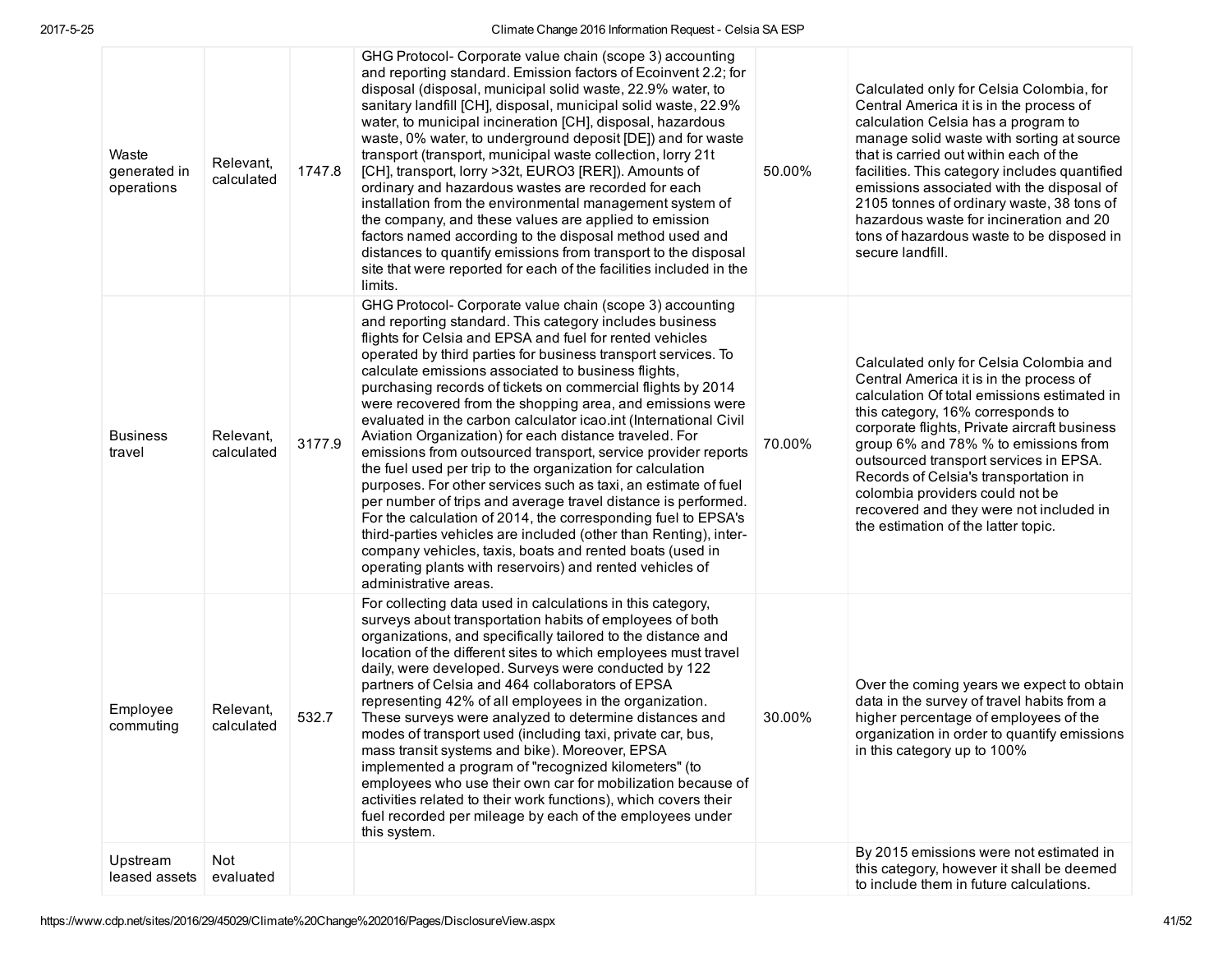| Downstream<br>transportation<br>and<br>distribution | Not<br>evaluated        | By 2015 emissions were not estimated in<br>this category, however it shall be deemed<br>to include them in future calculations. |
|-----------------------------------------------------|-------------------------|---------------------------------------------------------------------------------------------------------------------------------|
| Processing of<br>sold products                      | <b>Not</b><br>evaluated | By 2015 emissions were not estimated in<br>this category, however it shall be deemed<br>to include them in future calculations. |
| Use of sold<br>products                             | <b>Not</b><br>evaluated | By 2015 emissions were not estimated in<br>this category, however it shall be deemed<br>to include them in future calculations. |
| End of life<br>treatment of<br>sold products        | <b>Not</b><br>evaluated | By 2015 emissions were not estimated in<br>this category, however it shall be deemed<br>to include them in future calculations. |
| Downstream<br>leased assets                         | <b>Not</b><br>evaluated | By 2015 emissions were not estimated in<br>this category, however it shall be deemed<br>to include them in future calculations. |
| <b>Franchises</b>                                   | <b>Not</b><br>evaluated | By 2015 emissions were not estimated in<br>this category, however it shall be deemed<br>to include them in future calculations. |
| Investments                                         | <b>Not</b><br>evaluated | By 2015 emissions were not estimated in<br>this category, however it shall be deemed<br>to include them in future calculations. |
| Other<br>(upstream)                                 | <b>Not</b><br>evaluated | By 2015 emissions were not estimated in<br>this category, however it shall be deemed<br>to include them in future calculations. |
| Other<br>(downstream)                               | Not<br>evaluated        | By 2015 emissions were not estimated in<br>this category, however it shall be deemed<br>to include them in future calculations. |

# CC14.2

Please indicate the verification/assurance status that applies to your reported Scope 3 emissions

No third party verification or assurance

# CC14.3

Are you able to compare your Scope 3 emissions for the reporting year with those for the previous year for any sources?

Yes

# CC14.3a

Please identify the reasons for any change in your Scope 3 emissions and for each of them specify how your emissions compare to the previous year

| <b>Sources</b><br>of Scope 3<br>emissions | <b>Reason for</b><br>change | <b>Emissions</b><br>value<br>(percentage) | <b>Direction</b><br>οt<br>change | Comment                                                                                                                                                                                    |
|-------------------------------------------|-----------------------------|-------------------------------------------|----------------------------------|--------------------------------------------------------------------------------------------------------------------------------------------------------------------------------------------|
| Employee<br>commuting                     | Change in<br>boundary       | 12                                        | Increase                         | This item is estimated based on a survey of employees, variations depend on the number of employees<br>that answer the survey. 2015 results does not include operations in Central America |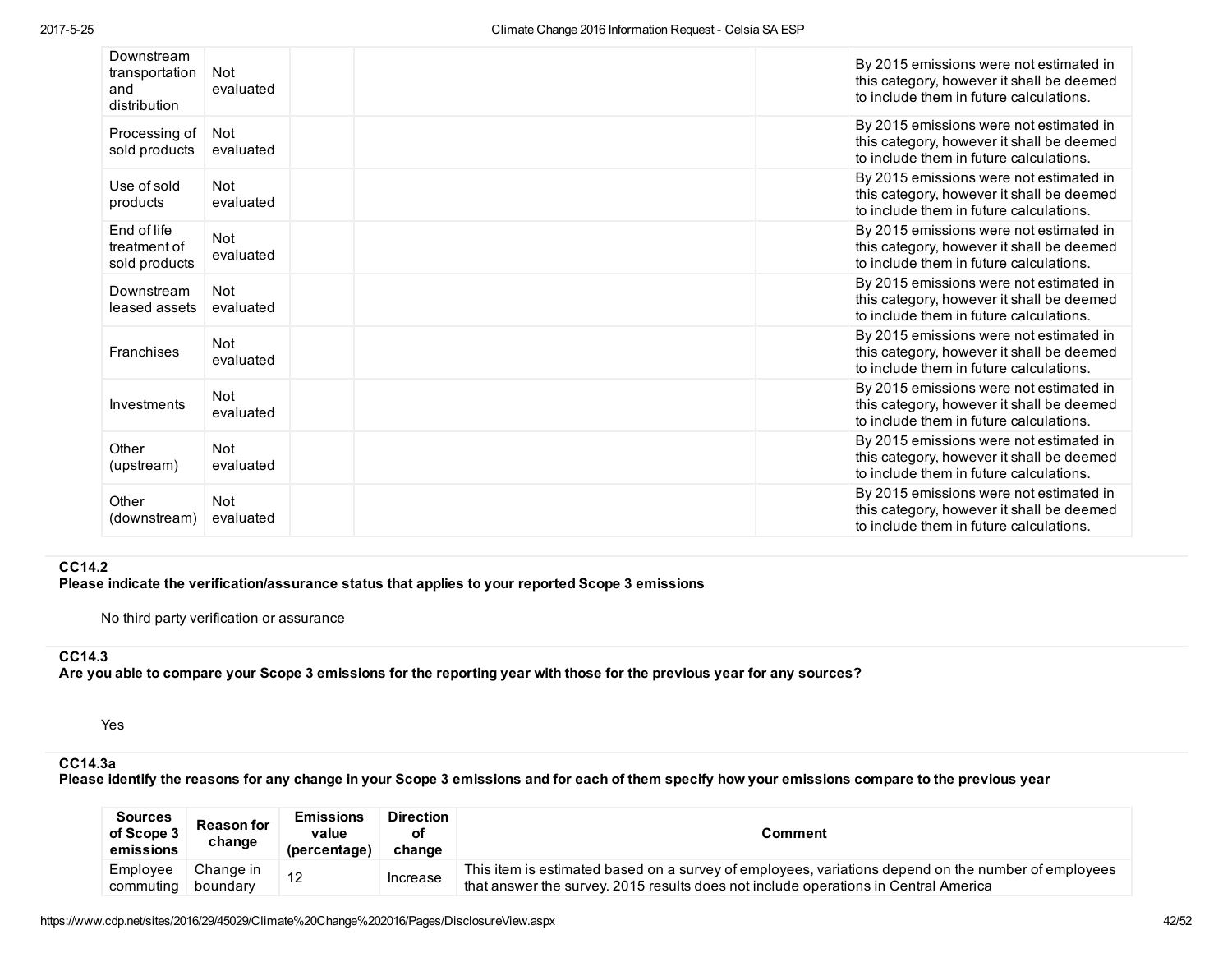| <b>Sources</b><br>of Scope 3<br>emissions | <b>Reason for</b><br>change | <b>Emissions</b><br>value<br>(percentage) | <b>Direction</b><br>οf<br>change | Comment                                                                                                                                                                                                                                                                                                                                                                                                                                                        |
|-------------------------------------------|-----------------------------|-------------------------------------------|----------------------------------|----------------------------------------------------------------------------------------------------------------------------------------------------------------------------------------------------------------------------------------------------------------------------------------------------------------------------------------------------------------------------------------------------------------------------------------------------------------|
| Purchased<br>goods &<br>services          | Change in<br>boundary       | 29                                        | Decrease                         | This item includes emissions for paper purchases and donations of fuel. This year presented a decrease<br>in fuel donations to the army, hence a decrease in emissions, the company makes awareness<br>campaigns aimed at encouraging paper saving at the offices of each site has trays which promotes the<br>sheet reuse.                                                                                                                                    |
| Waste<br>generated<br>ın<br>operations    | Change in<br>boundary       | 458                                       | Increase                         | In 2015 an increase in the amount of waste due to the inclusion in the inventory of waste from gardening<br>(pruning) is presented. In previous years had not been counted                                                                                                                                                                                                                                                                                     |
| <b>Business</b><br>travel                 | Acquisitions                | 64                                        | Increase                         | This is mainly due to increase in flights that are presented by the need to travel between countries due to<br>the recent adqusición active in Central America. For the next years its expected to increase as the<br>company is looking to expand their business from Colombia to Mexico. The company propels of<br>technological means such as video calls and has an excellent infrastructure for it, mechanism that<br>mitigates the increase in emissions |

#### CC14.4

Do you engage with any of the elements of your value chain on GHG emissions and climate change strategies? (Tick all that apply)

Yes, our suppliers Yes, our customers

#### CC14.4a

### Please give details of methods of engagement, your strategy for prioritizing engagement and measures of success

For the first time, in 2015, Celsia measured 28 of its suppliers against the sustainability index, through which strengths, risks and opportunities were identified. Through the results obtained, we identified that our suppliers require greater support and assistance on issues such as climate change, biodiversity and corporate governance. Simultaneously, we conducted 238 audits and inspections on suppliers, establishing action and improvement plans with 17 of them.

In addition, the suppliers identified as strategic or critical are assessed twice a year in the criteria of quality, compliance, service, the environment, human rights and occupational health and safety.

For the next years we expect that the program will allow Celsia accompany a group of suppliers for develop their GHG inventories

#### Supplier development

In Valle del Cauca, we initiated the supplier development program, supporting seven suppliers in the implementation of a management system based on Colombian Technical Standard NTC 6001, for the development of a management model for small and micro enterprises. Moreover, the Company supported the Energy Cluster in southwest Colombia, which, in partnership with the National Learning Service (SENA – Valle section) and the Universidad Autónoma de Occidente, embarked upon the renewable energy supplier development program focused on photovoltaic energy, with the participation of 31 companies from Valle de Cauca of which 21 are Company suppliers.

Support was also provided in the development of small suppliers in the form of advise on the following

#### For customers:

In 2015, the pilot programs of EPSA Assistance, Controlled Energy and Self-Generation (photovoltaic solar panels) were launched as part of the development of new products and services that allow us to grow together.

EPSA Assistance: carried out with 68 clients in the municipality of Palmira, Valle del Cauca, with the aim of upgrading electrical installations in their homes, achieving the benefits of improved safety and energy optimization. Controlled Energy: developed in the municipalities of Pradera and Palmira, Valle del Cauca, to offer our clients the option of acquiring prepaid energy, facilitating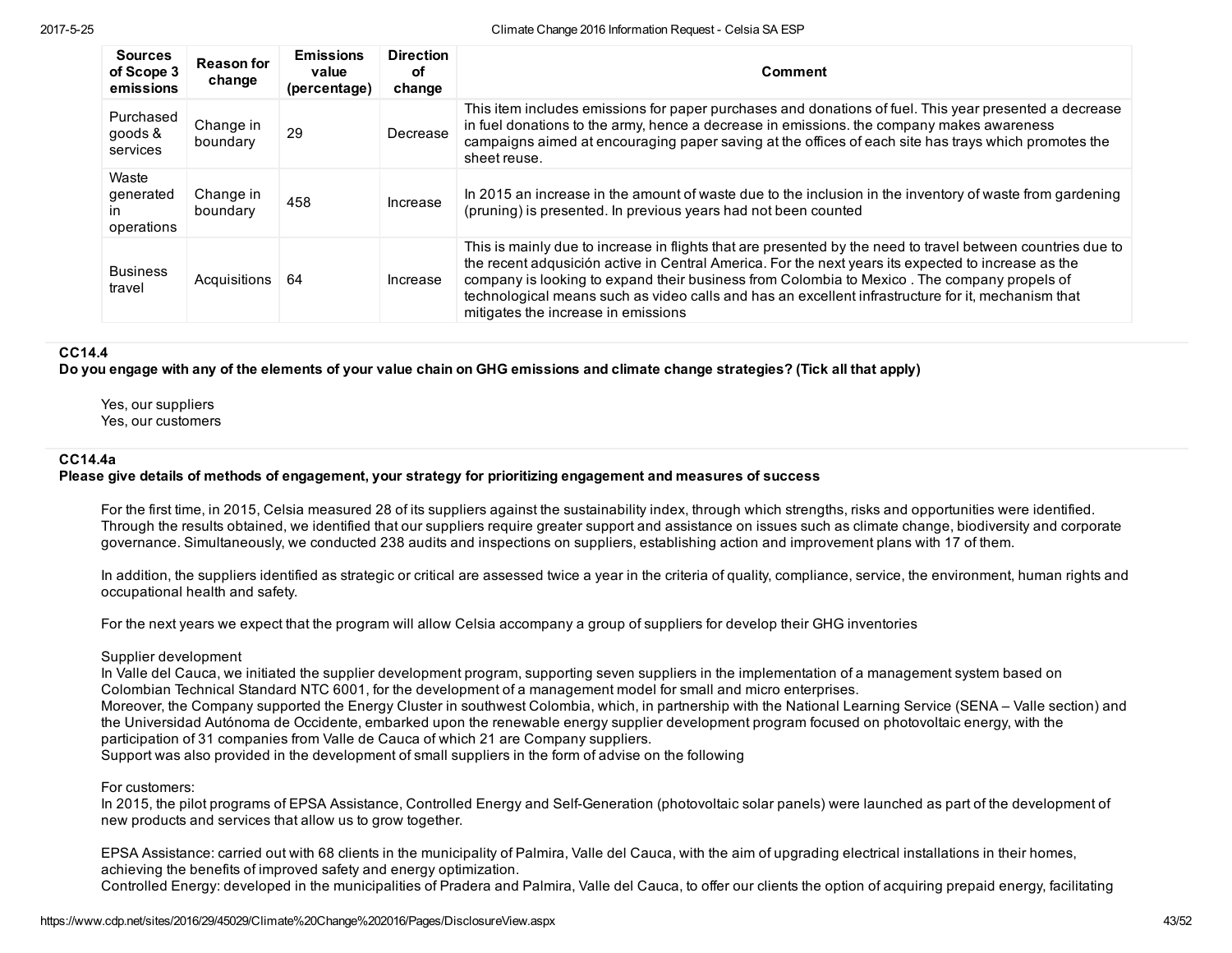control of consumption.

Self-generation: launched using roofs with large surface areas, incorporating an average monthly demand of more than 24 MWh/month corresponding to five new clients in addition to existing ones, who at the close of 2015 were billed for close to 250 MWh for the year. Other Products and Services

Innovation, represented by new technologies and business models, is the backbone of this proposition. As part of this, distributed generation, storage, mobility, automation and the remote control of devises based on ICT, as well as new proposals oriented toward saving, efficiency and minimizing CO2 emissions constitute the foundations on which we are building this new vision of our Company.

An offering that makes the difference in the electricity sector in the countries where we operate:

Cities-Sustainability: we offer greater energy autonomy, efficient heating and refrigeration systems, and self-generation options with clean energy, lighting, control centers, water and electric vehicle charging stations.

Companies-Productivity: we offer energy efficiency through optimal electrical installations, photovoltaic energy, back-up plants, asset management, and clean, renewable, and supplementary energy.

Homes-Wellbeing: we want to modernize homes that wish to be connected with renewable energy, especially photovoltaic, and offer the technological applications to control their energy consumption.

#### CC14.4b

To give a sense of scale of this engagement, please give the number of suppliers with whom you are engaging and the proportion of your total spend that they represent

|    | Number of suppliers 3 % of total spend (direct and indirect) Comment |  |
|----|----------------------------------------------------------------------|--|
| 28 |                                                                      |  |

### CC14.4c

If you have data on your suppliers' GHG emissions and climate change strategies, please explain how you make use of that data

| How you<br>make use<br>of the data | Please give details                                                                                                                                                                                                                                                                                                                                                                                                                                                     |
|------------------------------------|-------------------------------------------------------------------------------------------------------------------------------------------------------------------------------------------------------------------------------------------------------------------------------------------------------------------------------------------------------------------------------------------------------------------------------------------------------------------------|
| Use in<br>supplier<br>scorecards   | In addition to recruitment policies, as part of monitoring and to ensure that suppliers support and strengthen the management on the economic,<br>environmental and social issues, the organization conducts a risk analysis, both in the supplier's purchase and performance, focused on<br>minimizing potential impacts through performance evaluation of suppliers based on the criteria of quality, service fulfillment, Environment, Health<br>and Safety at Work. |

#### Further Information

# Module: Sign Off

#### Page: CC15. Sign Off

#### CC15.1

Please provide the following information for the person that has signed off (approved) your CDP climate change response

| . .<br>×<br>۰.<br>× |  |
|---------------------|--|
|---------------------|--|

Name **Job title Corresponding job category Name**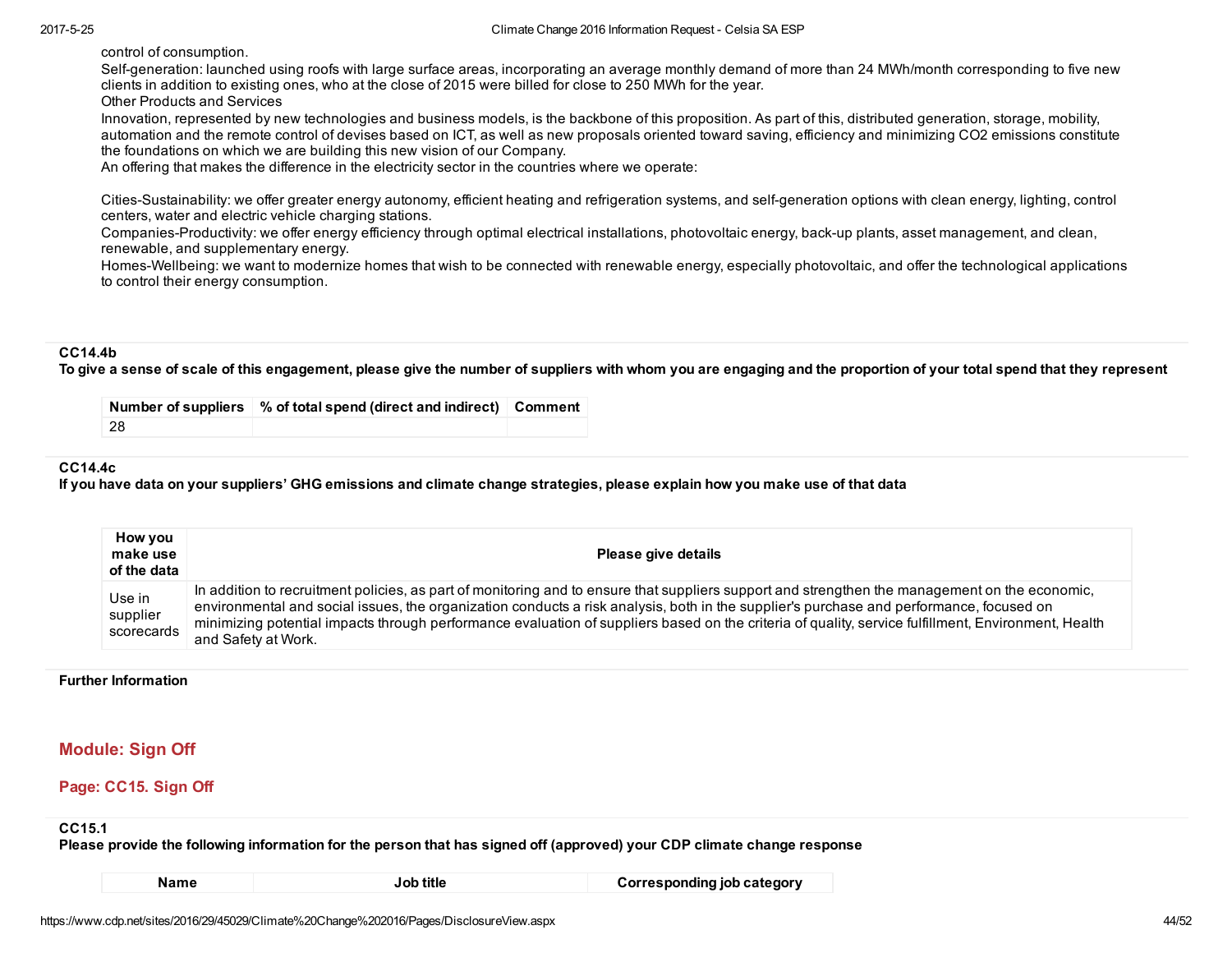Francisco Hernandez Socioenvironmental Projects Corporative affaires Environment/Sustainability manager

### Further Information

# Module: Electric utilities

#### Page: EU0. Reference Dates

#### EU0.1

Please enter the dates for the periods for which you will be providing data. The years given as column headings in subsequent tables correspond to the "year ending" dates selected below. It is requested that you report emissions for: (i) the current reporting year; (ii) one other year of historical data (i.e. before the current reporting year); and, (iii) one year of forecasted data (beyond 2020 if possible).

| Year ending | Date range                        |
|-------------|-----------------------------------|
| 2013        | Tue 01 Jan 2013 - Tue 31 Dec 2013 |
| 2015        | Thu 01 Jan 2015 - Thu 31 Dec 2015 |
| 2020        | Wed 01 Jan 2020 - Thu 31 Dec 2020 |
| 2025        | Wed 01 Jan 2025 - Wed 31 Dec 2025 |

#### Further Information

# Page: EU1. Global Totals by Year

### EU1.1

In each column, please give a total figure for all the countries for which you will be providing data for the "year ending" periods that you selected in answer to EU0.1

| Year ending | Nameplate capacity (MW) | Production (GWh) | Absolute emissions (metric tonnes CO2e) | <b>Emission intensity (metric tonnes CO2e/MWh)</b> |
|-------------|-------------------------|------------------|-----------------------------------------|----------------------------------------------------|
| 2013        | 1777                    | 6170             | 1301085                                 | 0.21                                               |
| 2015        | 2388                    | 7752             | 2921238                                 | 0.38                                               |
| 2020        | 2750                    | 13343            | 4853640                                 | 0.36                                               |
| 2025        | 3432                    | 16157            | 4570352                                 | 0.28                                               |

Further Information

### Page: EU2. Individual Country Profiles - Colombia

#### EU2.1

Please select the energy sources/fuels that you use to generate electricity in this country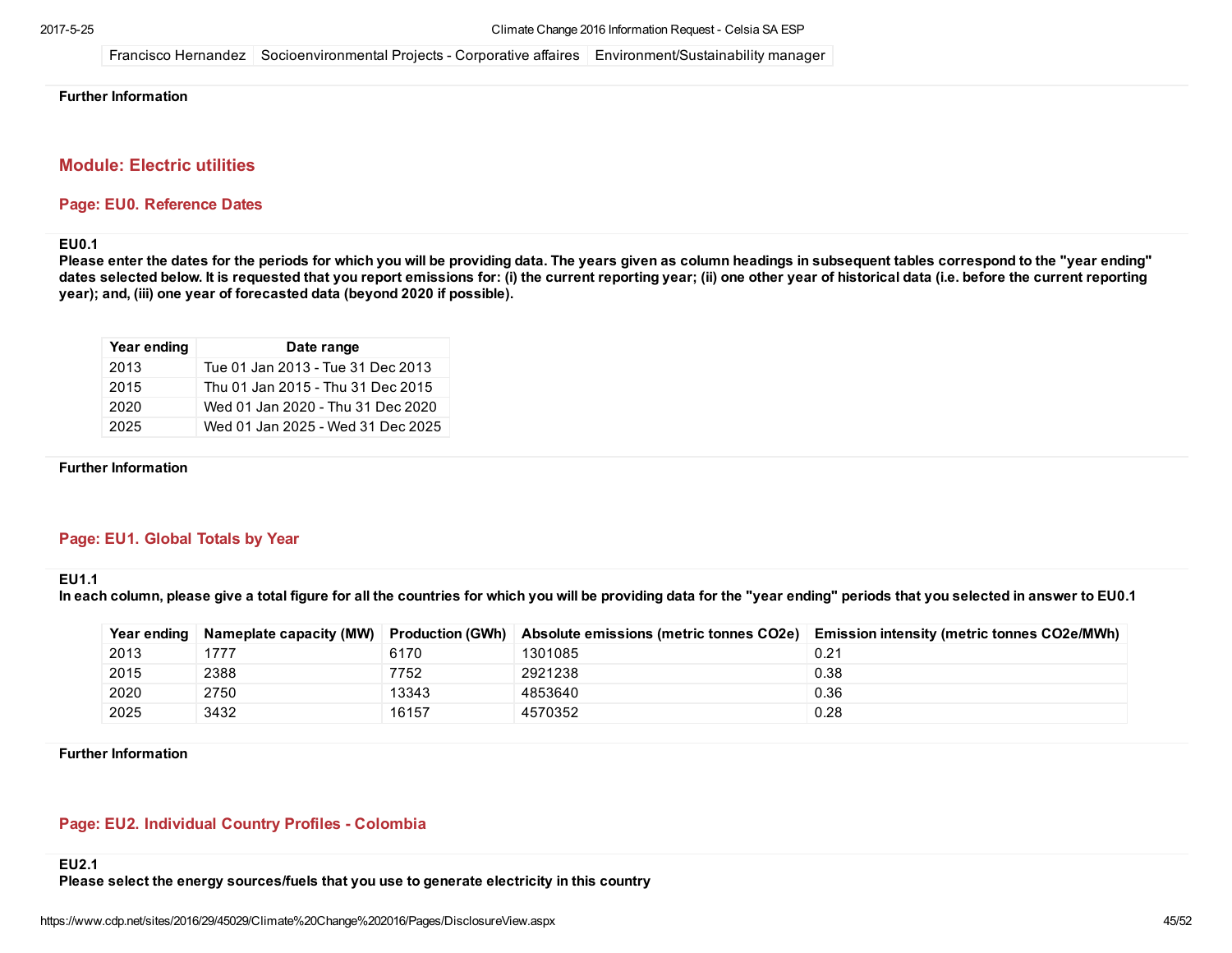Oil & gas (excluding CCGT) **CCGT** Hydro Other renewables

# EU2.1c

Oil & gas (excluding CCGT)

Please complete the following table for the "year ending" periods that you selected in answer to EU0.1

| Year<br>ending | Nameplate capacity<br>(MW) | <b>Production</b><br>(GWh) | Absolute emissions (metric tonnes CO2e) | <b>Emissions intensity (metric tonnes CO2e/MWh)</b> |
|----------------|----------------------------|----------------------------|-----------------------------------------|-----------------------------------------------------|
| 2013           | 167                        | 202                        | 132905                                  | 0.66                                                |
| 2015           | 167                        | 459                        | 297185                                  | 0.65                                                |
| 2020           | 167                        | 1350                       | 694761                                  | 0.51                                                |
| 2025           | 167                        | 1232                       | 634016                                  | 0.51                                                |

#### EU2.1d **CCGT**

Please complete the following table for the "year ending" periods that you selected in answer to EU0.1

| Year<br>ending | Nameplate capacity<br>(MW) | <b>Production</b><br>(GWh) | Absolute emissions (metric tonnes CO2e) | <b>Emissions intensity (metric tonnes CO2e/MWh)</b> |
|----------------|----------------------------|----------------------------|-----------------------------------------|-----------------------------------------------------|
| 2013           | 610                        | 2474                       | 1130549                                 | 0.46                                                |
| 2015           | 610                        | 2917                       | 1473329                                 | 0.51                                                |
| 2020           | 610                        | 5590                       | 2877621                                 | 0.51                                                |
| 2025           | 610                        | 5159                       | 2655741                                 | 0.51                                                |

### EU2.1g **Hydro**

Please complete the following table for the "year ending" periods that you selected in answer to EU0.1

| Year ending | Nameplate capacity (MW) | <b>Production (GWh)</b> |
|-------------|-------------------------|-------------------------|
| 2013        | 1000                    | 3494                    |
| 2015        | 1057                    | 2769                    |
| 2020        | 1114                    | 4045                    |
| 2025        | 1466                    | 6093                    |

### EU2.1h

Other renewables

Please complete the following table for the "year ending" periods that you selected in answer to EU0.1

Year ending Nameplate capacity (MW) Production (GWh)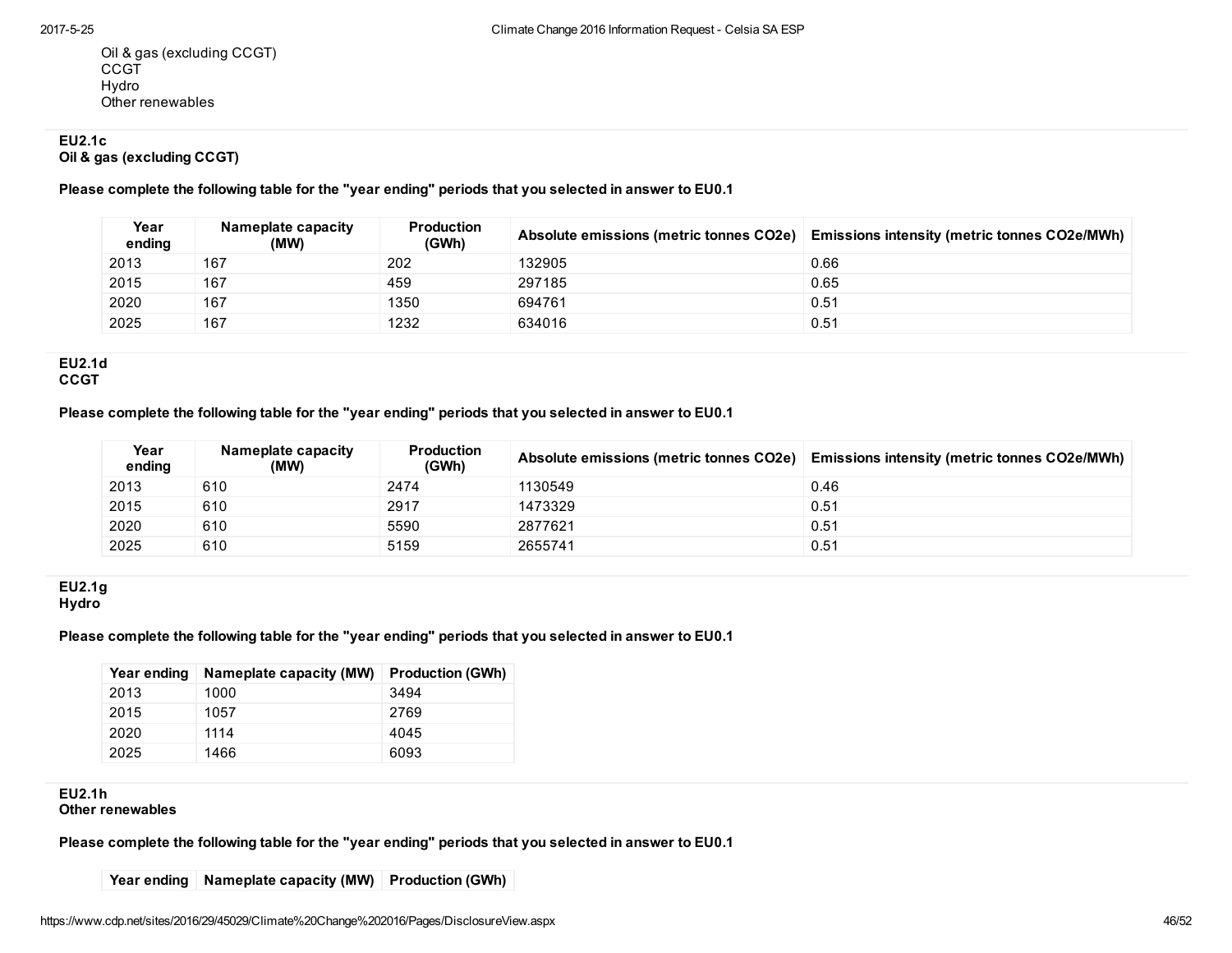| 2013 | 0   | O    |
|------|-----|------|
| 2015 | 0   | 0    |
| 2020 | 200 | 276  |
| 2025 | 530 | 1546 |

# EU2.1j

Solid biomass

# Please complete for the "year ending" periods that you selected in answer to EU0.1

| Year<br>ending | Nameplate capacity<br>(MW) | <b>Production</b><br>(GWh) | Absolute emissions (metric tonnes CO2e) Emissions intensity (metric tonnes CO2e/MWh) |
|----------------|----------------------------|----------------------------|--------------------------------------------------------------------------------------|
| 2013           |                            |                            |                                                                                      |
| 2015           |                            |                            |                                                                                      |
| 2020           |                            |                            |                                                                                      |
| 2025           |                            |                            |                                                                                      |

# EU2.1k

Total thermal including solid biomass

# Please complete for the "year ending" periods that you selected in answer to EU0.1

| Year<br>ending | Nameplate capacity<br>(MW) | <b>Production</b><br>(GWh) | Absolute emissions (metric tonnes CO2e) | <b>Emissions intensity (metric tonnes CO2e/MWh)</b> |
|----------------|----------------------------|----------------------------|-----------------------------------------|-----------------------------------------------------|
| 2013           | 777                        | 2676                       | 1263454                                 | 0.47                                                |
| 2015           | 777                        | 3376                       | 1770515                                 | 0.52                                                |
| 2020           | 777                        | 6939                       | 3572381                                 | 0.51                                                |
| 2025           | 777                        | 6390                       | 3289757                                 | 0.51                                                |

#### EU2.1l Total figures for this country

Please enter total figures for this country for the "year ending" periods that you selected in answer to EU0.1

| Year<br>ending | Nameplate capacity<br>(MW) | <b>Production</b><br>(GWh) | Absolute emissions (metric tonnes in<br>CO <sub>2e</sub> | <b>Emissions intensity (metric tonnes)</b><br>CO2e/MWh) |
|----------------|----------------------------|----------------------------|----------------------------------------------------------|---------------------------------------------------------|
| 2013           | 1777                       | 6170                       | 1263454                                                  | 0.2                                                     |
| 2015           | 1834                       | 6145                       | 1770515                                                  | 0.29                                                    |
| 2020           | 2091                       | 11261                      | 3572381                                                  | 0.32                                                    |
| 2025           | 2773                       | 14029                      | 3289757                                                  | 0.23                                                    |

### Further Information

# Page: EU2. Individual Country Profiles - Costa Rica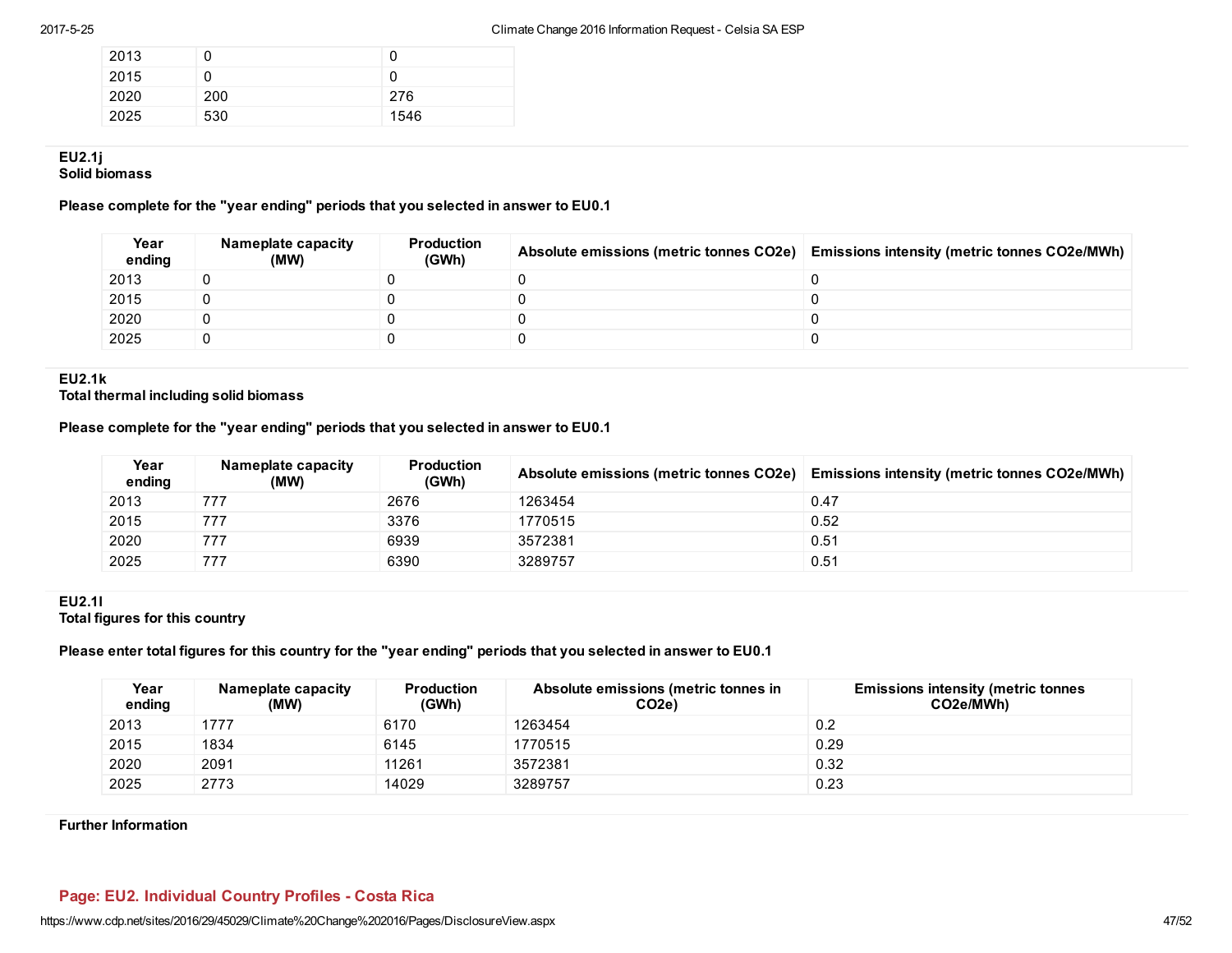### EU2.1

Please select the energy sources/fuels that you use to generate electricity in this country

Other renewables

### EU2.1h

### Other renewables

Please complete the following table for the "year ending" periods that you selected in answer to EU0.1

| Year ending | Nameplate capacity (MW) | <b>Production (GWh)</b> |
|-------------|-------------------------|-------------------------|
| 2013        |                         | $\mathbf{0}$            |
| 2015        | 50                      | 261                     |
| 2020        | 120                     | 481                     |
| 2025        | 120                     | 481                     |

EU2.1j Solid biomass

### Please complete for the "year ending" periods that you selected in answer to EU0.1

| Year<br>ending | Nameplate capacity<br>(MW) | Production<br>(GWh) | Absolute emissions (metric tonnes CO2e) Emissions intensity (metric tonnes CO2e/MWh) |
|----------------|----------------------------|---------------------|--------------------------------------------------------------------------------------|
| 2013           |                            |                     |                                                                                      |
| 2015           |                            |                     |                                                                                      |
| 2020           |                            |                     |                                                                                      |
| 2025           |                            |                     |                                                                                      |

#### EU2.1k Total thermal including solid biomass

#### Please complete for the "year ending" periods that you selected in answer to EU0.1

| Year<br>ending | Nameplate capacity<br>(MW) | <b>Production</b><br>(GWh) | Absolute emissions (metric tonnes CO2e) | <b>Emissions intensity (metric tonnes CO2e/MWh)</b> |
|----------------|----------------------------|----------------------------|-----------------------------------------|-----------------------------------------------------|
| 2013           |                            |                            |                                         |                                                     |
| 2015           |                            |                            |                                         |                                                     |
| 2020           |                            |                            |                                         |                                                     |
| 2025           |                            |                            |                                         |                                                     |

# EU2.1l

Total figures for this country

Please enter total figures for this country for the "year ending" periods that you selected in answer to EU0.1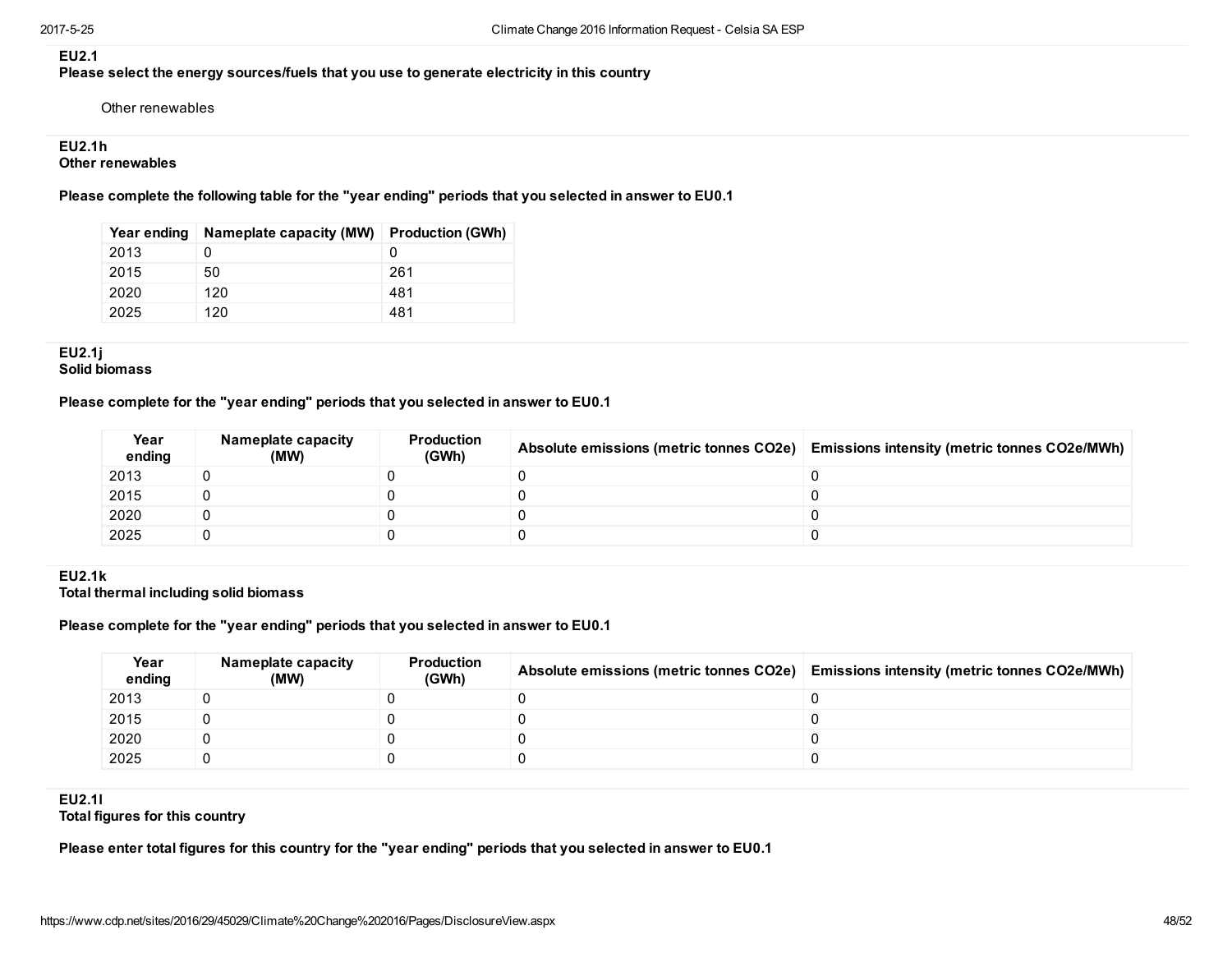| Year<br>ending | Nameplate capacity<br>(MW) | <b>Production</b><br>(GWh) | Absolute emissions (metric tonnes in<br>CO <sub>2e</sub> ) | <b>Emissions intensity (metric tonnes)</b><br>CO2e/MWh) |
|----------------|----------------------------|----------------------------|------------------------------------------------------------|---------------------------------------------------------|
| 2013           |                            |                            |                                                            |                                                         |
| 2015           | 50                         | 261                        |                                                            |                                                         |
| 2020           | 120                        | 481                        |                                                            |                                                         |
| 2025           | 120                        | 481                        |                                                            |                                                         |

#### Further Information

# Page: EU2. Individual Country Profiles - Panama

# EU2.1

Please select the energy sources/fuels that you use to generate electricity in this country

Coal - hard Oil & gas (excluding CCGT) **CCGT** Hydro Other renewables **Other** 

EU2.1a Coal - hard

# Please complete the following table for the "year ending" periods that you selected in answer to EU0.1

| Year<br>ending | Nameplate capacity<br>(MW) | Production<br>(GWh) | Absolute emissions (metric tonnes CO2e) | <b>Emissions intensity (metric tonnes CO2e/MWh)</b> |
|----------------|----------------------------|---------------------|-----------------------------------------|-----------------------------------------------------|
| 2013           |                            |                     |                                         |                                                     |
| 2015           | 120                        | 638                 | 851                                     | 1.33                                                |
| 2020           | 140                        | 610                 | 698                                     | 1.15                                                |
| 2025           | 140                        | 610                 | 698                                     | 1.15                                                |

EU2.1c Oil & gas (excluding CCGT)

### Please complete the following table for the "year ending" periods that you selected in answer to EU0.1

| Year<br>ending | Nameplate capacity<br>(MW) | <b>Production</b><br>(GWh) | Absolute emissions (metric tonnes CO2e) | <b>Emissions intensity (metric tonnes CO2e/MWh)</b> |
|----------------|----------------------------|----------------------------|-----------------------------------------|-----------------------------------------------------|
| 2013           |                            |                            |                                         |                                                     |
| 2015           | 160                        |                            | 30941                                   | 2.09                                                |
| 2020           |                            |                            |                                         |                                                     |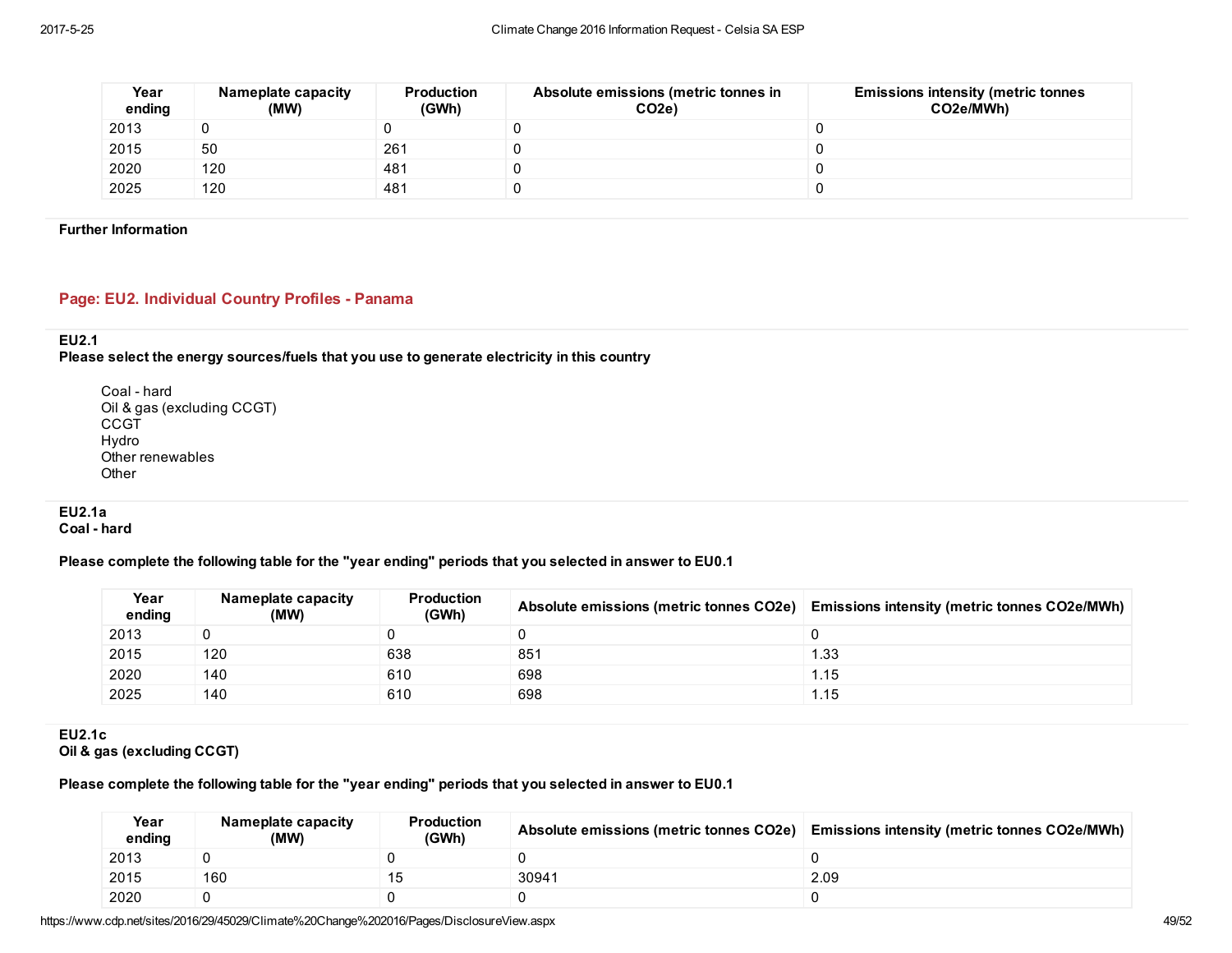| Year<br>ending | Nameplate capacity<br>(MW) | <b>Production</b><br>(GWh) | Absolute emissions (metric tonnes CO2e) | <b>Emissions intensity (metric tonnes CO2e/MWh)</b> |
|----------------|----------------------------|----------------------------|-----------------------------------------|-----------------------------------------------------|
| 2025           |                            |                            |                                         |                                                     |

#### EU2.1d **CCGT**

# Please complete the following table for the "year ending" periods that you selected in answer to EU0.1

| Year<br>ending | Nameplate capacity<br>(MW) | <b>Production</b><br>(GWh) | Absolute emissions (metric tonnes CO2e) | <b>Emissions intensity (metric tonnes CO2e/MWh)</b> |
|----------------|----------------------------|----------------------------|-----------------------------------------|-----------------------------------------------------|
| 2013           |                            |                            |                                         |                                                     |
| 2015           |                            |                            |                                         |                                                     |
| 2020           | 160                        | 660                        | 339872                                  | 0.51                                                |
| 2025           | 160                        | 660                        | 339872                                  | 0.51                                                |

### EU2.1g **Hydro**

### Please complete the following table for the "year ending" periods that you selected in answer to EU0.1

| Year ending | Nameplate capacity (MW) | <b>Production (GWh)</b> |
|-------------|-------------------------|-------------------------|
| 2013        |                         | $\Omega$                |
| 2015        | 118                     | 405                     |
| 2020        | 118                     | 644                     |
| 2025        | 118                     | 644                     |

#### EU2.1h Other renewables

# Please complete the following table for the "year ending" periods that you selected in answer to EU0.1

| Year ending | Nameplate capacity (MW) Production (GWh) |    |
|-------------|------------------------------------------|----|
| 2013        |                                          |    |
| 2015        |                                          | O  |
| 2020        | 34                                       | 51 |
| 2025        | 34                                       | 51 |

#### EU2.1i **Other**

### Please complete the following table for the "year ending" periods that you selected in answer to EU0.1

|      | Year<br>ending | Nameplate capacity<br>(MW) | Production<br>(GWh) | Absolute emissions (metric tonnes CO2e) | <b>Emissions intensity (metric tonnes CO2e/MWh)</b> |
|------|----------------|----------------------------|---------------------|-----------------------------------------|-----------------------------------------------------|
| 2013 |                |                            |                     |                                         |                                                     |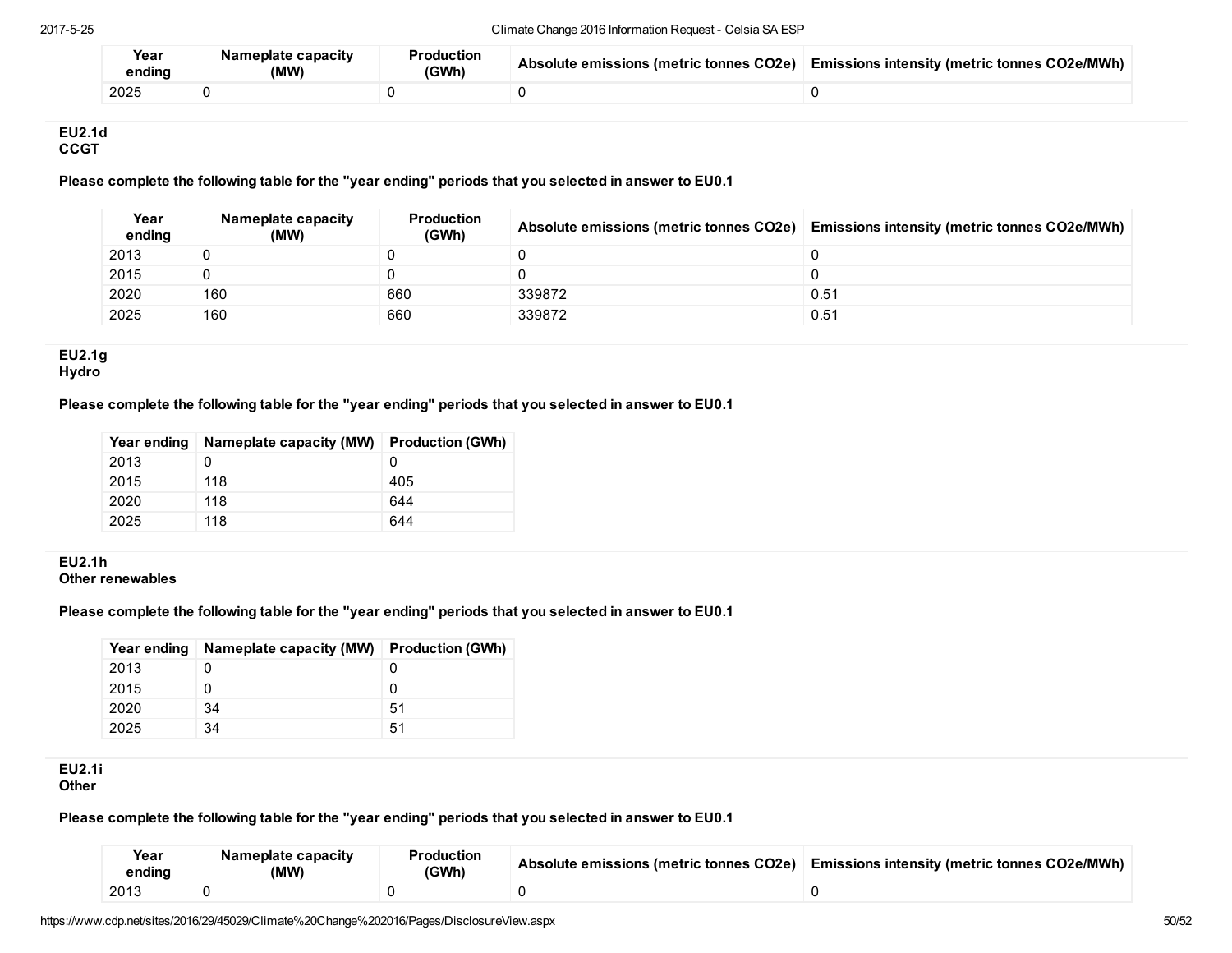| Year<br>ending | Nameplate capacity<br>(MW) | <b>Production</b><br>(GWh) | Absolute emissions (metric tonnes CO2e) | <b>Emissions intensity (metric tonnes CO2e/MWh)</b> |
|----------------|----------------------------|----------------------------|-----------------------------------------|-----------------------------------------------------|
| 2015           | 87                         | 297                        | 202051                                  | 0.68                                                |
| 2020           | 87                         | 357                        | 243158                                  | 0.68                                                |
| 2025           | 87                         | 356                        | 242493                                  | 0.68                                                |

#### EU2.1j Solid biomass

# Please complete for the "year ending" periods that you selected in answer to EU0.1

| Year<br>ending | Nameplate capacity<br>(MW) | <b>Production</b><br>(GWh) | Absolute emissions (metric tonnes CO2e) Emissions intensity (metric tonnes CO2e/MWh) |
|----------------|----------------------------|----------------------------|--------------------------------------------------------------------------------------|
| 2013           |                            |                            |                                                                                      |
| 2015           |                            |                            |                                                                                      |
| 2020           |                            |                            |                                                                                      |
| 2025           |                            |                            |                                                                                      |

### EU2.1k

Total thermal including solid biomass

# Please complete for the "year ending" periods that you selected in answer to EU0.1

| Year<br>ending | Nameplate capacity<br>(MW) | <b>Production</b><br>(GWh) | Absolute emissions (metric tonnes CO2e) | <b>Emissions intensity (metric tonnes CO2e/MWh)</b> |
|----------------|----------------------------|----------------------------|-----------------------------------------|-----------------------------------------------------|
| 2013           |                            |                            |                                         |                                                     |
| 2015           | 367                        | 950                        | 1084141                                 | 1.14                                                |
| 2020           | 387                        | 1627                       | 1281258                                 | 0.79                                                |
| 2025           | 387                        | 1626                       | 1280594                                 | 0.79                                                |

#### EU2.1l Total figures for this country

# Please enter total figures for this country for the "year ending" periods that you selected in answer to EU0.1

| Year<br>ending | Nameplate capacity<br>(MW) | <b>Production</b><br>(GWh) | Absolute emissions (metric tonnes in<br>CO <sub>2e</sub> ) | <b>Emissions intensity (metric tonnes)</b><br>CO2e/MWh) |
|----------------|----------------------------|----------------------------|------------------------------------------------------------|---------------------------------------------------------|
| 2013           |                            |                            |                                                            |                                                         |
| 2015           | 485                        | 1355                       | 1084141                                                    | 0.80                                                    |
| 2020           | 539                        | 2322                       | 1281258                                                    | 0.55                                                    |
| 2025           | 539                        | 2308                       | 1280594                                                    | 0.55                                                    |

#### Further Information